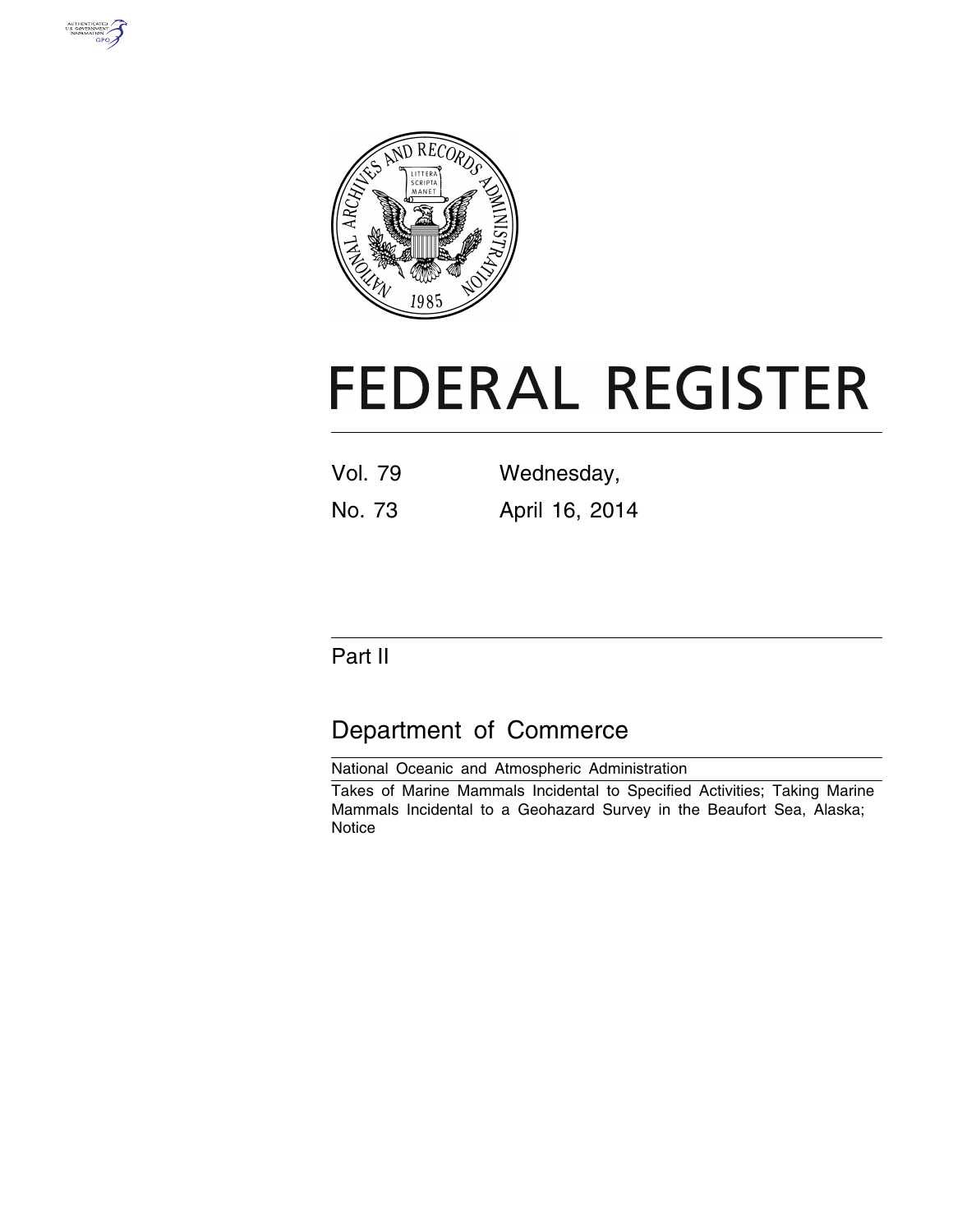# **DEPARTMENT OF COMMERCE**

#### **National Oceanic and Atmospheric Administration**

# **RIN 0648–XD229**

# **Takes of Marine Mammals Incidental to Specified Activities; Taking Marine Mammals Incidental to a Geohazard Survey in the Beaufort Sea, Alaska**

**AGENCY:** National Marine Fisheries Service (NMFS), National Oceanic and Atmospheric Administration (NOAA), Commerce.

**ACTION:** Notice; proposed incidental harassment authorization; request for comments.

**SUMMARY:** NMFS has received an application from BP Exploration (Alaska) Inc. (BP) for an Incidental Harassment Authorization (IHA) to take marine mammals, by harassment, incidental to conducting a shallow geohazard survey in Foggy Island Bay, Beaufort Sea, Alaska, during the 2014 open water season. Pursuant to the Marine Mammal Protection Act (MMPA), NMFS is requesting comments on its proposal to issue an IHA to BP to incidentally take, by Level B harassment only, marine mammals during the specified activity.

**DATES:** Comments and information must be received no later than May 16, 2014.

**ADDRESSES:** Comments on the application should be addressed to Jolie Harrison, Supervisor, Incidental Take Program, Permits and Conservation Division, Office of Protected Resources, National Marine Fisheries Service, 1315 East-West Highway, Silver Spring, MD 20910. The mailbox address for providing email comments is *[ITP.Nachman@noaa.gov.](mailto:ITP.Nachman@noaa.gov)* NMFS is not responsible for email comments sent to addresses other than the one provided here. Comments sent via email, including all attachments, must not exceed a 25-megabyte file size.

Instructions: All comments received are a part of the public record and will generally be posted to *[http://www.nmfs.](http://www.nmfs.noaa.gov/pr/permits/incidental.htm) [noaa.gov/pr/permits/incidental.htm](http://www.nmfs.noaa.gov/pr/permits/incidental.htm)*  without change. All Personal Identifying Information (e.g., name, address) voluntarily submitted by the commenter may be publicly accessible. Do not submit Confidential Business Information or otherwise sensitive or protected information.

An electronic copy of the application containing a list of the references used in this document may be obtained by writing to the address specified above, telephoning the contact listed below (see **FOR FURTHER INFORMATION CONTACT**), or visiting the internet at: *[http://www.](http://www.nmfs.noaa.gov/pr/permits/incidental.htm) [nmfs.noaa.gov/pr/permits/](http://www.nmfs.noaa.gov/pr/permits/incidental.htm) [incidental.htm.](http://www.nmfs.noaa.gov/pr/permits/incidental.htm)* Documents cited in this notice may also be viewed, by appointment, during regular business hours, at the aforementioned address.

**FOR FURTHER INFORMATION CONTACT:**  Candace Nachman, Office of Protected Resources, NMFS, (301) 427–8401. **SUPPLEMENTARY INFORMATION:** 

#### **Background**

Sections  $101(a)(5)(A)$  and  $(D)$  of the MMPA (16 U.S.C. 1361 *et seq.*) direct the Secretary of Commerce to allow, upon request, the incidental, but not intentional, taking of small numbers of marine mammals by U.S. citizens who engage in a specified activity (other than commercial fishing) within a specified geographical region if certain findings are made and either regulations are issued or, if the taking is limited to harassment, a notice of a proposed authorization is provided to the public for review.

Authorization for incidental takings shall be granted if NMFS finds that the taking will have a negligible impact on the species or stock(s), will not have an unmitigable adverse impact on the availability of the species or stock(s) for subsistence uses (where relevant), and if the permissible methods of taking, other means of effecting the least practicable impact on the species or stock and its habitat, and requirements pertaining to the mitigation, monitoring and reporting of such takings are set forth. NMFS has defined ''negligible impact'' in 50 CFR 216.103 as ''. . . an impact resulting from the specified activity that cannot be reasonably expected to, and is not reasonably likely to, adversely affect the species or stock through effects on annual rates of recruitment or survival.''

Except with respect to certain activities not pertinent here, the MMPA defines ''harassment'' as: ''any act of pursuit, torment, or annoyance which (i) has the potential to injure a marine mammal or marine mammal stock in the wild [Level A harassment]; or (ii) has the potential to disturb a marine mammal or marine mammal stock in the wild by causing disruption of behavioral patterns, including, but not limited to, migration, breathing, nursing, breeding, feeding, or sheltering [Level B harassment].''

#### **Summary of Request**

On February 4, 2014, NMFS received an application from BP for the taking of marine mammals incidental to conducting a shallow geohazard survey. NMFS determined that the application was adequate and complete on March 6, 2014.

BP proposes to conduct a shallow geohazard survey in Federal and state waters of Foggy Island Bay in the Beaufort Sea during the open-water season of 2014. The proposed activity would occur between July 1 and September 30; however, airgun and other sound source equipment operations would cease on August 25. The following specific aspects of the proposed activity are likely to result in the take of marine mammals: airguns and scientific sonars/devices. Take, by Level B harassment only, of 9 marine mammal species is anticipated to result from the specified activity.

# **Description of the Specified Activity**

#### *Overview*

BP's proposed shallow geohazard survey would consist of two phases: a site survey and a sonar survey. During the first phase, the Site Survey, the emphasis is on obtaining shallow geohazard data using an airgun array and a towed streamer. During the second phase, the Sonar Survey, data will be acquired both in the Site Survey location and subsea pipeline corridor area (see Figure 1 in BP's application) using the multibeam echosounder, sidescan sonar, subbottom profiler, and the magnetometer. The total discharge volume of the airgun array will not exceed 30 cubic inches (in3). The program is proposed to be conducted during the 2014 open-water season.

The purpose of the proposed shallow geohazard survey is to evaluate development of the Liberty field. The Liberty reservoir is located in federal waters in Foggy Island Bay about 8 miles (mi) east of the Endicott Satellite Drilling Island. The project's preferred alternative is to build a gravel island situated over the reservoir. In support of the preferred alternative, a Site Survey is planned with an emphasis on obtaining two-dimensional highresolution (2DHR) shallow geohazard data using an airgun array and a towed streamer. Additional infrastructure required for the preferred alternative would include a subsea pipeline. A Sonar Survey, using multibeam echosounder, sidescan sonar, subbottom profiler, and magnetometer is proposed over the Site Survey location and subsea pipeline corridor area. The purpose of this proposed survey is to evaluate the existence and location of archaeological resources and potential geologic hazards on the seafloor and in the shallow subsurface.

#### *Dates and Duration*

The planned start date is approximately July 1, 2014, with data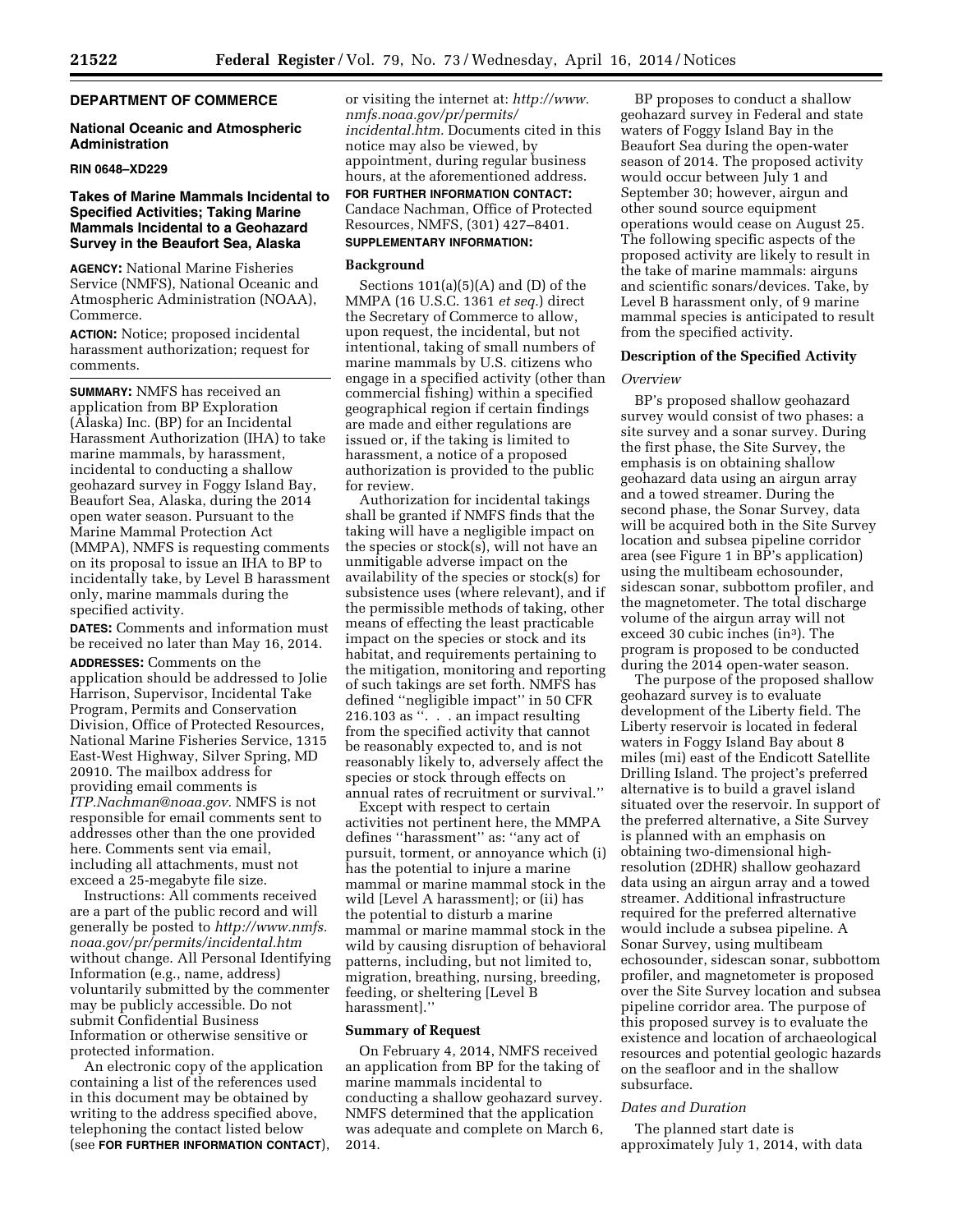acquisition beginning when open water conditions allow. The survey is expected to take approximately 20 days to complete, not including weather downtime. Each phase of the survey (i.e., site survey and sonar survey) has an expected duration of 7.5 days based on a 24-hour workday. Between the first and second phase, the operations will be focused on changing equipment for about 5 days (i.e., no active sound sources would be used to acquire data during this time). To limit potential impacts to the bowhead whale fall migration and subsistence hunting, airgun and sonar operations will cease by midnight on August 25. Demobilization of equipment would continue after airgun and sonar operations end but would be completed by September 30. Therefore, the proposed dates for the IHA (if issued) are July 1 through September 30, 2014.

# *Specified Geographic Region*

The proposed shallow geohazards survey would occur in Federal and state waters of Foggy Island Bay in the Beaufort Sea, Alaska. The project area lies mainly within the Liberty Unit but also includes portions of the Duck Island Unit, as well as non-unit areas. Figure 1 in BP's application outlines the proposed survey acquisition areas, including proposed boundaries for the two phases of the project. The Phase 1 Site Survey, focused on obtaining shallow geohazard data using an airgun array and towed streamer, will occur within approximately 12 mi<sup>2</sup>. The Phase 2 Sonar Survey will occur over the Site Survey area and over approximately 5 mi2 within the 29 mi2 area identified in Figure 1 of BP's application. Water depth in this area ranges from about 2– 24 ft. Activity outside the area delineated in Figure 1 of BP's application may include vessel turning while using airguns, vessel transit, and other vessel movements for project support and logistics. The approximate boundaries of the two survey areas are between 70°14′10″ N. and 70°20′20″ N. and between 147°29′05″ W. and 148°52′30″ W.

#### *Detailed Description of Activities*

The activities associated with the proposed shallow geohazard survey include vessel mobilization, navigation and data management, housing and logistics, and data acquisition.

# 1. Vessel Mobilization

One vessel will be used for the geohazard survey. The proposed survey vessel (*R/V Thunder* or equivalent) is

about  $70 \times 20$  ft in size. This vessel will be transported to the North Slope by truck and prepared and launched at West Dock or Endicott. Vessel preparation includes the assembly of navigation, acoustic, and safety equipment. Initial fueling and stocking of recording equipment will also be part of the vessel preparations. Once assembled, the navigation and acoustic systems will be tested at West Dock or at the project site.

# 2. Navigation and Data Management

The vessel will be equipped with Differential Global Navigation Satellite System receivers capable of observing dual constellations and backup. Corrected positions will be provided via a precise point positioning solution. A kinematic base station will be kept at the housing facilities in Deadhorse to mitigate against the inability to acquire a precise point positioning signal. Tidal corrections will be determined through Global Navigation Satellite System computation, comparison with any local tide gauges, and, if available, with tide gauges operated by other projects.

A navigation software package will display known obstructions, islands, and identified areas of sensitivity. The software will also show the predetermined source line positions within the two survey areas. The information will be updated as necessary to ensure required data coverage. The navigation software will also record all measured equipment offsets and corrections and vessel and equipment position at a frequency of no less than once per 5 seconds for the duration of the project.

# 3. Housing and Logistics

Approximately 20 people will be involved in the operation. Most of the crew will be accommodated at existing camps, and some crew will be housed on the vessel. Support activities, such as crew transfers and vessel re-supply are primarily planned to occur at Endicott and West Dock. However, support activities may also occur at other nearby vessel accessible locations if needed (e.g., East Dock). Equipment staging and onshore support will primarily occur at West Dock but may also take place at other existing road-accessible pads within the Prudhoe Bay Unit area as necessary. For protection from weather, the vessel may anchor near West Dock, near the barrier islands, or other near shore locations.

#### 4. Data Acquisition

Equipment proposed for use during the proposed shallow geohazard survey includes airgun, multibeam echosounder, sidescan sonar, subbottom profiler, and a marine magnetometer. Details related to data acquisition are summarized next.

*Survey Design:* One vessel will be used for the proposed survey. The proposed vessel (*R/V Thunder* or equivalent) is about  $70 \times 20$  ft in size. The airgun and streamer, sidescan sonar, and magnetometer will be deployed from the vessel. The multibeam echosounder and subbottom profiler will be hull-mounted. No equipment will be placed on the sea floor as part of survey activities.

The survey will acquire data in two phases. During the first phase the emphasis is on obtaining shallow geohazard data in the Site Survey area (see Figure 1 in BP's application) using an airgun array and a towed streamer. During the second phase data will be acquired in both the Site Survey and Sonar Survey areas (see Figure 1 in BP's application) using the multibeam echosounder, sidescan sonar, subbottom profiler, and the magnetometer. Each phase has an expected duration of about 7.5 days, based on a 24-hour workday. Between the first and second phase the operations will be focused on changing equipment for about 5 days.

*2DHR Seismic:* High-resolution seismic data acquisition will only take place during Phase 1 in the Site Survey area. The 2DHR seismic source will consist of one of two potential arrays, each with a discharge volume of 30 in3 and containing multiple airguns. The first array option will have three 10 in3 airguns, and the other array option will have a 20 in3 and a 10 in3 airgun. Table 1 in this document and BP's application summarizes airgun array specifics for each option. A 5 in<sup>3</sup> airgun will be utilized as the mitigation gun. The tow depth will be about 3 ft.

The receivers will be placed on a streamer that is towed behind the source vessel. The streamer will be about 984 ft in length and will contain 48 receivers at about 20 ft spacing.

Seismic data will be acquired on two grids. Grid 1 will contain lines spaced at 492 ft with perpendicular 984 ft spaced lines. Grid 2 will contain approximately 65 ft spaced lines. The total line length of both grids will be about 342 miles.

The vessel will travel with a speed of approximately 3–4 knots. The seismic pulse interval is 20.5 ft, which means a shot every 3 to 4 seconds.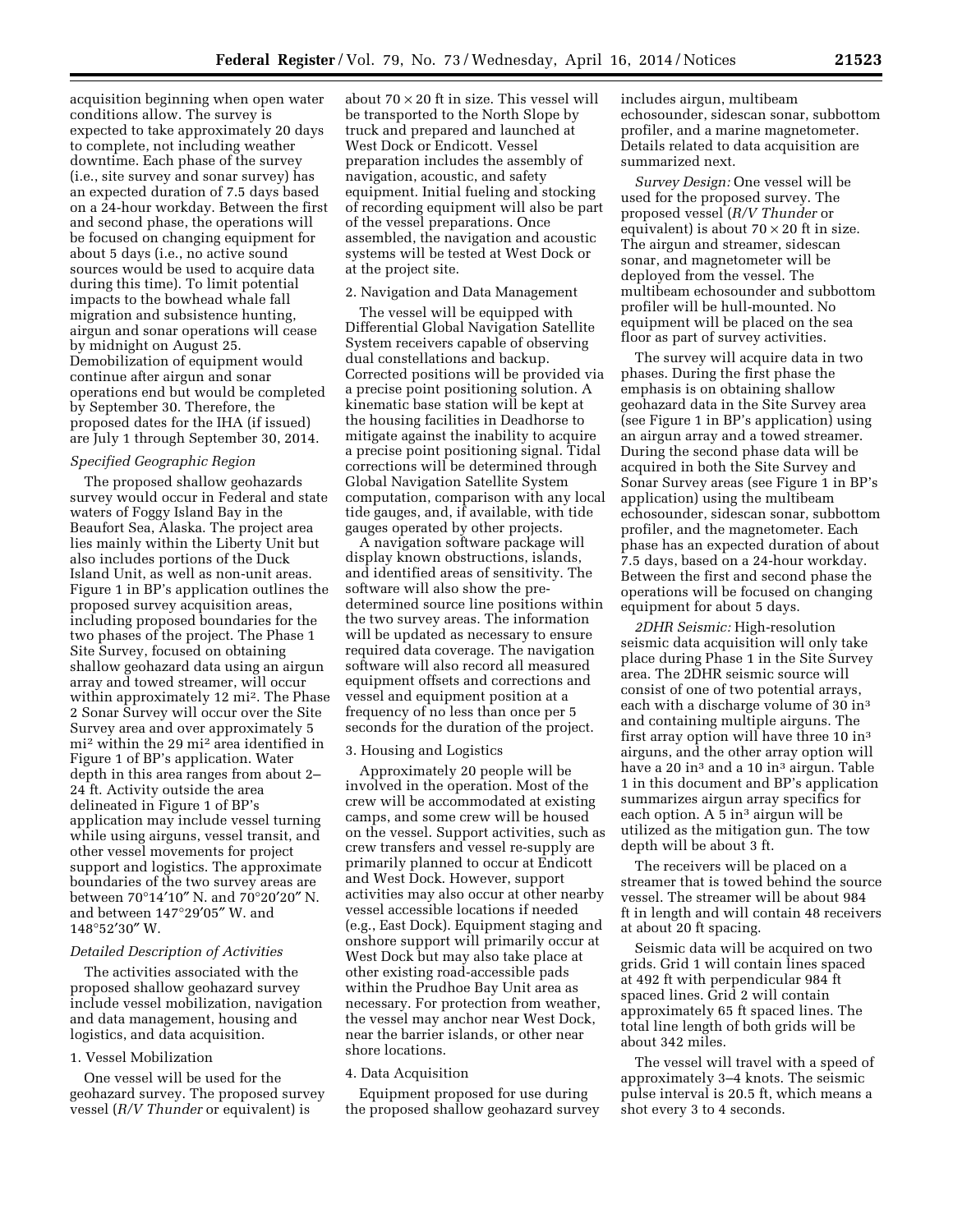TABLE 1—PROPOSED 30 IN3 AIRGUN ARRAY CONFIGURATIONS AND SOURCE SIGNATURES AS PREDICTED BY THE GUNDALF AIRGUN ARRAY MODEL FOR 1 M DEPTH

| Array specifics | 30 in <sup>3</sup> Array option 1                                                                                                                    | 30 in <sup>3</sup> Array option 2                                                  |
|-----------------|------------------------------------------------------------------------------------------------------------------------------------------------------|------------------------------------------------------------------------------------|
|                 |                                                                                                                                                      | Two 2000 psi sleeve airguns (1 x 20 in <sup>3</sup> , 1 x<br>10 in <sup>3</sup> ). |
|                 | 4.89 bar-m (~234 dB re µPa @1 m)    3.62 bar-m (~231 dB re 1 µPa @1 m).<br>  0.28 bar-m (~209 dB re μPa @1 m)    0.22 bar-m (~207 dB re 1 μPa @1 m). |                                                                                    |
|                 |                                                                                                                                                      | About 20-300 Hz.                                                                   |

*Multibeam Echosounder and Sidescan Sonar:* A multibeam echosounder and sidescan sonar will be used to obtain high accuracy information regarding bathymetry and isonification of the seafloor. For accurate object detection, a side scan sonar survey is required to complement a multibeam echosounder survey.

The proposed multibeam echosounder operates at a root mean squared (rms) source level of approximately 220 dB re  $1 \mu$ Pa at  $1 \text{ m}$ . The multibeam echosounder emits high frequency energy in a fan-shaped pattern of equidistant or equiangular beam spacing. The beam width of the emitted sound energy in the along track direction is 2 degrees at 200 kilohertz (kHz) and 1 degree at 400 kHz, while the across track beam width is 1 degree at 200 kHz and 0.5 degrees at 400 kHz (see Table 2 in BP's application and this document). The maximum ping rate of the multibeam echosounder is 60 Hz.

The proposed sidescan sonar system will operate at about 100 kHz (120 kHz to 135 kHz) and 400 kHz (400 kHz to 450 kHz). The estimated rms source level is approximately 215 dB re  $1 \mu$ Pa

at 1 m (Table 2). The sound energy is emitted in a narrow fan-shaped pattern, with a horizontal beam width of 1.5 degrees for 100 kHz and 0.4 degrees at 400 kHz, with a vertical beam height of 50 degrees. The maximum ping rate of the sidescan sonar is 30 Hz.

Data acquisition with the multibeam echosounder and sidescan sonar data will take place along all grids in the Sonar Survey area. Additional multibeam echosounder and sidescan sonar infill lines will be added to obtain 150% coverage over certain areas.

In addition, BP may conduct a strudel scour survey in the Kadleroshilik and Sagavanirktok River overflood areas for about 3 days, depending on results from reconnaissance flights in June. This data would be collected from a separate vessel equipped with a multibeam echosounder and sidescan sonar. These units would operate at a frequency of about 400 kHz. Because this operating frequency is outside the hearing range of marine mammals, the strudel scour survey is not part of BP's IHA application and is not analyzed further.

*Subbottom Profiler:* The purpose of the subbottom profiler is to provide an accurate digital image of the shallow sub-surface sea bottom, below the mud line. The proposed system emits energy in the frequency bands of 2 to 16 kHz (Table 2). The beam width is 15 to 24 degrees, depending on the center frequency. Typical pulse rate is between 3 and 6 Hz. Subbottom profiler data will be acquired continuously along all grids during Phase 2 of the operations (i.e., after 2DHR seismic data has been obtained).

*Magnetometer:* A marine magnetometer will be used for the detection of magnetic deflection generated by geologic features, and buried or exposed ferrous objects, which may be related to archaeological artifacts or modern man-made debris. The magnetometer will be towed at a sufficient distance behind the vessel to avoid data pollution by the vessel's magnetic properties. Magnetometers measure changes in magnetic fields over the seabed and do not produce sounds. Therefore, this piece of equipment is not anticipated to result in the take of marine mammals and is not analyzed further in this document.

TABLE 2—SOURCE CHARACTERISTICS OF THE PROPOSED GEOPHYSICAL SURVEY EQUIPMENT OF THE LIBERTY GEOHAZARD SURVEY

| Equipment | Operating frequency | Along track<br>beam width | Across track<br>beam width | RMS sound pressure level                       |
|-----------|---------------------|---------------------------|----------------------------|------------------------------------------------|
|           | 200-400 kHz         | $1-2^\circ$               | $0.5 - 1^{\circ}$          | $\sim$ 220 dB re 1 µPa @1m.                    |
|           | 120–135 kHz         | $1.5^\circ$               |                            | $50^{\circ}$ $\sim$ 215 dB re 1 $\mu$ Pa @ 1m. |
|           | 400–450 kHz         | $0.4^\circ$               | $50^\circ$                 |                                                |
|           |                     | $15 - 24^{\circ}$         |                            | 15-24° $\sim$ 216 dB re 1 µPa @ 1m.            |

# **Description of Marine Mammals in the Area of the Specified Activity**

The Beaufort Sea supports a diverse assemblage of marine mammals. Table 3 lists the 12 marine mammal species under NMFS jurisdiction with confirmed or possible occurrence in the proposed project area.

TABLE 3—MARINE MAMMAL SPECIES WITH CONFIRMED OR POSSIBLE OCCURRENCE IN THE PROPOSED SEISMIC SURVEY AREA

| Common name                                            | Scientific name           | Status | Occurrence | Seasonalitv                                       | Range            | Abundance |
|--------------------------------------------------------|---------------------------|--------|------------|---------------------------------------------------|------------------|-----------|
| Odontocetes<br>Beluga whale (Beau-<br>fort Sea stock). | Delphinapterus<br>leucas. |        | Common     | Mostly spring and<br>fall with some<br>in summer. | Russia to Canada | 39.258    |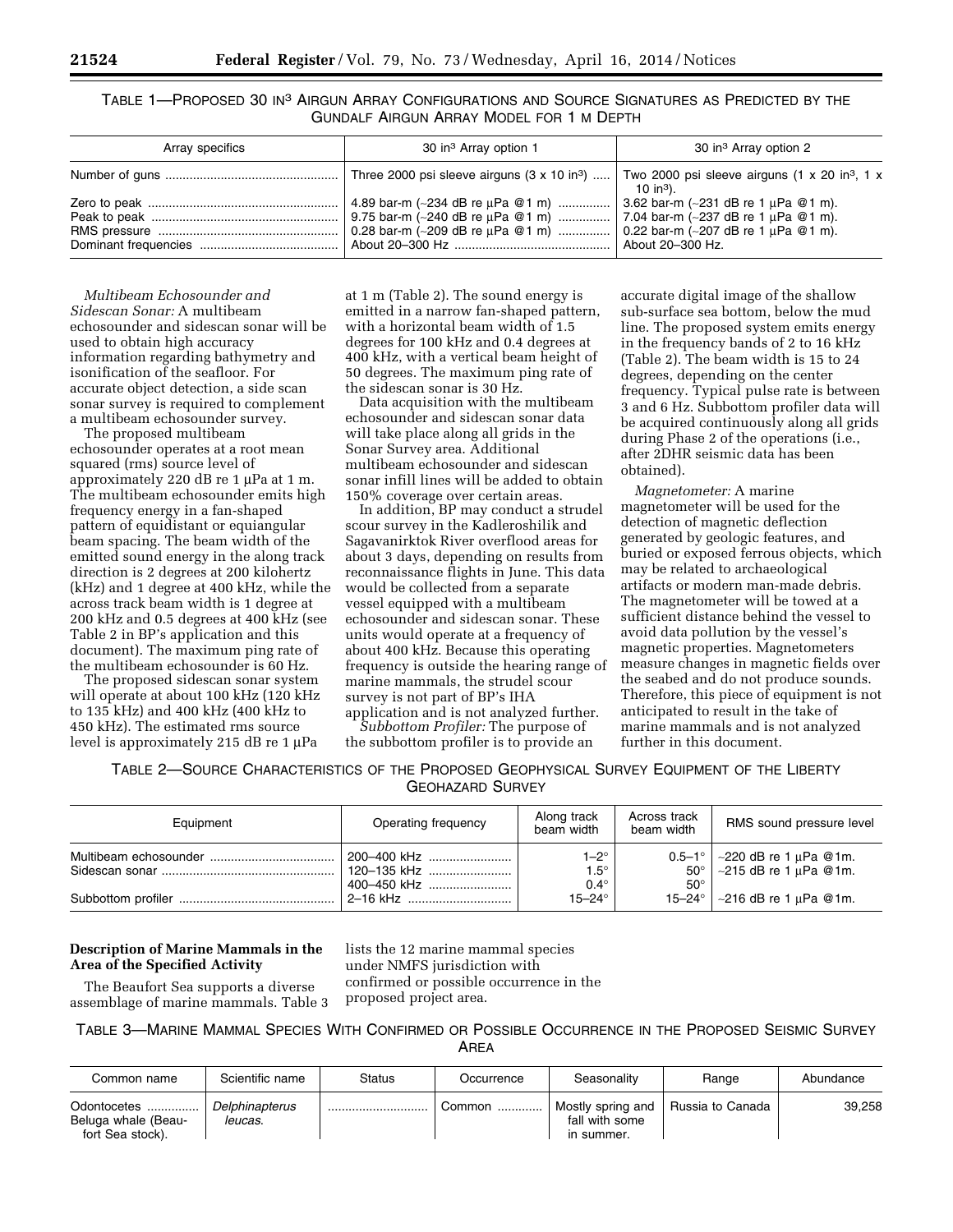# TABLE 3—MARINE MAMMAL SPECIES WITH CONFIRMED OR POSSIBLE OCCURRENCE IN THE PROPOSED SEISMIC SURVEY AREA—Continued

| Common name                                                             | Scientific name                | <b>Status</b>              | Occurrence                   | Seasonality                                       | Range                                     | Abundance |
|-------------------------------------------------------------------------|--------------------------------|----------------------------|------------------------------|---------------------------------------------------|-------------------------------------------|-----------|
| Killer whale                                                            | Orcinus orca                   |                            | Occasional/<br>Extralimital. | Mostly summer<br>and early fall.                  | California to Alas-<br>ka.                | 552       |
| Harbor porpoise                                                         | Phocoena<br>phocoena.          |                            | Occasional/<br>Extralimital. | Mostly summer<br>and early fall.                  | California to Alas-<br>ka.                | 48,215    |
| Narwhal                                                                 | Monodon<br>monoceros.          |                            |                              |                                                   |                                           | 45,358    |
| Mysticetes<br>Bowhead whale                                             | Balaena<br>mysticetus.         | Endangered; De-<br>pleted. | Common                       | Mostly spring and<br>fall with some<br>in summer. | Russia to Canada                          | 16,892    |
| Gray whale                                                              | Eschrichtius<br>robustus.      |                            | Somewhat com-<br>mon.        | Mostly summer                                     | Mexico to the<br>U.S. Arctic<br>Ocean.    | 19,126    |
| Minke whale                                                             | Balaenoptera<br>acutorostrata. |                            |                              |                                                   |                                           | 810-1,003 |
| Humpback whale<br>(Central North Pa-<br>cific stock).                   | Megaptera<br>novaeangliae.     | Endangered; De-<br>pleted. |                              |                                                   |                                           | 21,063    |
| Pinnipeds<br>Bearded seal (Beringia<br>distinct population<br>segment). | Erigathus<br>barbatus.         | Threatened; De-<br>pleted. | Common                       | Spring and sum-<br>mer.                           | Bering, Chukchi,<br>and Beaufort<br>Seas. | 155,000   |
| Ringed seal (Arctic<br>stock).                                          | Phoca hispida                  | Threatened; De-<br>pleted. | Common                       | Year round                                        | Bering, Chukchi,<br>and Beaufort<br>Seas. | 300,000   |
| Spotted seal                                                            | Phoca largha                   |                            | Common                       | Summer                                            | Japan to U.S.<br>Arctic Ocean.            | 141,479   |
| Ribbon seal                                                             | Histriophoca<br>fasciata.      | Species of con-<br>cern.   | Occasional                   | Summer                                            | Russia to U.S.<br>Arctic Ocean.           | 49,000    |

Endangered, threatened, or species of concern under the Endangered Species Act (ESA); Depleted under the MMPA.

The highlighted (grayed out) species in Table 3 are so rarely sighted in the central Alaskan Beaufort Sea that their presence in the proposed project area, and therefore take, is unlikely. Minke whales are relatively common in the Bering and southern Chukchi seas and have recently also been sighted in the northeastern Chukchi Sea (Aerts *et al.,*  2013; Clarke *et al.,* 2013). Minke whales are rare in the Beaufort Sea. They have not been reported in the Beaufort Sea during the Bowhead Whale Aerial Survey Project/Aerial Surveys of Arctic Marine Mammals (BWASP/ASAMM) surveys (Clarke *et al.,* 2011, 2012; 2013; Monnet and Treacy, 2005), and there was only one observation in 2007 during vessel-based surveys in the region (Funk *et al.,* 2010). Humpback whales have not generally been found in the Arctic Ocean. However, subsistence hunters have spotted humpback whales in low numbers around Barrow, and there have been several confirmed sightings of humpback whales in the northeastern Chukchi Sea in recent years (Aerts *et al.,* 2013; Clarke *et al.,*  2013). The first confirmed sighting of a humpback whale in the Beaufort Sea was recorded in August 2007 (Hashagen *et al.,* 2009) when a cow and calf were observed 54 mi east of Point Barrow. No additional sightings have been documented in the Beaufort Sea.

Narwhal are common in the waters of northern Canada, west Greenland, and in the European Arctic, but rarely occur in the Beaufort Sea (COSEWIC, 2004). Only a handful of sightings have occurred in Alaskan waters (Allen and Angliss, 2013). These three species are not considered further in this proposed IHA notice. Both the walrus and the polar bear could occur in the U.S. Beaufort Sea; however, these species are managed by the U.S. Fish and Wildlife Service (USFWS) and are not considered further in this Notice of Proposed IHA.

The Beaufort Sea is a main corridor of the bowhead whale migration route. The main migration periods occur in spring from April to June and in fall from late August/early September through October to early November. During the fall migration, several locations in the U.S. Beaufort Sea serve as feeding grounds for bowhead whales. Small numbers of bowhead whales that remain in the U.S. Arctic Ocean during summer also feed in these areas. The U.S. Beaufort Sea is not a main feeding or calving area for any other cetacean species. Ringed seals breed and pup in the Beaufort Sea; however, this does not occur during the summer or early fall. Further information on the biology and local distribution of these species can be found in BP's application (see

**ADDRESSES**) and the NMFS Marine Mammal Stock Assessment Reports, which are available online at: *[http://](http://www.nmfs.noaa.gov/pr/species/)  [www.nmfs.noaa.gov/pr/species/.](http://www.nmfs.noaa.gov/pr/species/)* 

#### **Potential Effects of the Specified Activity on Marine Mammals**

This section includes a summary and discussion of the ways that the types of stressors associated with the specified activity (e.g., seismic airgun, sidescan sonar, subbottom profiler, vessel movement) have been observed to or are thought to impact marine mammals. This section may include a discussion of known effects that do not rise to the level of an MMPA take (for example, with acoustics, we may include a discussion of studies that showed animals not reacting at all to sound or exhibiting barely measurable avoidance). The discussion may also include reactions that we consider to rise to the level of a take and those that we do not consider to rise to the level of a take. This section is intended as a background of potential effects and does not consider either the specific manner in which this activity will be carried out or the mitigation that will be implemented or how either of those will shape the anticipated impacts from this specific activity. The ''Estimated Take by Incidental Harassment'' section later in this document will include a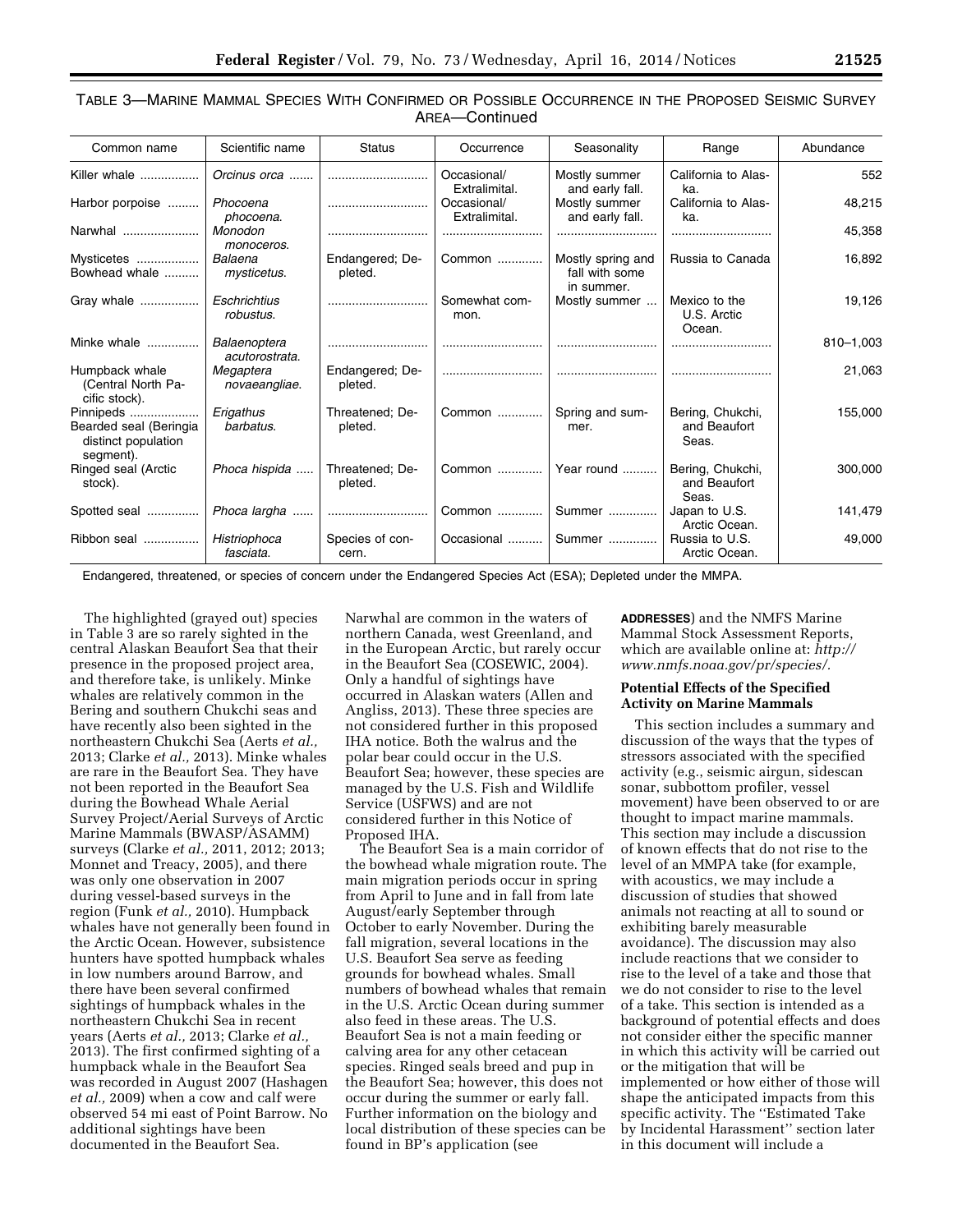quantitative analysis of the number of individuals that are expected to be taken by this activity. The ''Negligible Impact Analysis'' section will include the analysis of how this specific activity will impact marine mammals and will consider the content of this section, the ''Estimated Take by Incidental Harassment'' section, the ''Mitigation'' section, and the ''Anticipated Effects on Marine Mammal Habitat'' section to draw conclusions regarding the likely impacts of this activity on the reproductive success or survivorship of individuals and from that on the affected marine mammal populations or stocks.

#### *Background on Sound*

Sound is a physical phenomenon consisting of minute vibrations that travel through a medium, such as air or water, and is generally characterized by several variables. Frequency describes the sound's pitch and is measured in hertz (Hz) or kilohertz (kHz), while sound level describes the sound's intensity and is measured in decibels (dB). Sound level increases or decreases exponentially with each dB of change. The logarithmic nature of the scale means that each 10-dB increase is a 10 fold increase in acoustic power (and a 20-dB increase is then a 100-fold increase in power). A 10-fold increase in acoustic power does not mean that the sound is perceived as being 10 times louder, however. Sound levels are compared to a reference sound pressure (micro-Pascal) to identify the medium. For air and water, these reference pressures are "re: 20 µPa" and "re: 1 mPa,'' respectively. Root mean square (RMS) is the quadratic mean sound pressure over the duration of an impulse. RMS is calculated by squaring all of the sound amplitudes, averaging the squares, and then taking the square root of the average (Urick, 1975). RMS accounts for both positive and negative values; squaring the pressures makes all values positive so that they may be accounted for in the summation of pressure levels (Hastings and Popper, 2005). This measurement is often used in the context of discussing behavioral effects, in part, because behavioral effects, which often result from auditory cues, may be better expressed through averaged units rather than by peak pressures.

#### *Acoustic Impacts*

When considering the influence of various kinds of sound on the marine environment, it is necessary to understand that different kinds of marine life are sensitive to different frequencies of sound. Based on available

behavioral data, audiograms have been derived using auditory evoked potentials, anatomical modeling, and other data, Southall *et al.* (2007) designate ''functional hearing groups'' for marine mammals and estimate the lower and upper frequencies of functional hearing of the groups. The functional groups and the associated frequencies are indicated below (though animals are less sensitive to sounds at the outer edge of their functional range and most sensitive to sounds of frequencies within a smaller range somewhere in the middle of their functional hearing range):

• Low frequency cetaceans (13) species of mysticetes): Functional hearing is estimated to occur between approximately 7 Hz and 30 kHz;

• Mid-frequency cetaceans (32) species of dolphins, six species of larger toothed whales, and 19 species of beaked and bottlenose whales): Functional hearing is estimated to occur between approximately 150 Hz and 160 kHz;

• High frequency cetaceans (eight species of true porpoises, six species of river dolphins, Kogia, the franciscana, and four species of cephalorhynchids): Functional hearing is estimated to occur between approximately 200 Hz and 180 kHz;

• Phocid pinnipeds in Water: Functional hearing is estimated to occur between approximately 75 Hz and 100 kHz; and

• Otariid pinnipeds in Water: Functional hearing is estimated to occur between approximately 100 Hz and 40 kHz.

As mentioned previously in this document, nine marine mammal species (five cetaceans and four phocid pinnipeds) may occur in the proposed seismic survey area. Of the five cetacean species likely to occur in the proposed project area and for which take is requested, two are classified as lowfrequency cetaceans (i.e., bowhead and gray whales), two are classified as midfrequency cetaceans (i.e., beluga and killer whales), and one is classified as a high-frequency cetacean (i.e., harbor porpoise) (Southall *et al.,* 2007). A species functional hearing group is a consideration when we analyze the effects of exposure to sound on marine mammals.

#### 1. Tolerance

Numerous studies have shown that underwater sounds from industry activities are often readily detectable by marine mammals in the water at distances of many kilometers. Numerous studies have also shown that marine mammals at distances more than

a few kilometers away often show no apparent response to industry activities of various types (Miller *et al.,* 2005; Bain and Williams, 2006). This is often true even in cases when the sounds must be readily audible to the animals based on measured received levels and the hearing sensitivity of that mammal group. Although various baleen whales, toothed whales, and (less frequently) pinnipeds have been shown to react behaviorally to underwater sound such as airgun pulses or vessels under some conditions, at other times mammals of all three types have shown no overt reactions (e.g., Malme *et al.,* 1986; Richardson *et al.,* 1995; Madsen and Mohl, 2000; Croll *et al.,* 2001; Jacobs and Terhune, 2002; Madsen *et al.,* 2002; Miller *et al.,* 2005). Weir (2008) observed marine mammal responses to seismic pulses from a 24 airgun array firing a total volume of either 5,085 in3 or 3,147 in<sup>3</sup> in Angolan waters between August 2004 and May 2005. Weir recorded a total of 207 sightings of humpback whales  $(n = 66)$ , sperm whales (n = 124), and Atlantic spotted dolphins  $(n = 17)$  and reported that there were no significant differences in encounter rates (sightings/hr) for humpback and sperm whales according to the airgun array's operational status (i.e., active versus silent). The airgun arrays used in the Weir (2008) study were much larger than the array proposed for use during this proposed survey (total discharge volume of 30 in3). In general, pinnipeds and small odontocetes seem to be more tolerant of exposure to some types of underwater sound than are baleen whales. Richardson *et al.* (1995) found that vessel noise does not seem to strongly affect pinnipeds that are already in the water. Richardson *et al.* (1995) went on to explain that seals on haul-outs sometimes respond strongly to the presence of vessels and at other times appear to show considerable tolerance of vessels.

#### 2. Masking

Masking is the obscuring of sounds of interest by other sounds, often at similar frequencies. Marine mammals use acoustic signals for a variety of purposes, which differ among species, but include communication between individuals, navigation, foraging, reproduction, avoiding predators, and learning about their environment (Erbe and Farmer, 2000; Tyack, 2000). Masking, or auditory interference, generally occurs when sounds in the environment are louder than, and of a similar frequency as, auditory signals an animal is trying to receive. Masking is a phenomenon that affects animals that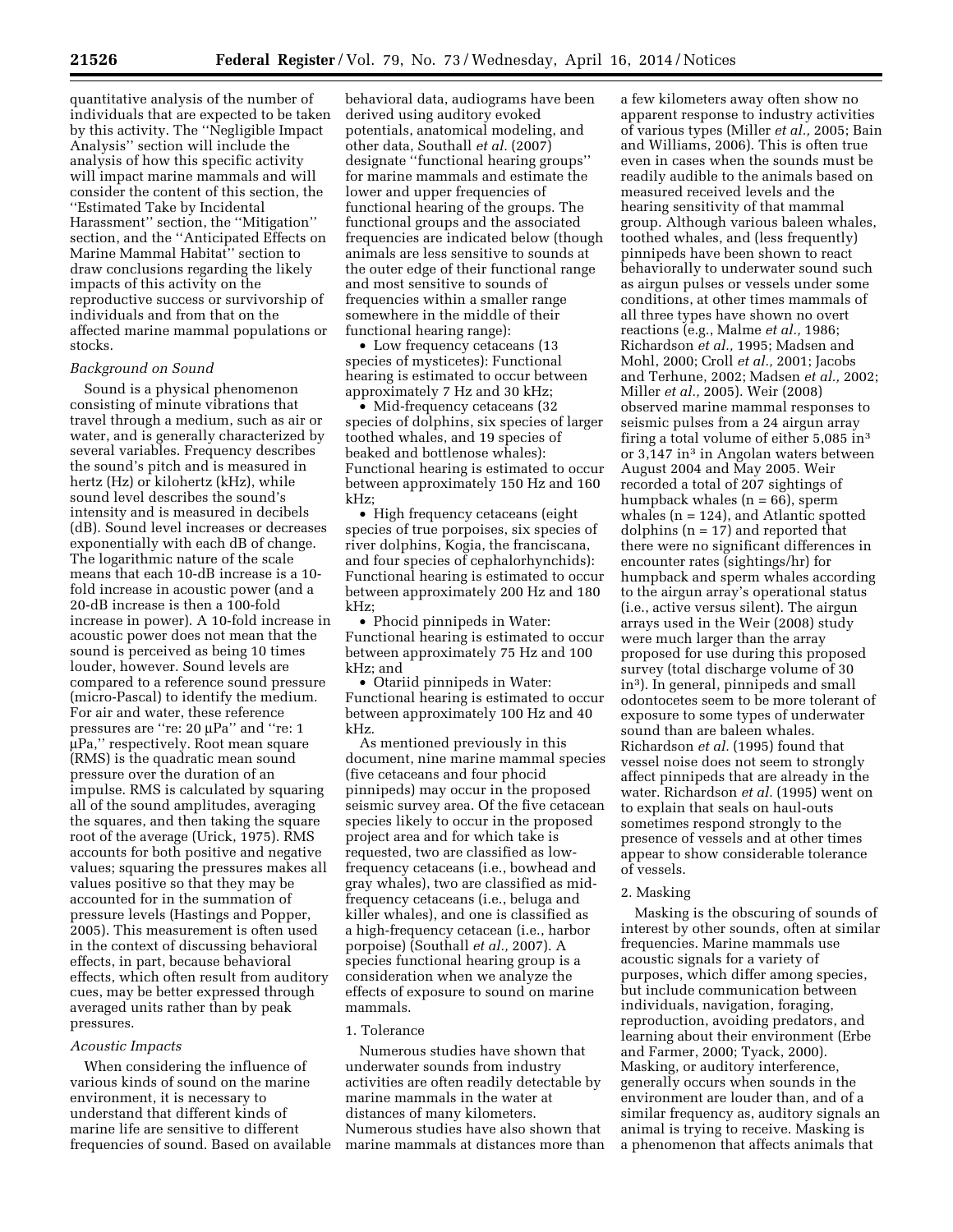are trying to receive acoustic information about their environment, including sounds from other members of their species, predators, prey, and sounds that allow them to orient in their environment. Masking these acoustic signals can disturb the behavior of individual animals, groups of animals, or entire populations.

Masking occurs when anthropogenic sounds and signals (that the animal utilizes) overlap at both spectral and temporal scales. For the airgun sound generated from the proposed seismic survey, sound will consist of low frequency (under 500 Hz) pulses with extremely short durations (less than one second). Lower frequency man-made sounds are more likely to affect detection of communication calls and other potentially important natural sounds such as surf and prey noise. There is little concern regarding masking near the sound source due to the brief duration of these pulses and relatively longer silence between airgun shots (approximately 3–4 seconds). However, at long distances (over tens of kilometers away), due to multipath propagation and reverberation, the durations of airgun pulses can be ''stretched'' to seconds with long decays (Madsen *et al.,* 2006), although the intensity of the sound is greatly reduced.

This could affect communication signals used by low frequency mysticetes when they occur near the noise band and thus reduce the communication space of animals (e.g., Clark *et al.,* 2009) and cause increased stress levels (e.g., Foote *et al.,* 2004; Holt *et al.,* 2009). Marine mammals are thought to be able to compensate for masking by adjusting their acoustic behavior by shifting call frequencies, and/or increasing call volume and vocalization rates. For example, blue whales are found to increase call rates when exposed to seismic survey noise in the St. Lawrence Estuary (Di Iorio and Clark, 2010). The North Atlantic right whales exposed to high shipping noise increase call frequency (Parks *et al.,* 2007), while some humpback whales respond to low-frequency active sonar playbacks by increasing song length (Miller *el al.,* 2000). Bowhead whale calls are frequently detected in the presence of seismic pulses, although the number of calls detected may sometimes be reduced (Richardson *et al.,* 1986; Greene *et al.,* 1999), possibly because animals moved away from the sound source or ceased calling (Blackwell *et al.,* 2013). Additionally, beluga whales have been known to change their vocalizations in the presence of high background noise

possibly to avoid masking calls (Au *et al.,* 1985; Lesage *et al.,* 1999; Scheifele *et al.,* 2005). Although some degree of masking is inevitable when high levels of manmade broadband sounds are introduced into the sea, marine mammals have evolved systems and behavior that function to reduce the impacts of masking. Structured signals, such as the echolocation click sequences of small toothed whales, may be readily detected even in the presence of strong background noise because their frequency content and temporal features usually differ strongly from those of the background noise (Au and Moore, 1988, 1990). The components of background noise that are similar in frequency to the sound signal in question primarily determine the degree of masking of that signal.

Redundancy and context can also facilitate detection of weak signals. These phenomena may help marine mammals detect weak sounds in the presence of natural or manmade noise. Most masking studies in marine mammals present the test signal and the masking noise from the same direction. The sound localization abilities of marine mammals suggest that, if signal and noise come from different directions, masking would not be as severe as the usual types of masking studies might suggest (Richardson *et al.,*  1995). The dominant background noise may be highly directional if it comes from a particular anthropogenic source such as a ship or industrial site. Directional hearing may significantly reduce the masking effects of these sounds by improving the effective signal-to-noise ratio. In the cases of higher frequency hearing by the bottlenose dolphin, beluga whale, and killer whale, empirical evidence confirms that masking depends strongly on the relative directions of arrival of sound signals and the masking noise (Penner *et al.,* 1986; Dubrovskiy, 1990; Bain *et al.,* 1993; Bain and Dahlheim, 1994). Toothed whales, and probably other marine mammals as well, have additional capabilities besides directional hearing that can facilitate detection of sounds in the presence of background noise. There is evidence that some toothed whales can shift the dominant frequencies of their echolocation signals from a frequency range with a lot of ambient noise toward frequencies with less noise (Au *et al.,*  1974, 1985; Moore and Pawloski, 1990; Thomas and Turl, 1990; Romanenko and Kitain, 1992; Lesage *et al.,* 1999). A few marine mammal species are known to increase the source levels or alter the frequency of their calls in the presence

of elevated sound levels (Dahlheim, 1987; Au, 1993; Lesage *et al.,* 1993, 1999; Terhune, 1999; Foote *et al.,* 2004; Parks *et al.,* 2007, 2009; Di Iorio and Clark, 2009; Holt *et al.,* 2009).

These data demonstrating adaptations for reduced masking pertain mainly to the very high frequency echolocation signals of toothed whales. There is less information about the existence of corresponding mechanisms at moderate or low frequencies or in other types of marine mammals. For example, Zaitseva *et al.* (1980) found that, for the bottlenose dolphin, the angular separation between a sound source and a masking noise source had little effect on the degree of masking when the sound frequency was 18 kHz, in contrast to the pronounced effect at higher frequencies. Directional hearing has been demonstrated at frequencies as low as 0.5–2 kHz in several marine mammals, including killer whales (Richardson *et al.,* 1995). This ability may be useful in reducing masking at these frequencies. In summary, high levels of sound generated by anthropogenic activities may act to mask the detection of weaker biologically important sounds by some marine mammals. This masking may be more prominent for lower frequencies. For higher frequencies, such as that used in echolocation by toothed whales, several mechanisms are available that may allow them to reduce the effects of such masking.

#### 3. Behavioral Disturbance

Marine mammals may behaviorally react when exposed to anthropogenic sound. These behavioral reactions are often shown as: changing durations of surfacing and dives, number of blows per surfacing, or moving direction and/ or speed; reduced/increased vocal activities; changing/cessation of certain behavioral activities (such as socializing or feeding); visible startle response or aggressive behavior (such as tail/fluke slapping or jaw clapping); avoidance of areas where sound sources are located; and/or flight responses (e.g., pinnipeds flushing into water from haulouts or rookeries).

The biological significance of many of these behavioral disturbances is difficult to predict, especially if the detected disturbances appear minor. However, the consequences of behavioral modification have the potential to be biologically significant if the change affects growth, survival, or reproduction. Examples of significant behavioral modifications include:

• Drastic change in diving/surfacing patterns (such as those thought to be causing beaked whale stranding due to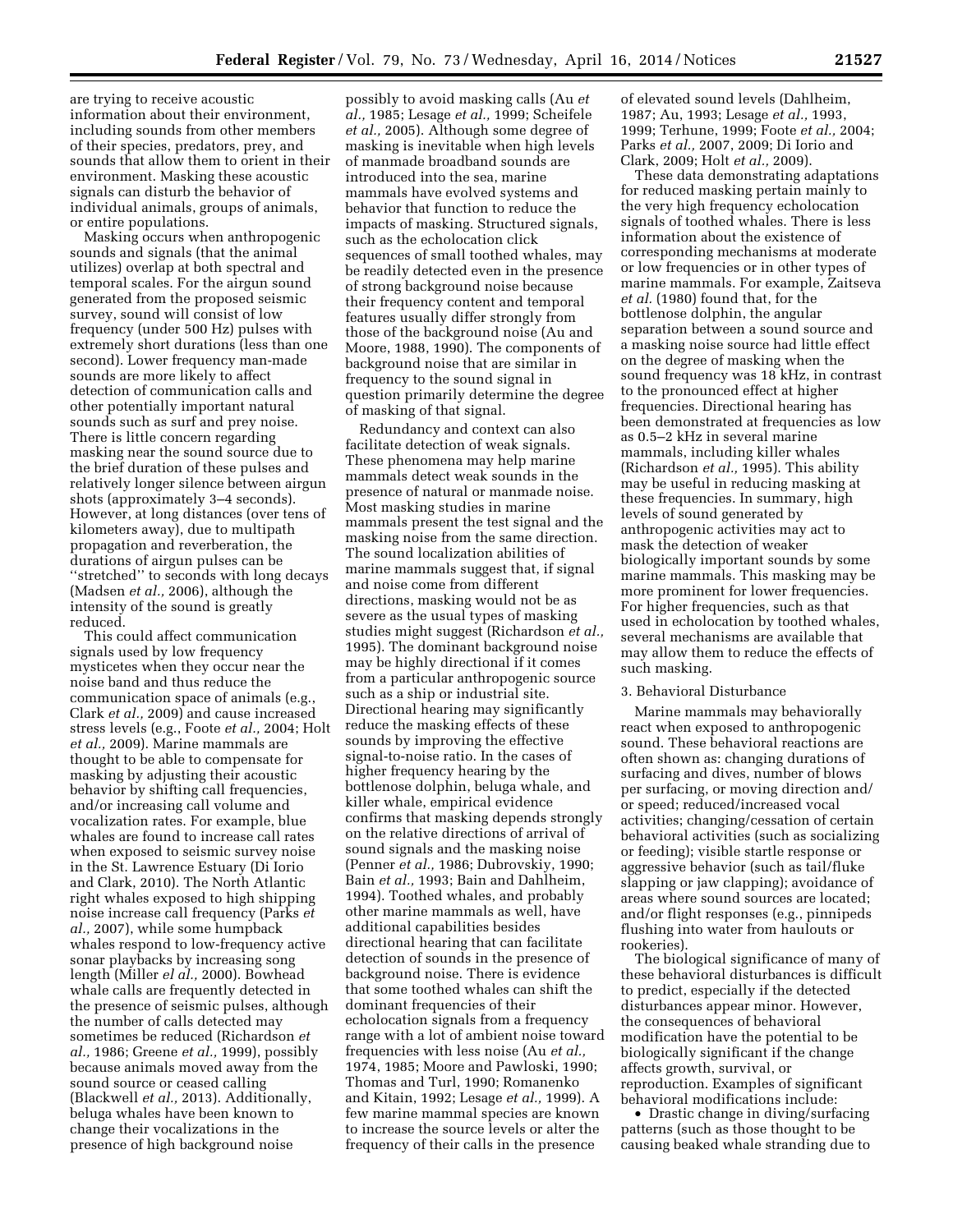exposure to military mid-frequency tactical sonar);

• Habitat abandonment due to loss of desirable acoustic environment; and

• Cessation of feeding or social interaction.

The onset of behavioral disturbance from anthropogenic noise depends on both external factors (characteristics of noise sources and their paths) and the receiving animals (hearing, motivation, experience, demography, current activity, reproductive state) and is also difficult to predict (Gordon *et al.,* 2004; Southall *et al.,* 2007; Ellison *et al.,*  2011).

*Mysticetes:* Baleen whales generally tend to avoid operating airguns, but avoidance radii are quite variable. Whales are often reported to show no overt reactions to pulses from large arrays of airguns at distances beyond a few kilometers, even though the airgun pulses remain well above ambient noise levels out to much greater distances (Miller *et al.,* 2005). However, baleen whales exposed to strong noise pulses often react by deviating from their normal migration route (Richardson *et al.,* 1999). Migrating gray and bowhead whales were observed avoiding the sound source by displacing their migration route to varying degrees but within the natural boundaries of the migration corridors (Schick and Urban, 2000; Richardson *et al.,* 1999; Malme *et al.,* 1983). Baleen whale responses to pulsed sound however may depend on the type of activity in which the whales are engaged. Some evidence suggests that feeding bowhead whales may be more tolerant of underwater sound than migrating bowheads (Miller *et al.,* 2005; Lyons *et al.,* 2009; Christie *et al.,* 2010).

Results of studies of gray, bowhead, and humpback whales have determined that received levels of pulses in the 160–170 dB re 1 µPa rms range seem to cause obvious avoidance behavior in a substantial fraction of the animals exposed. In many areas, seismic pulses from large arrays of airguns diminish to those levels at distances ranging from 2.8–9 mi (4.5–14.5 km) from the source. For the much smaller airgun array used during BP's proposed survey (total discharge volume of 30 in<sup>3</sup>), the distance to received levels in the 160 dB  $re 1 \mu Pa$  rms range is estimated to be 1 mi (1.6 km). Baleen whales within those distances may show avoidance or other strong disturbance reactions to the airgun array. Subtle behavioral changes sometimes become evident at somewhat lower received levels, and recent studies have shown that some species of baleen whales, notably bowhead and humpback whales, at times show strong avoidance at received levels lower than

160-170 dB re 1 uPa rms. Bowhead whales migrating west across the Alaskan Beaufort Sea in autumn, in particular, are unusually responsive, with avoidance occurring out to distances of 12.4–18.6 mi (20–30 km) from a medium-sized airgun source (Miller *et al.,* 1999; Richardson *et al.,*  1999). However, more recent research on bowhead whales (Miller *et al.,* 2005) corroborates earlier evidence that, during the summer feeding season, bowheads are not as sensitive to seismic sources. In summer, bowheads typically begin to show avoidance reactions at a received level of about 160–170 dB re 1 mPa rms (Richardson et al., 1986; Ljungblad *et al.,* 1988; Miller *et al.,*  2005).

Malme *et al.* (1986, 1988) studied the responses of feeding eastern gray whales to pulses from a single 100 in3 airgun off St. Lawrence Island in the northern Bering Sea. They estimated, based on small sample sizes, that 50% of feeding gray whales ceased feeding at an average received pressure level of 173 dB re 1 mPa on an (approximate) rms basis, and that 10% of feeding whales interrupted feeding at received levels of 163 dB. Those findings were generally consistent with the results of experiments conducted on larger numbers of gray whales that were migrating along the California coast and on observations of the distribution of feeding Western Pacific gray whales off Sakhalin Island, Russia, during a seismic survey (Yazvenko *et al.,* 2007).

Data on short-term reactions (or lack of reactions) of cetaceans to impulsive noises do not necessarily provide information about long-term effects. While it is not certain whether impulsive noises affect reproductive rate or distribution and habitat use in subsequent days or years, certain species have continued to use areas ensonified by airguns and have continued to increase in number despite successive years of anthropogenic activity in the area. Gray whales continued to migrate annually along the west coast of North America despite intermittent seismic exploration and much ship traffic in that area for decades (Appendix A in Malme *et al.,*  1984). Bowhead whales continued to travel to the eastern Beaufort Sea each summer despite seismic exploration in their summer and autumn range for many years (Richardson *et al.,* 1987). Populations of both gray whales and bowhead whales grew substantially during this time. In any event, the proposed survey will occur in summer (July through late August) when most bowhead whales are commonly feeding in the Mackenzie River Delta, Canada.

Patenaude *et al.* (2002) reported fewer behavioral responses to aircraft overflights by bowhead compared to beluga whales. Behaviors classified as reactions consisted of short surfacings, immediate dives or turns, changes in behavior state, vigorous swimming, and breaching. Most bowhead reaction resulted from exposure to helicopter activity and little response to fixed-wing aircraft was observed. Most reactions occurred when the helicopter was at altitudes ≤492 ft (150 m) and lateral distances ≤820 ft (250 m; Nowacek *et al.,* 2007).

During their study, Patenaude *et al.*  (2002) observed one bowhead whale cow-calf pair during four passes totaling 2.8 hours of the helicopter and two pairs during Twin Otter overflights. All of the helicopter passes were at altitudes of 49–98 ft (15–30 m). The mother dove both times she was at the surface, and the calf dove once out of the four times it was at the surface. For the cow-calf pair sightings during Twin Otter overflights, the authors did not note any behaviors specific to those pairs. Rather, the reactions of the cow-calf pairs were lumped with the reactions of other groups that did not consist of calves.

Richardson *et al.* (1995) and Moore and Clarke (2002) reviewed a few studies that observed responses of gray whales to aircraft. Cow-calf pairs were quite sensitive to a turboprop survey flown at 1,000 ft (305 m) altitude on the Alaskan summering grounds. In that survey, adults were seen swimming over the calf, or the calf swam under the adult (Ljungblad *et al.,* 1983, cited in Richardson *et al.,* 1995 and Moore and Clarke, 2002). However, when the same aircraft circled for more than 10 minutes at 1,050 ft (320 m) altitude over a group of mating gray whales, no reactions were observed (Ljungblad *et al.,* 1987, cited in Moore and Clarke, 2002). Malme *et al.* (1984, cited in Richardson *et al.,* 1995 and Moore and Clarke, 2002) conducted playback experiments on migrating gray whales. They exposed the animals to underwater noise recorded from a Bell 212 helicopter (estimated altitude =  $328 \text{ ft}$  [100 m]), at an average of three simulated passes per minute. The authors observed that whales changed their swimming course and sometimes slowed down in response to the playback sound but proceeded to migrate past the transducer. Migrating gray whales did not react overtly to a Bell 212 helicopter at greater than 1,394 ft (425 m) altitude, occasionally reacted when the helicopter was at 1,000–1,198 ft (305– 365 m), and usually reacted when it was below 825 ft (250 m; Southwest Research Associates, 1988, cited in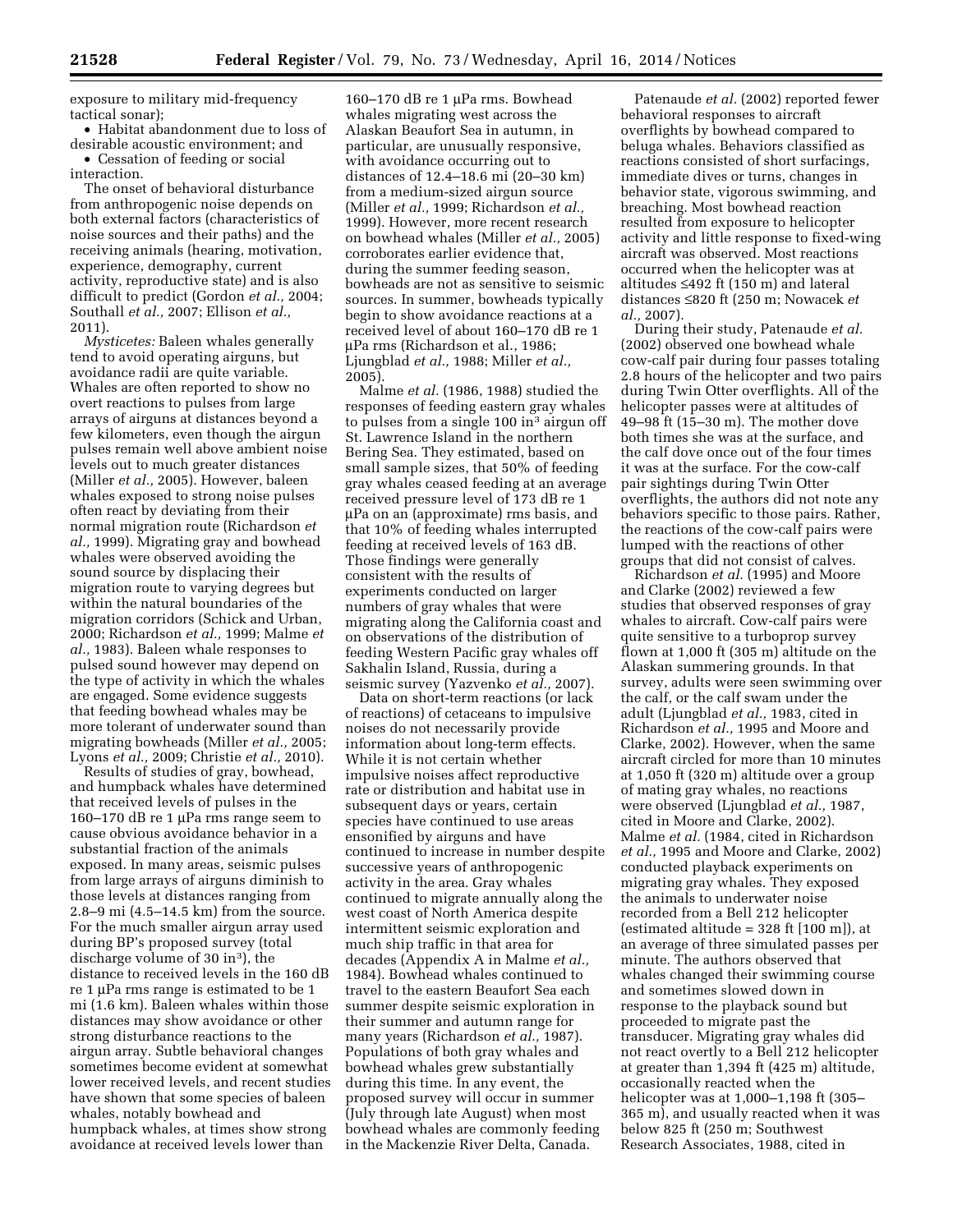Richardson *et al.,* 1995 and Moore and Clarke, 2002). Reactions noted in that study included abrupt turns or dives or both. Green *et al.* (1992, cited in Richardson *et al.,* 1995) observed that migrating gray whales rarely exhibited noticeable reactions to a straight-line overflight by a Twin Otter at 197 ft (60 m) altitude.

*Odontocetes:* Few systematic data are available describing reactions of toothed whales to noise pulses. However, systematic work on sperm whales is underway (Tyack *et al.,* 2003), and there is an increasing amount of information about responses of various odontocetes to seismic surveys based on monitoring studies (e.g., Stone, 2003; Smultea *et al.,*  2004; Moulton and Miller, 2005). Miller *et al.* (2009) conducted at-sea experiments where reactions of sperm whales were monitored through the use of controlled sound exposure experiments from large airgun arrays consisting of 20-guns and 31-guns. Of 8 sperm whales observed, none changed their behavior when exposed to either a ramp-up at 4–8 mi (7–13 km) or full array exposures at 0.6–8 mi (1–13 km).

Seismic operators and marine mammal observers sometimes see dolphins and other small toothed whales near operating airgun arrays, but, in general, there seems to be a tendency for most delphinids to show some limited avoidance of seismic vessels operating large airgun systems. However, some dolphins seem to be attracted to the seismic vessel and floats, and some ride the bow wave of the seismic vessel even when large arrays of airguns are firing. Nonetheless, there have been indications that small toothed whales sometimes move away or maintain a somewhat greater distance from the vessel when a large array of airguns is operating than when it is silent (e.g., Goold, 1996a,b,c; Calambokidis and Osmek, 1998; Stone, 2003). The beluga may be a species that (at least in certain geographic areas) shows long-distance avoidance of seismic vessels. Aerial surveys during seismic operations in the southeastern Beaufort Sea recorded much lower sighting rates of beluga whales within 10–20 km (6.2–12.4 mi) of an active seismic vessel. These results were consistent with the low number of beluga sightings reported by observers aboard the seismic vessel, suggesting that some belugas might have been avoiding the seismic operations at distances of 10–20 km (6.2–12.4 mi) (Miller *et al.,* 2005).

Captive bottlenose dolphins and (of more relevance in this project) beluga whales exhibit changes in behavior when exposed to strong pulsed sounds similar in duration to those typically used in seismic surveys (Finneran *et al.,*  2002, 2005). However, the animals tolerated high received levels of sound (pk-pk level  $>$  200 dB re 1 µPa) before exhibiting aversive behaviors.

Observers stationed on seismic vessels operating off the United Kingdom from 1997–2000 have provided data on the occurrence and behavior of various toothed whales exposed to seismic pulses (Stone, 2003; Gordon *et al.,* 2004). Killer whales were found to be significantly farther from large airgun arrays during periods of shooting compared with periods of no shooting. The displacement of the median distance from the array was approximately 0.5 km (0.3 mi) or more. Killer whales also appear to be more tolerant of seismic shooting in deeper water.

Reactions of toothed whales to large arrays of airguns are variable and, at least for delphinids, seem to be confined to a smaller radius than has been observed for mysticetes. However, based on the limited existing evidence, belugas should not be grouped with delphinids in the ''less responsive'' category.

Patenaude *et al.* (2002) reported that beluga whales appeared to be more responsive to aircraft overflights than bowhead whales. Changes were observed in diving and respiration behavior, and some whales veered away when a helicopter passed at ≤820 ft (250 m) lateral distance at altitudes up to 492 ft (150 m). However, some belugas showed no reaction to the helicopter. Belugas appeared to show less response to fixed-wing aircraft than to helicopter overflights.

*Pinnipeds:* Pinnipeds are not likely to show a strong avoidance reaction to the airgun sources proposed for use. Visual monitoring from seismic vessels has shown only slight (if any) avoidance of airguns by pinnipeds and only slight (if any) changes in behavior. Monitoring work in the Alaskan Beaufort Sea during 1996–2001 provided considerable information regarding the behavior of Arctic ice seals exposed to seismic pulses (Harris *et al.,* 2001; Moulton and Lawson, 2002). These seismic projects usually involved arrays of 6 to 16 airguns with total volumes of 560 to 1,500 in3. The combined results suggest that some seals avoid the immediate area around seismic vessels. In most survey years, ringed seal sightings tended to be farther away from the seismic vessel when the airguns were operating than when they were not (Moulton and Lawson, 2002). However, these avoidance movements were relatively small, on the order of 100 m

(328 ft) to a few hundreds of meters, and many seals remained within 100–200 m (328–656 ft) of the trackline as the operating airgun array passed by. Seal sighting rates at the water surface were lower during airgun array operations than during no-airgun periods in each survey year except 1997. Similarly, seals are often very tolerant of pulsed sounds from seal-scaring devices (Mate and Harvey, 1987; Jefferson and Curry, 1994; Richardson *et al.,* 1995). However, initial telemetry work suggests that avoidance and other behavioral reactions by two other species of seals to small airgun sources may at times be stronger than evident to date from visual studies of pinniped reactions to airguns (Thompson *et al.,* 1998). Even if reactions of the species occurring in the present study area are as strong as those evident in the telemetry study, reactions are expected to be confined to relatively small distances and durations, with no long-term effects on pinniped individuals or populations.

Blackwell *et al.* (2004) observed 12 ringed seals during low-altitude overflights of a Bell 212 helicopter at Northstar in June and July 2000 (9 observations took place concurrent with pipe-driving activities). One seal showed no reaction to the aircraft while the remaining 11 (92%) reacted, either by looking at the helicopter (n = 10) or by departing from their basking site (n = 1). Blackwell *et al.* (2004) concluded that none of the reactions to helicopters were strong or long lasting, and that seals near Northstar in June and July 2000 probably had habituated to industrial sounds and visible activities that had occurred often during the preceding winter and spring. There have been few systematic studies of pinniped reactions to aircraft overflights, and most of the available data concern pinnipeds hauled out on land or ice rather than pinnipeds in the water (Richardson *et al.,* 1995; Born *et al.,*  1999).

4. Threshold Shift (Noise-Induced Loss of Hearing)

When animals exhibit reduced hearing sensitivity (i.e., sounds must be louder for an animal to detect them) following exposure to an intense sound or sound for long duration, it is referred to as a noise-induced threshold shift (TS). An animal can experience temporary threshold shift (TTS) or permanent threshold shift (PTS). TTS can last from minutes or hours to days (i.e., there is complete recovery), can occur in specific frequency ranges (i.e., an animal might only have a temporary loss of hearing sensitivity between the frequencies of 1 and 10 kHz), and can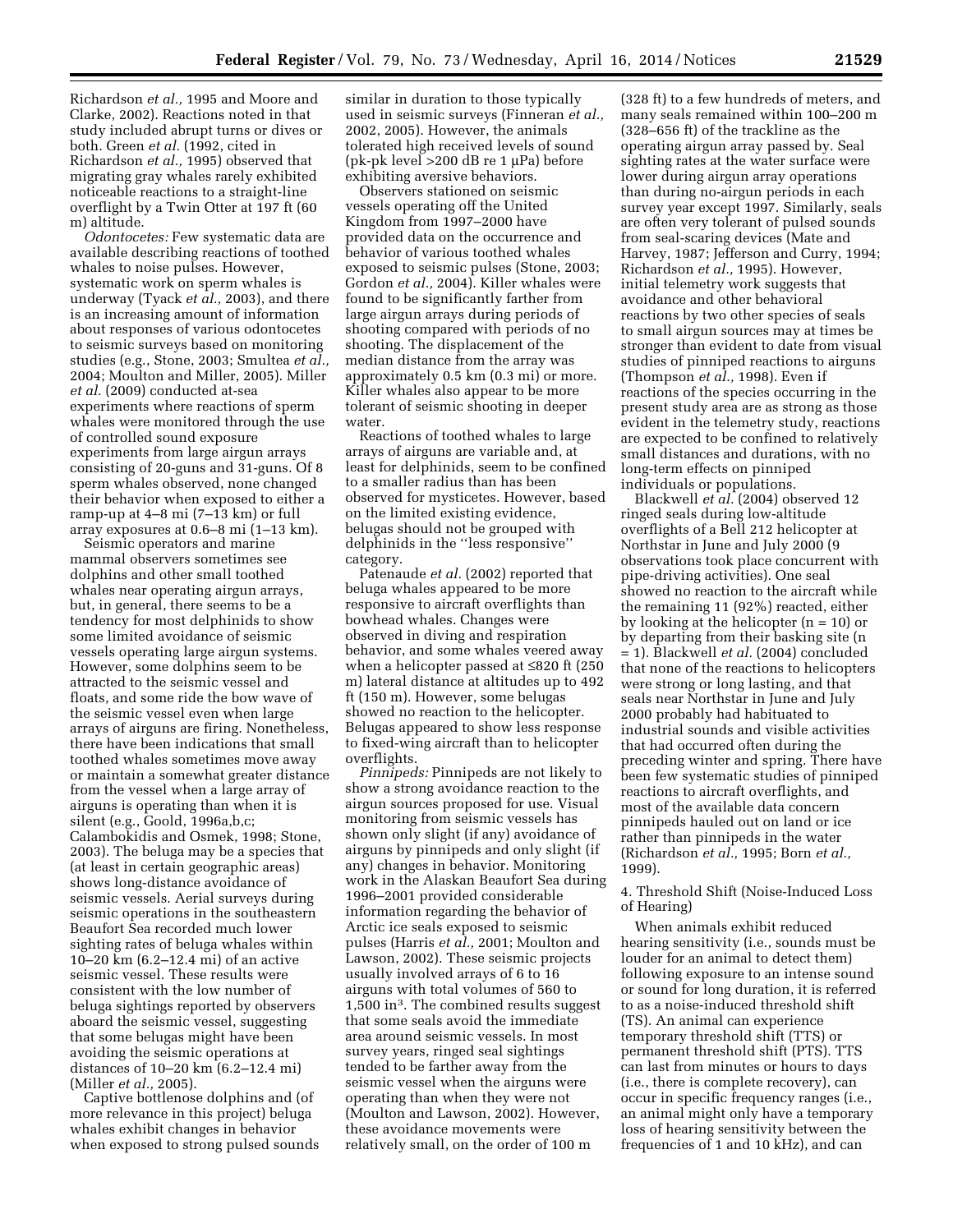be of varying amounts (for example, an animal's hearing sensitivity might be reduced initially by only 6 dB or reduced by 30 dB). PTS is permanent, but some recovery is possible. PTS can also occur in a specific frequency range and amount as mentioned above for TTS.

The following physiological mechanisms are thought to play a role in inducing auditory TS: Effects to sensory hair cells in the inner ear that reduce their sensitivity, modification of the chemical environment within the sensory cells, residual muscular activity in the middle ear, displacement of certain inner ear membranes, increased blood flow, and post-stimulatory reduction in both efferent and sensory neural output (Southall *et al.,* 2007). The amplitude, duration, frequency, temporal pattern, and energy distribution of sound exposure all can affect the amount of associated TS and the frequency range in which it occurs. As amplitude and duration of sound exposure increase, so, generally, does the amount of TS, along with the recovery time. For intermittent sounds, less TS could occur than compared to a continuous exposure with the same energy (some recovery could occur between intermittent exposures depending on the duty cycle between sounds) (Kryter *et al.,* 1966; Ward, 1997). For example, one short but loud (higher SPL) sound exposure may induce the same impairment as one longer but softer sound, which in turn may cause more impairment than a series of several intermittent softer sounds with the same total energy (Ward, 1997). Additionally, though TTS is temporary, prolonged exposure to sounds strong enough to elicit TTS, or shorter-term exposure to sound levels well above the TTS threshold, can cause PTS, at least in terrestrial mammals (Kryter, 1985). Although in the case of the proposed shallow geohazard survey, animals are not expected to be exposed to sound levels for durations long enough to result in PTS.

PTS is considered auditory injury (Southall *et al.,* 2007). Irreparable damage to the inner or outer cochlear hair cells may cause PTS; however, other mechanisms are also involved, such as exceeding the elastic limits of certain tissues and membranes in the middle and inner ears and resultant changes in the chemical composition of the inner ear fluids (Southall *et al.,*  2007).

Although the published body of scientific literature contains numerous theoretical studies and discussion papers on hearing impairments that can occur with exposure to a loud sound,

only a few studies provide empirical information on the levels at which noise-induced loss in hearing sensitivity occurs in nonhuman animals. For marine mammals, published data are limited to the captive bottlenose dolphin, beluga, harbor porpoise, and Yangtze finless porpoise (Finneran *et al.,* 2000, 2002b, 2003, 2005a, 2007, 2010a, 2010b; Finneran and Schlundt, 2010; Lucke *et al.,* 2009; Mooney *et al.,*  2009a, 2009b; Popov *et al.,* 2011a, 2011b; Kastelein *et al.,* 2012a; Schlundt *et al.,* 2000; Nachtigall *et al.,* 2003, 2004). For pinnipeds in water, data are limited to measurements of TTS in harbor seals, an elephant seal, and California sea lions (Kastak *et al.,* 1999, 2005; Kastelein *et al.,* 2012b).

Marine mammal hearing plays a critical role in communication with conspecifics, and interpretation of environmental cues for purposes such as predator avoidance and prey capture. Depending on the degree (elevation of threshold in dB), duration (i.e., recovery time), and frequency range of TTS, and the context in which it is experienced, TTS can have effects on marine mammals ranging from discountable to serious (similar to those discussed in auditory masking, below). For example, a marine mammal may be able to readily compensate for a brief, relatively small amount of TTS in a non-critical frequency range that occurs during a time where ambient noise is lower and there are not as many competing sounds present. Alternatively, a larger amount and longer duration of TTS sustained during time when communication is critical for successful mother/calf interactions could have more serious impacts. Also, depending on the degree and frequency range, the effects of PTS on an animal could range in severity, although it is considered generally more serious because it is a permanent condition. Of note, reduced hearing sensitivity as a simple function of aging has been observed in marine mammals, as well as humans and other taxa (Southall *et al.,* 2007), so we can infer that strategies exist for coping with this condition to some degree, though likely not without cost.

Marine mammals are unlikely to be exposed to received levels of seismic pulses strong enough to cause more than slight TTS, and, given the higher level of sound necessary to cause PTS, it is even less likely that PTS could occur as a result of the proposed shallow geohazard survey.

#### 5. Non-Auditory Physical Effects

Non-auditory physical effects might occur in marine mammals exposed to strong underwater sound. Possible types

of non-auditory physiological effects or injuries that theoretically might occur in mammals close to a strong sound source include stress, neurological effects, bubble formation, and other types of organ or tissue damage. Some marine mammal species (i.e., beaked whales) may be especially susceptible to injury and/or stranding when exposed to strong pulsed sounds.

Classic stress responses begin when an animal's central nervous system perceives a potential threat to its homeostasis. That perception triggers stress responses regardless of whether a stimulus actually threatens the animal; the mere perception of a threat is sufficient to trigger a stress response (Moberg, 2000; Sapolsky *et al.,* 2005; Seyle, 1950). Once an animal's central nervous system perceives a threat, it mounts a biological response or defense that consists of a combination of the four general biological defense responses: Behavioral responses; autonomic nervous system responses; neuroendocrine responses; or immune responses.

In the case of many stressors, an animal's first and most economical (in terms of biotic costs) response is behavioral avoidance of the potential stressor or avoidance of continued exposure to a stressor. An animal's second line of defense to stressors involves the sympathetic part of the autonomic nervous system and the classical ''fight or flight'' response, which includes the cardiovascular system, the gastrointestinal system, the exocrine glands, and the adrenal medulla to produce changes in heart rate, blood pressure, and gastrointestinal activity that humans commonly associate with ''stress.'' These responses have a relatively short duration and may or may not have significant long-term effects on an animal's welfare.

An animal's third line of defense to stressors involves its neuroendocrine or sympathetic nervous systems; the system that has received the most study has been the hypothalmus-pituitaryadrenal system (also known as the HPA axis in mammals or the hypothalamuspituitary-interrenal axis in fish and some reptiles). Unlike stress responses associated with the autonomic nervous system, virtually all neuroendocrine functions that are affected by stress including immune competence, reproduction, metabolism, and behavior—are regulated by pituitary hormones. Stress-induced changes in the secretion of pituitary hormones have been implicated in failed reproduction (Moberg, 1987; Rivier, 1995), altered metabolism (Elasser *et al.,* 2000), reduced immune competence (Blecha,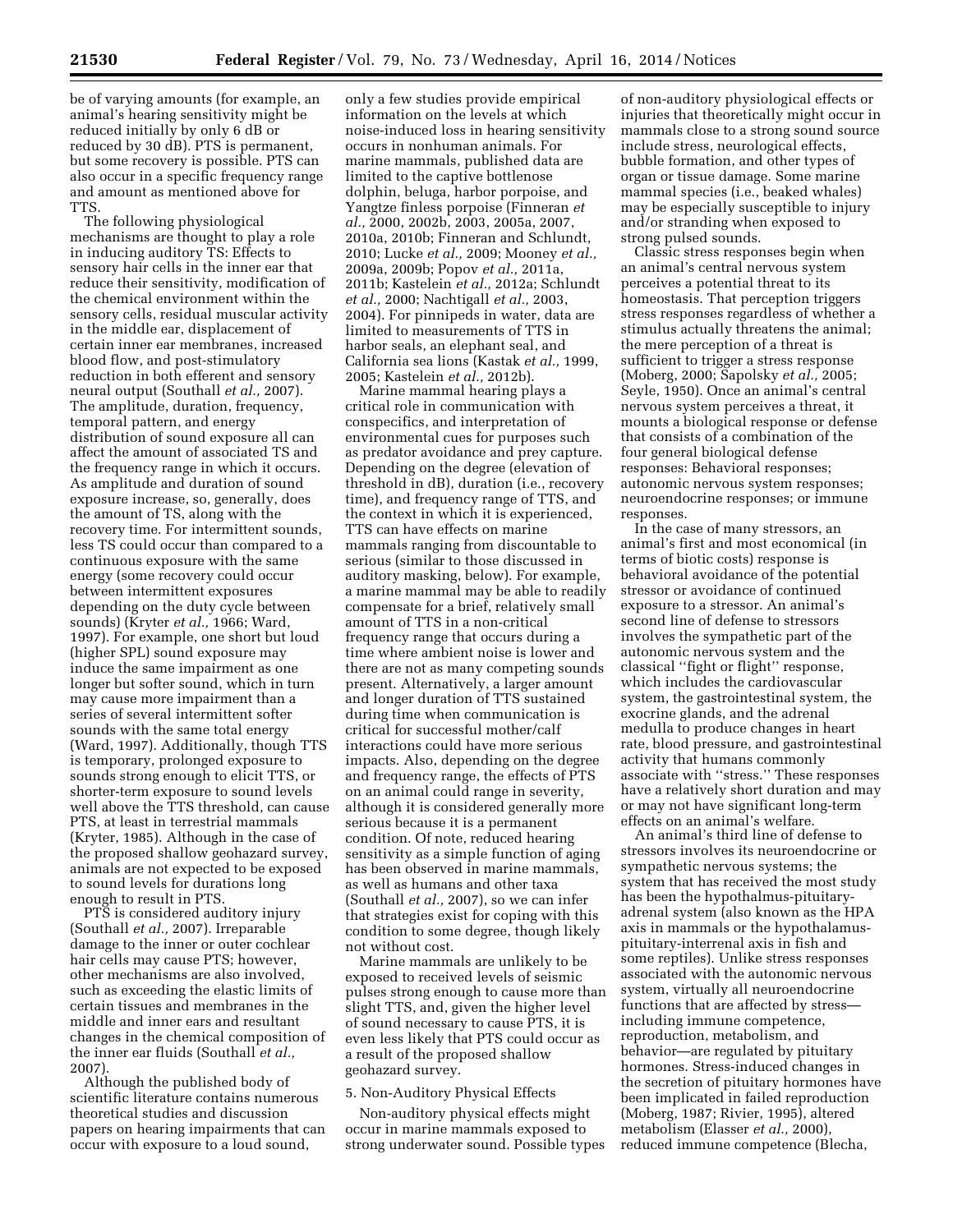2000), and behavioral disturbance. Increases in the circulation of glucocorticosteroids (cortisol, corticosterone, and aldosterone in marine mammals; see Romano *et al.,*  2004) have been equated with stress for many years.

The primary distinction between stress (which is adaptive and does not normally place an animal at risk) and distress is the biotic cost of the response. During a stress response, an animal uses glycogen stores that can be quickly replenished once the stress is alleviated. In such circumstances, the cost of the stress response would not pose a risk to the animal's welfare. However, when an animal does not have sufficient energy reserves to satisfy the energetic costs of a stress response, energy resources must be diverted from other biotic functions, which impair those functions that experience the diversion. For example, when mounting a stress response diverts energy away from growth in young animals, those animals may experience stunted growth. When mounting a stress response diverts energy from a fetus, an animal's reproductive success and fitness will suffer. In these cases, the animals will have entered a pre-pathological or pathological state which is called ''distress'' (sensu Seyle, 1950) or ''allostatic loading'' (sensu McEwen and Wingfield, 2003). This pathological state will last until the animal replenishes its biotic reserves sufficient to restore normal function. Note that these examples involved a long-term (days or weeks) stress response exposure to stimuli.

Relationships between these physiological mechanisms, animal behavior, and the costs of stress responses have also been documented fairly well through controlled experiment; because this physiology exists in every vertebrate that has been studied, it is not surprising that stress responses and their costs have been documented in both laboratory and freeliving animals (for examples see, Holberton *et al.,* 1996; Hood *et al.,* 1998; Jessop *et al.,* 2003; Krausman *et al.,*  2004; Lankford *et al.,* 2005; Reneerkens *et al.,* 2002; Thompson and Hamer, 2000). Although no information has been collected on the physiological responses of marine mammals to anthropogenic sound exposure, studies of other marine animals and terrestrial animals would lead us to expect some marine mammals to experience physiological stress responses and, perhaps, physiological responses that would be classified as ''distress'' upon exposure to anthropogenic sounds.

For example, Jansen (1998) reported on the relationship between acoustic exposures and physiological responses that are indicative of stress responses in humans (e.g., elevated respiration and increased heart rates). Jones (1998) reported on reductions in human performance when faced with acute, repetitive exposures to acoustic disturbance. Trimper *et al.* (1998) reported on the physiological stress responses of osprey to low-level aircraft noise while Krausman *et al.* (2004) reported on the auditory and physiology stress responses of endangered Sonoran pronghorn to military overflights. Smith *et al.* (2004a, 2004b) identified noiseinduced physiological transient stress responses in hearing-specialist fish (i.e., goldfish) that accompanied short- and long-term hearing losses. Welch and Welch (1970) reported physiological and behavioral stress responses that accompanied damage to the inner ears of fish and several mammals.

Hearing is one of the primary senses marine mammals use to gather information about their environment and communicate with conspecifics. Although empirical information on the relationship between sensory impairment (TTS, PTS, and acoustic masking) on marine mammals remains limited, we assume that reducing a marine mammal's ability to gather information about its environment and communicate with other members of its species would induce stress, based on data that terrestrial animals exhibit those responses under similar conditions (NRC, 2003) and because marine mammals use hearing as their primary sensory mechanism. Therefore, we assume that acoustic exposures sufficient to trigger onset PTS or TTS would be accompanied by physiological stress responses. More importantly, marine mammals might experience stress responses at received levels lower than those necessary to trigger onset TTS. Based on empirical studies of the time required to recover from stress responses (Moberg, 2000), NMFS also assumes that stress responses could persist beyond the time interval required for animals to recover from TTS and might result in pathological and pre-pathological states that would be as significant as behavioral responses to TTS.

Resonance effects (Gentry, 2002) and direct noise-induced bubble formations (Crum *et al.,* 2005) are implausible in the case of exposure to an impulsive broadband source like an airgun array. If seismic surveys disrupt diving patterns of deep-diving species, this might result in bubble formation and a form of the bends, as speculated to

occur in beaked whales exposed to sonar. However, there is no specific evidence of this upon exposure to airgun pulses. Additionally, no beaked whale species occur in the proposed project area.

In general, very little is known about the potential for strong, anthropogenic underwater sounds to cause nonauditory physical effects in marine mammals. Such effects, if they occur at all, would presumably be limited to short distances and to activities that extend over a prolonged period. The available data do not allow identification of a specific exposure level above which non-auditory effects can be expected (Southall *et al.,* 2007) or any meaningful quantitative predictions of the numbers (if any) of marine mammals that might be affected in those ways. There is no definitive evidence that any of these effects occur even for marine mammals in close proximity to large arrays of airguns, which are not proposed for use during this program. In addition, marine mammals that show behavioral avoidance of industry activities, including bowheads, belugas, and some pinnipeds, are especially unlikely to incur non-auditory impairment or other physical effects.

#### 6. Stranding and Mortality

Marine mammals close to underwater detonations of high explosive can be killed or severely injured, and the auditory organs are especially susceptible to injury (Ketten *et al.,* 1993; Ketten, 1995). Airgun pulses are less energetic and their peak amplitudes have slower rise times. To date, there is no evidence that serious injury, death, or stranding by marine mammals can occur from exposure to airgun pulses, even in the case of large airgun arrays. Additionally, BP's project will use a very small airgun array in shallow water. NMFS does not expect any marine mammals will incur serious injury or mortality in the shallow waters of Foggy Island Bay or strand as a result of the proposed shallow geohazard survey.

7. Potential Effects From Sonar Systems on Marine Mammals

The multibeam echosounder proposed for use during BP's survey does not produce frequencies within the hearing range of marine mammals. Exposure to sounds generated by this instrument, therefore, does not present a risk of potential physiological damage, hearing impairment, and/or behavioral responses.

The sidescan sonar does not produce frequencies within the hearing range of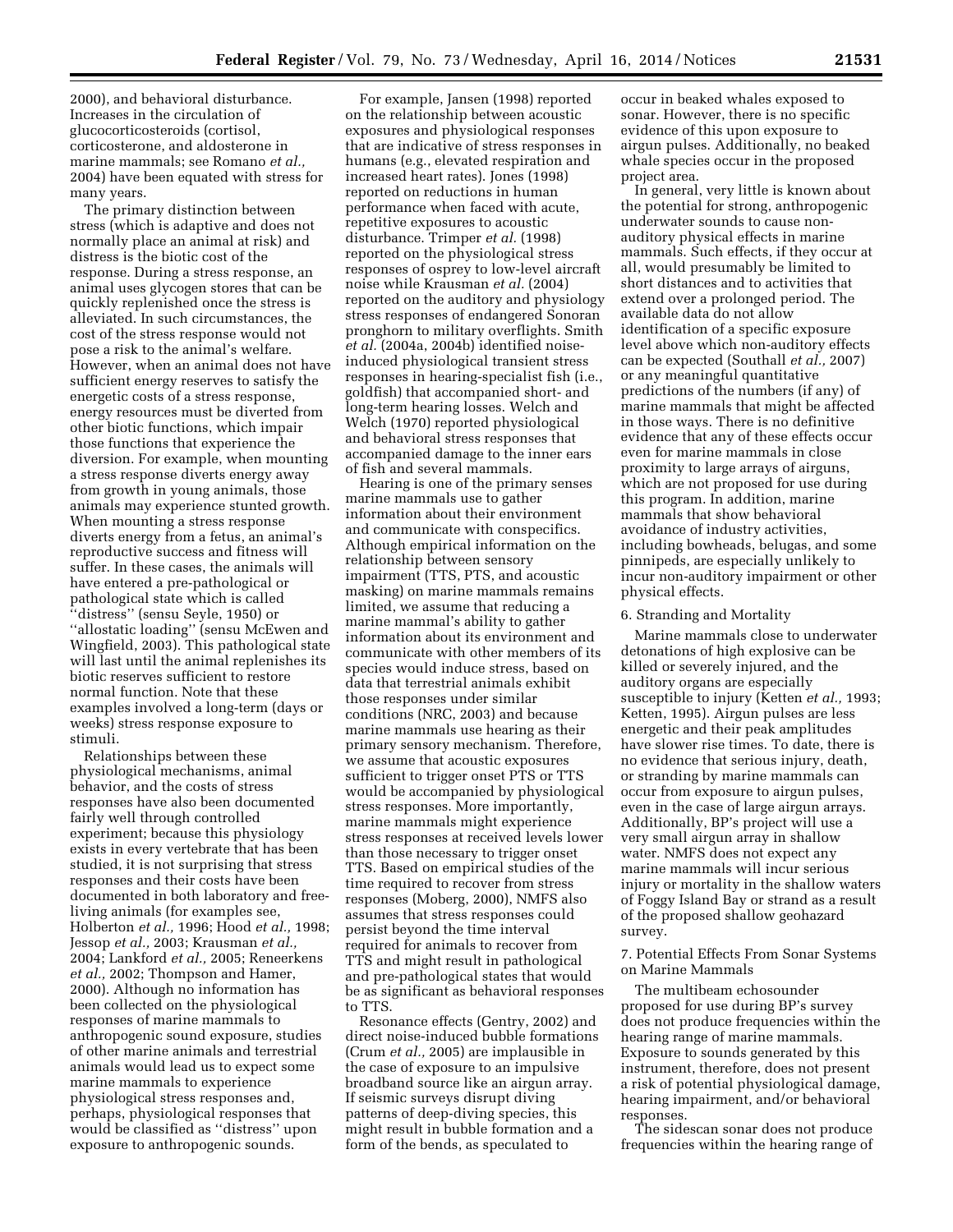mysticetes and ice seals, but when operating at 110–135 kHz could be audible by mid- and high-frequency cetaceans, depending on the strength of the signal. However, when it operates at the much higher frequencies greater than 400 kHz, it is outside of the hearing range of all marine mammals. The signal from side scan sonars is narrow, typically in the form of a conical beam projected directly below the vessel. Based on previous measurements of a sidescan sonar working at similar frequencies in deeper water, distances to sound levels of 190 and 180 dB re 1 mPa (rms) were 22 and 47 m, respectively (Warner and McCrodan, 2011). It is unlikely that an animal would be exposed for an extended time to a signal strong enough for TTS or PTS to occur, unless the animal is present within the beam under the vessel and swimming with the same speed and direction. The distance at which beluga whales could react behaviorally to the sidescan sonar signal is about 200 m (Warner and McCrodan, 2011). However, the response, if it occurs at all, is expected to be short term. Masking is unlikely to occur due to the nature of the signal and because beluga whales and ice seals generally vocalize at frequencies lower than 100 kHz.

Subbottom profilers will be audible to all three hearing classes of marine mammals that occur in the project area. Based on previous measurements of various subbottom profilers, the rms sound pressure level does not reach 180 dB re 1 μPa (Funk *et al.*, 2008; Ireland *et al.,* 2009; Warner and McCrodan, 2011). Distances to sound levels that could result in mild behavioral responses, such as avoidance, ranged from 1 to 30 m. Masking is unlikely due to the low duty cycle, directionality, and brief period when an individual mammal is likely to be within the beam. Additionally, the higher frequencies of the instrument are unlikely to overlap with the lower frequency calls by mysticetes.

Some stranding events of midfrequency cetaceans were attributed to the presence of sonar surveys in the area (e.g., Southall *et al.,* 2006). Recently, an independent scientific review panel concluded that the mass stranding of approximately 100 melon-headed whales in northwest Madagascar in 2008 was primarily triggered by a multibeam echosounder system (Southall *et al.,* 2013), acknowledging that it was difficult to find evidence showing a direct cause-effect relationships. The multibeam echosounder proposed in this survey will operate at much higher frequencies, outside the hearing range of any marine

mammal. The sidescan sonar and subbottom profiler are much less powerful. Considering the acoustic specifics of these instruments, the shallow water environment, the unlikely presence of toothed whales in the area, and planned mitigation measures, no marine mammal stranding or mortality are expected.

#### *Vessel Impacts*

Vessel activity and noise associated with vessel activity will temporarily increase in the action area during BP's survey as a result of the operation of one vessel. To minimize the effects of the vessel and noise associated with vessel activity, BP will alter speed if a marine mammal gets too close to a vessel. In addition, the vessel will be operating at slow speed (3–4 knots) when conducting surveys. Marine mammal monitoring observers will alert the vessel captain as animals are detected to ensure safe and effective measures are applied to avoid coming into direct contact with marine mammals. Therefore, NMFS neither anticipates nor authorizes takes of marine mammals from ship strikes.

McCauley *et al.* (1996) reported several cases of humpback whales responding to vessels in Hervey Bay, Australia. Results indicated clear avoidance at received levels between 118 to 124 dB in three cases for which response and received levels were observed/measured.

Palka and Hammond (2001) analyzed line transect census data in which the orientation and distance off transect line were reported for large numbers of minke whales. The authors developed a method to account for effects of animal movement in response to sighting platforms. Minor changes in locomotion speed, direction, and/or diving profile were reported at ranges from 1,847 to 2,352 ft (563 to 717 m) at received levels of 110 to 120 dB.

Odontocetes, such as beluga whales, killer whales, and harbor porpoises, often show tolerance to vessel activity; however, they may react at long distances if they are confined by ice, shallow water, or were previously harassed by vessels (Richardson *et al.,*  1995). Beluga whale response to vessel noise varies greatly from tolerance to extreme sensitivity depending on the activity of the whale and previous experience with vessels (Richardson *et al.,* 1995). Reactions to vessels depends on whale activities and experience, habitat, boat type, and boat behavior (Richardson *et al.,* 1995) and may include behavioral responses, such as altered headings or avoidance (Blane and Jaakson, 1994; Erbe and Farmer,

2000); fast swimming; changes in vocalizations (Lesage *et al.,* 1999; Scheifele *et al.,* 2005); and changes in dive, surfacing, and respiration patterns.

There are few data published on pinniped responses to vessel activity, and most of the information is anecdotal (Richardson *et al.,* 1995). Generally, sea lions in water show tolerance to close and frequently approaching vessels and sometimes show interest in fishing vessels. They are less tolerant when hauled out on land; however, they rarely react unless the vessel approaches within 100–200 m (330–660 ft; reviewed in Richardson *et al.,* 1995).

The addition of one vessel and noise due to vessel operations associated with the survey is not expected to have effects that could cause significant or long-term consequences for individual marine mammals or their populations.

# **Anticipated Effects on Marine Mammal Habitat**

The primary potential impacts to marine mammal habitat and other marine species are associated with elevated sound levels produced by airguns and other active acoustic sources. This section describes the potential impacts to marine mammal habitat from the specified activity. Because the marine mammals in the area feed on fish and/or invertebrates there is also information on the species typically preyed upon by the marine mammals in the area.

# *Common Marine Mammal Prey in the Project Area*

All of the marine mammal species that may occur in the proposed project area prey on either marine fish or invertebrates. The ringed seal feeds on fish and a variety of benthic species, including crabs and shrimp. Bearded seals feed mainly on benthic organisms, primarily crabs, shrimp, and clams. Spotted seals feed on pelagic and demersal fish, as well as shrimp and cephalopods. They are known to feed on a variety of fish including herring, capelin, sand lance, Arctic cod, saffron cod, and sculpins. Ribbon seals feed primarily on pelagic fish and invertebrates, such as shrimp, crabs, squid, octopus, cod, sculpin, pollack, and capelin. Juveniles feed mostly on krill and shrimp.

Bowhead whales feed in the eastern Beaufort Sea during summer and early autumn but continue feeding to varying degrees while on their migration through the central and western Beaufort Sea in the late summer and fall (Richardson and Thomson [eds.], 2002). When feeding in relatively shallow areas, bowheads feed throughout the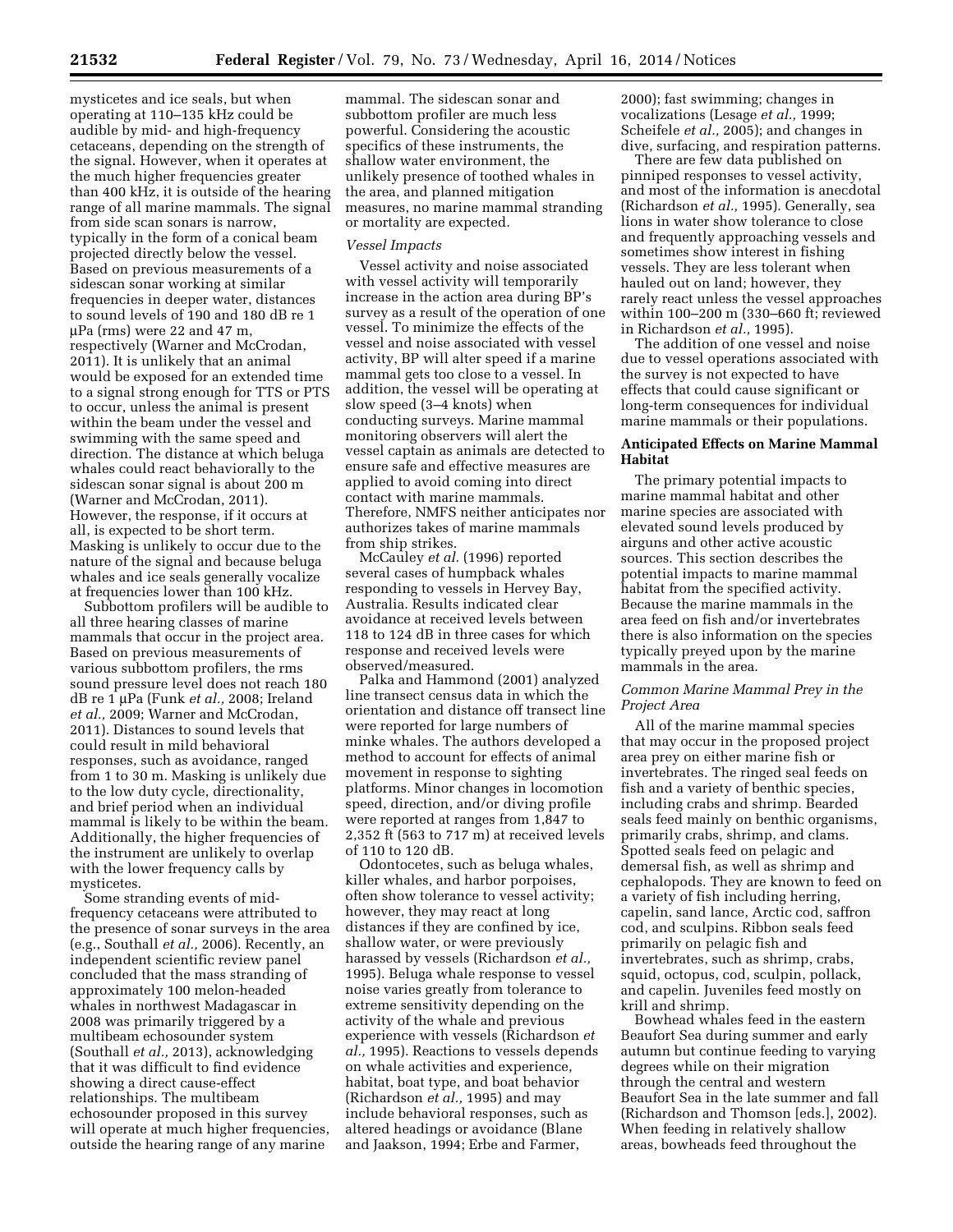water column. However, feeding is concentrated at depths where zooplankton is concentrated (Wursig *et al.,* 1984, 1989; Richardson [ed.], 1987; Griffiths *et al.,* 2002). Lowry and Sheffield (2002) found that copepods and euphausiids were the most common prey found in stomach samples from bowhead whales harvested in the Kaktovik area from 1979 to 2000. Areas to the east of Barter Island (which is approximately 90 mi east of BP's proposed survey area) appear to be used regularly for feeding as bowhead whales migrate slowly westward across the Beaufort Sea (Thomson and Richardson, 1987; Richardson and Thomson [eds.], 2002).

Recent articles and reports have noted bowhead whales feeding in several areas of the U.S. Beaufort Sea. The Barrow area is commonly used as a feeding area during spring and fall, with a higher proportion of photographed individuals displaying evidence of feeding in fall rather than spring (Mocklin, 2009). A bowhead whale feeding ''hotspot'' (Okkonen *et al.,* 2011) commonly forms on the western Beaufort Sea shelf off Point Barrow in late summer and fall. Favorable conditions concentrate euphausiids and copepods, and bowhead whales congregate to exploit the dense prey (Ashjian *et al.,* 2010, Moore *et al.,* 2010; Okkonen *et al.,*  2011). Surveys have also noted bowhead whales feeding in the Camden Bay area during the fall (Koski and Miller, 2009; Quakenbush *et al.,* 2010).

The 2006–2008 BWASP Final Report (Clarke *et al.,* 2011a) and the 2009 BWASP Final Report (Clarke *et al.,*  2011b) note sightings of feeding bowhead whales in the Beaufort Sea during the fall season. During that 4 year period, the largest groups of feeding whales were sighted between Smith Bay and Point Barrow (hundreds of miles to the west of Prudhoe Bay), and none were sighted feeding in Camden Bay (Clarke *et al.,* 2011a,b). Clarke and Ferguson (undated) examined the raw BWASP data from the years 2000–2009. They noted that feeding behavior was noted more often in September than October and that while bowheads were observed feeding throughout the study area (which includes the entire U.S. Beaufort Sea), sightings were less frequent in the central Alaskan Beaufort than they were east of Kaktovik and west of Smith Bay. Additionally, Clarke and Ferguson (undated) and Clarke *et al.* (2011b) refer to information from Ashjian *et al.*  (2010), which describes the importance of wind-driven currents that produce favorable feeding conditions for bowhead whales in the area between

Smith Bay and Point Barrow. Increased winds in that area may be increasing the incidence of upwelling, which in turn may be the reason for increased sightings of feeding bowheads in the area. Clarke and Ferguson (undated) also note that the incidence of feeding bowheads in the eastern Alaskan Beaufort Sea has decreased since the early 1980s.

Beluga whales feed on a variety of fish, shrimp, squid and octopus (Burns and Seaman, 1985). Very few beluga whales occur nearshore; their main migration route is much further offshore. Like several of the other species in the area, harbor porpoise feed on demersal and benthic species, mainly schooling fish and cephalopods. Depending on the type of killer whale (transient or resident), they feed on fish and/or marine mammals. However, harbor porpoises and killer whales are not commonly found in Foggy Island Bay.

Gray whales are primarily bottom feeders, and benthic amphipods and isopods form the majority of their summer diet, at least in the main summering areas west of Alaska (Oliver *et al.,* 1983; Oliver and Slattery, 1985). Farther south, gray whales have also been observed feeding around kelp beds, presumably on mysid crustaceans, and on pelagic prey such as small schooling fish and crab larvae (Hatler and Darling, 1974). However, the central Beaufort Sea is not known to be a primary feeding ground for gray whales.

Two kinds of fish inhabit marine waters in the study area: (1) True marine fish that spend all of their lives in salt water, and (2) anadromous species that reproduce in fresh water and spend parts of their life cycles in salt water.

Most arctic marine fish species are small, benthic forms that do not feed high in the water column. The majority of these species are circumpolar and are found in habitats ranging from deep offshore water to water as shallow as 16.4–33 ft (5–10 m; Fechhelm *et al.,*  1995). The most important pelagic species, and the only abundant pelagic species, is the Arctic cod. The Arctic cod is a major vector for the transfer of energy from lower to higher trophic levels (Bradstreet *et al.,* 1986). In summer, Arctic cod can form very large schools in both nearshore and offshore waters (Craig *et al.,* 1982; Bradstreet *et al.,* 1986). Locations and areas frequented by large schools of Arctic cod cannot be predicted but can be almost anywhere. The Arctic cod is a major food source for beluga whales, ringed seals, and numerous species of seabirds (Frost and Lowry, 1984; Bradstreet *et al.,* 1986).

Anadromous Dolly Varden char and some species of whitefish winter in rivers and lakes, migrate to the sea in spring and summer, and return to fresh water in autumn. Anadromous fish form the basis of subsistence, commercial, and small regional sport fisheries. Dolly Varden char migrate to the sea from May through mid-June (Johnson, 1980) and spend about 1.5–2.5 months there (Craig, 1989). They return to rivers beginning in late July or early August with the peak return migration occurring between mid-August and early September (Johnson, 1980). At sea, most anadromous corregonids (whitefish) remain in nearshore waters within several kilometers of shore (Craig, 1984, 1989). They are often termed ''amphidromous'' fish in that they make repeated annual migrations into marine waters to feed, returning each fall to overwinter in fresh water.

Benthic organisms are defined as bottom dwelling creatures. Infaunal organisms are benthic organisms that live within the substrate and are often sedentary or sessile (bivalves, polychaetes). Epibenthic organisms live on or near the bottom surface sediments and are mobile (amphipods, isopods, mysids, and some polychaetes). Epifauna, which live attached to hard substrates, are rare in the Beaufort Sea because hard substrates are scarce there. A small community of epifauna, the Boulder Patch, occurs in Stefansson Sound.

Many of the nearshore benthic marine invertebrates of the Arctic are circumpolar and are found over a wide range of water depths (Carey *et al.,*  1975). Species identified include polychaetes (*Spio filicornis, Chaetozone setosa, Eteone longa*), bivalves (*Cryrtodaria kurriana, Nucula tenuis, Liocyma fluctuosa*), an isopod (*Saduria entomon*), and amphipods (*Pontoporeia femorata, P. affinis*).

Nearshore benthic fauna have been studied in Beaufort Sea lagoons and near the mouth of the Colville River (Kinney *et al.,* 1971, 1972; Crane and Cooney, 1975). The waters of Simpson Lagoon, Harrison Bay, and the nearshore region support a number of infaunal species including crustaceans, mollusks, and polychaetes. In areas influenced by river discharge, seasonal changes in salinity can greatly influence the distribution and abundance of benthic organisms. Large fluctuations in salinity and temperature that occur over a very short time period, or on a seasonal basis, allow only very adaptable, opportunistic species to survive (Alexander *et al.,*  1974). Since shorefast ice is present for many months, the distribution and abundance of most species depends on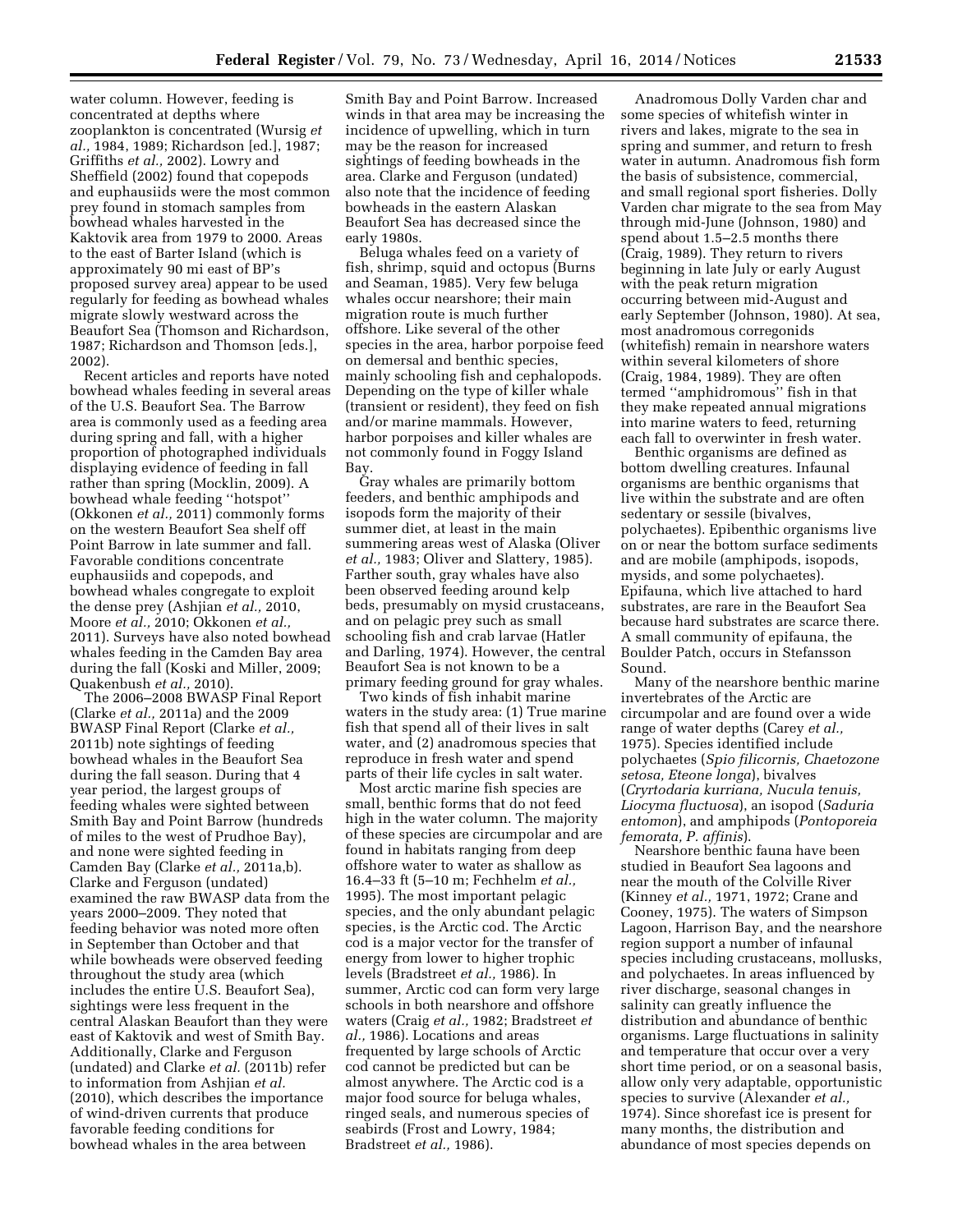annual (or more frequent) recolonization from deeper offshore waters (Woodward Clyde Consultants, 1995). Due to ice scouring, particularly in water depths of less than 8 ft (2.4 m), infaunal communities tend to be patchily distributed. Diversity increases with water depth until the shear zone is reached at 49–82 ft (15–25 m; Carey, 1978). Biodiversity then declines due to ice gouging between the landfast ice and the polar pack ice (Woodward Clyde Consultants, 1995).

# *Potential Impacts From Sound Generation*

With regard to fish as a prey source for odontocetes and seals, fish are known to hear and react to sounds and to use sound to communicate (Tavolga *et al.,* 1981) and possibly avoid predators (Wilson and Dill, 2002). Experiments have shown that fish can sense both the strength and direction of sound (Hawkins, 1981). Primary factors determining whether a fish can sense a sound signal, and potentially react to it, are the frequency of the signal and the strength of the signal in relation to the natural background noise level.

Fishes produce sounds that are associated with behaviors that include territoriality, mate search, courtship, and aggression. It has also been speculated that sound production may provide the means for long distance communication and communication under poor underwater visibility conditions (Zelick *et al.,* 1999), although the fact that fish communicate at lowfrequency sound levels where the masking effects of ambient noise are naturally highest suggests that very long distance communication would rarely be possible. Fishes have evolved a diversity of sound generating organs and acoustic signals of various temporal and spectral contents. Fish sounds vary in structure, depending on the mechanism used to produce them (Hawkins, 1993). Generally, fish sounds are predominantly composed of low frequencies (less than 3 kHz).

Since objects in the water scatter sound, fish are able to detect these objects through monitoring the ambient noise. Therefore, fish are probably able to detect prey, predators, conspecifics, and physical features by listening to environmental sounds (Hawkins, 1981). There are two sensory systems that enable fish to monitor the vibrationbased information of their surroundings. The two sensory systems, the inner ear and the lateral line, constitute the acoustico-lateralis system.

Although the hearing sensitivities of very few fish species have been studied to date, it is becoming obvious that the

intra- and inter-specific variability is considerable (Coombs, 1981). Nedwell *et al.* (2004) compiled and published available fish audiogram information. A noninvasive electrophysiological recording method known as auditory brainstem response is now commonly used in the production of fish audiograms (Yan, 2004). Generally, most fish have their best hearing in the lowfrequency range (i.e., less than 1 kHz). Even though some fish are able to detect sounds in the ultrasonic frequency range, the thresholds at these higher frequencies tend to be considerably higher than those at the lower end of the auditory frequency range.

Literature relating to the impacts of sound on marine fish species can be divided into the following categories: (1) Pathological effects; (2) physiological effects; and (3) behavioral effects. Pathological effects include lethal and sub-lethal physical damage to fish; physiological effects include primary and secondary stress responses; and behavioral effects include changes in exhibited behaviors of fish. Behavioral changes might be a direct reaction to a detected sound or a result of the anthropogenic sound masking natural sounds that the fish normally detect and to which they respond. The three types of effects are often interrelated in complex ways. For example, some physiological and behavioral effects could potentially lead to the ultimate pathological effect of mortality. Hastings and Popper (2005) reviewed what is known about the effects of sound on fishes and identified studies needed to address areas of uncertainty relative to measurement of sound and the responses of fishes. Popper *et al.* (2003/ 2004) also published a paper that reviews the effects of anthropogenic sound on the behavior and physiology of fishes.

Potential effects of exposure to sound on marine fish include TTS, physical damage to the ear region, physiological stress responses, and behavioral responses such as startle response, alarm response, avoidance, and perhaps lack of response due to masking of acoustic cues. Most of these effects appear to be either temporary or intermittent and therefore probably do not significantly impact the fish at a population level. The studies that resulted in physical damage to the fish ears used noise exposure levels and durations that were far more extreme than would be encountered under conditions similar to those expected during BP's proposed survey.

The level of sound at which a fish will react or alter its behavior is usually well above the detection level. Fish

have been found to react to sounds when the sound level increased to about 20 dB above the detection level of 120 dB (Ona, 1988); however, the response threshold can depend on the time of year and the fish's physiological condition (Engas *et al.,* 1993).

Investigations of fish behavior in relation to vessel noise (Olsen *et al.,*  1983; Ona, 1988; Ona and Godo, 1990) have shown that fish react when the sound from the engines and propeller exceeds a certain level. Avoidance reactions have been observed in fish such as cod and herring when vessels approached close enough that received sound levels are 110 dB to 130 dB (Nakken, 1992; Olsen, 1979; Ona and Godo, 1990; Ona and Toresen, 1988). However, other researchers have found that fish such as polar cod, herring, and capeline are often attracted to vessels (apparently by the noise) and swim toward the vessel (Rostad *et al.,* 2006). Typical sound source levels of vessel noise in the audible range for fish are 150 dB to 170 dB (Richardson *et al.,*  1995a). In calm weather, ambient noise levels in audible parts of the spectrum lie between 60 dB to 100 dB.

Short, sharp sounds can cause overt or subtle changes in fish behavior. Chapman and Hawkins (1969) tested the reactions of whiting (hake) in the field to an airgun. When the airgun was fired, the fish dove from 82 to 180 ft (25 to 55 m) depth and formed a compact layer. The whiting dove when received sound levels were higher than  $178$  dB re  $1 \mu$ Pa (Pearson *et al.,* 1992).

Pearson et al. (1992) conducted a controlled experiment to determine effects of strong noise pulses on several species of rockfish off the California coast. They used an airgun with a source level of 223 dB re 1 µPa. They noted:

• Startle responses at received levels of 200–205 dB re 1  $\mu$ Pa and above for two sensitive species, but not for two other species exposed to levels up to 207 dB;

• Alarm responses at 177–180 dB for the two sensitive species, and at 186 to 199 dB for other species;

• An overall threshold for the above behavioral response at about 180 dB;

• An extrapolated threshold of about 161 dB for subtle changes in the behavior of rockfish; and

• A return to pre-exposure behaviors within the 20–60 minute exposure period.

In summary, fish often react to sounds, especially strong and/or intermittent sounds of low frequency. Sound pulses at received levels of 160  $dB$  re 1  $\mu$ Pa may cause subtle changes in behavior. Pulses at levels of 180 dB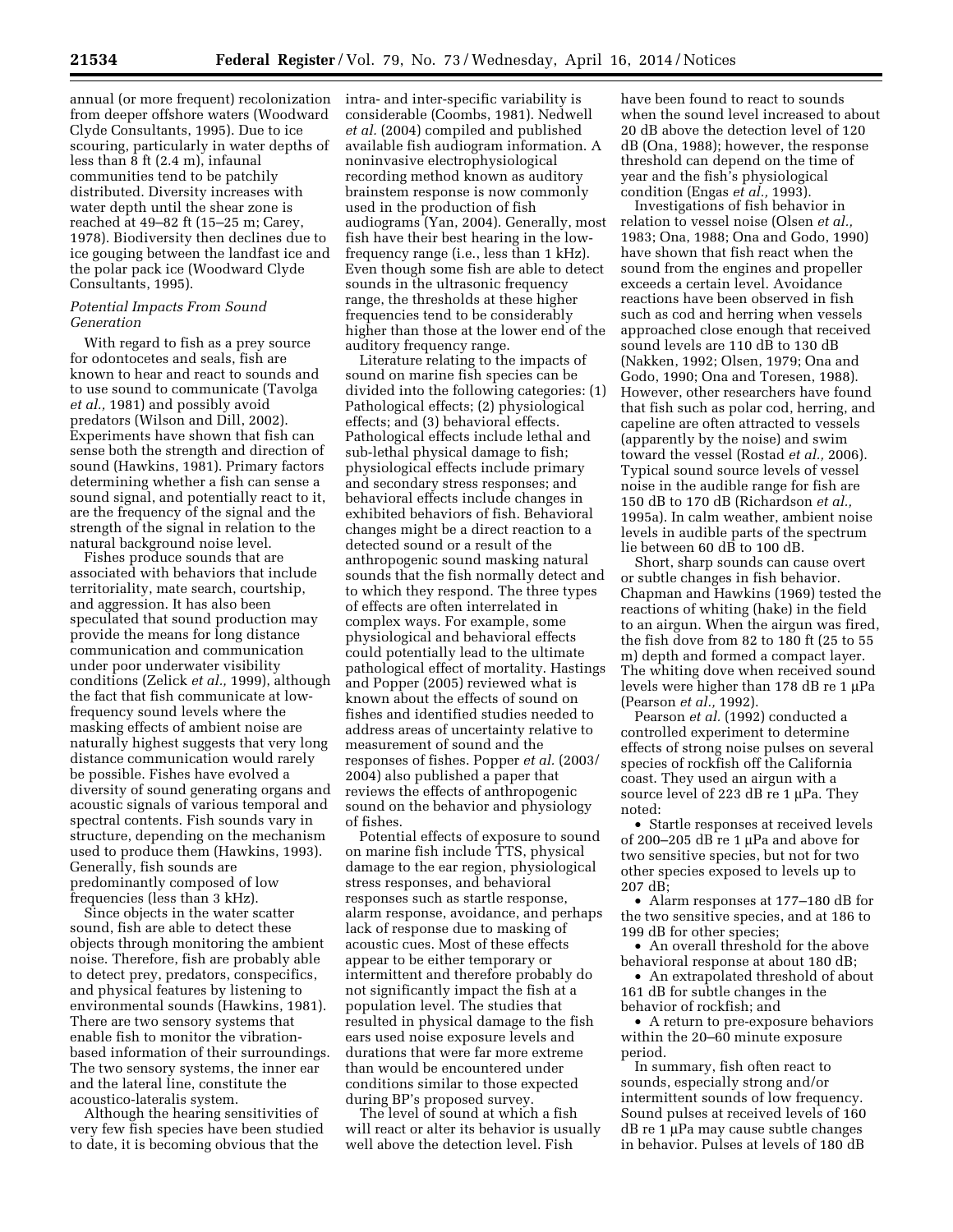may cause noticeable changes in behavior (Chapman and Hawkins, 1969; Pearson *et al.,* 1992; Skalski *et al.,*  1992). It also appears that fish often habituate to repeated strong sounds rather rapidly, on time scales of minutes to an hour. However, the habituation does not endure, and resumption of the strong sound source may again elicit disturbance responses from the same fish.

Some of the fish species found in the Arctic are prey sources for odontocetes and pinnipeds. A reaction by fish to sounds produced by BP's proposed survey would only be relevant to marine mammals if it caused concentrations of fish to vacate the area. Pressure changes of sufficient magnitude to cause that type of reaction would probably occur only very close to the sound source, if any would occur at all. Impacts on fish behavior are predicted to be inconsequential. Thus, feeding odontocetes and pinnipeds would not be adversely affected by this minimal loss or scattering, if any, of reduced prey abundance.

Some mysticetes, including bowhead whales, feed on concentrations of zooplankton. Some feeding bowhead whales may occur in the Alaskan Beaufort Sea in July and August, but feeding bowheads are more likely to occur in the area after the cessation of BP's survey operations. Reactions of zooplankton to sound are, for the most part, not known. Their ability to move significant distances is limited or nil, depending on the type of zooplankton. Behavior of zooplankters is not expected to be affected by the survey. These animals have exoskeletons and no air bladders. Many crustaceans can make sounds, and some crustacea and other invertebrates have some type of sound receptor. A reaction by zooplankton to sounds produced by the seismic survey would only be relevant to whales if it caused concentrations of zooplankton to scatter. Pressure changes of sufficient magnitude to cause that type of reaction would probably occur only very close to the sound source, if any would occur at all. Impacts on zooplankton behavior are predicted to be inconsequential. Thus, feeding mysticetes would not be adversely affected by this minimal loss or scattering, if any, of reduced zooplankton abundance.

Based on the preceding discussion, the proposed activity is not expected to have any habitat-related effects that could cause significant or long-term consequences for individual marine mammals or their populations.

#### **Proposed Mitigation**

In order to issue an incidental take authorization (ITA) under section 101(a)(5)(D) of the MMPA, NMFS must set forth the permissible methods of taking pursuant to such activity, and other means of effecting the least practicable impact on such species or stock and its habitat, paying particular attention to rookeries, mating grounds, and areas of similar significance, and on the availability of such species or stock for taking for certain subsistence uses (where relevant). Later in this document in the ''Proposed Incidental Harassment Authorization'' section, NMFS lays out the proposed conditions for review, as they would appear in the final IHA (if issued).

#### *Mitigation Measures Proposed by BP*

For the proposed mitigation measures, BP proposed general mitigation measures that apply throughout the survey and specific mitigation measures that apply to airgun operations. The proposed protocols are discussed next and can also be found in Section 11 of BP's application (see **ADDRESSES**).

#### 1. General Mitigation Measures

These general mitigation measures are proposed to apply at all times to the vessel involved in the Liberty geohazard survey. This vessel would also operate under an additional set of specific mitigation measures during airgun operations (described a bit later in this document).

The general mitigation measures include: (1) Adjusting speed to avoid collisions with whales and during periods of low visibility; (2) checking the waters immediately adjacent to the vessel to ensure that no marine mammals will be injured when the vessel's propellers (or screws) are engaged; (3) avoiding concentrations of groups of whales and not operating vessels in a way that separates members of a group; (4) reducing vessel speeds to less than 10 knots in the presence of feeding whales; (5) reducing speed and steering around groups of whales if circumstances allow (but never cutting off a whale's travel path) and avoiding multiple changes in direction and speed when within 900 ft of whales; (6) maintaining an altitude of at least 1,000 ft when flying helicopters, except in emergency situations or during take-offs and landings; and (7) not hovering or circling with helicopters above or within 0.3 mi of groups of whales.

# 2. Seismic Airgun Mitigation Measures

BP proposes to establish and monitor Level A harassment exclusion zones for all marine mammal species. These

zones will be monitored by Protected Species Observers (PSOs; more detail later). Should marine mammals enter these exclusion zones, the PSOs will call for and implement the Suite of mitigation measures described next.

*Ramp-up Procedure:* Ramp-up procedures of an airgun array involve a step-wise increase in the number of operating airguns until the required discharge volume is achieved. The purpose of a ramp-up (sometimes referred to as ''soft-start'') is to provide marine mammals in the vicinity of the activity the opportunity to leave the area and to avoid the potential for injury or impairment of their hearing abilities.

During ramp-up, BP proposes to implement the common procedure of doubling the number of operating airguns at 5-minute intervals, starting with the smallest gun in the array. Ramp-up of the  $30$  in<sup>3</sup> array from a shutdown will therefore take 10 min for the three-airgun array option and 5 min for the two-airgun array option. First the smallest gun in the array will be activated (10 in3) and after 5 min, the second airgun (10 in<sup>3</sup> or 20 in<sup>3</sup>). For the three-airgun array, an additional 5 min are then required to activate the third 10 in3 airgun. During ramp-up, the exclusion zone for the full airgun array will be observed. The ramp-up procedures will be applied as follows:

1. A ramp-up, following a cold start, can be applied if the exclusion zone has been free of marine mammals for a consecutive 30-minute period. The entire exclusion zone must have been visible during these 30 minutes. If the entire exclusion zone is not visible, then ramp-up from a cold start cannot begin.

2. Ramp-up procedures from a cold start will be delayed if a marine mammal is sighted within the exclusion zone during the 30-minute period prior to the ramp-up. The delay will last until the marine mammal(s) has been observed to leave the exclusion zone or until the animal(s) is not sighted for at least 15 minutes (seals) or 30 minutes (cetaceans).

3. A ramp-up, following a shutdown, can be applied if the marine mammal(s) for which the shutdown occurred has been observed to leave the exclusion zone or until the animal(s) has not been sighted for at least 15 minutes (seals) or 30 minutes (cetaceans). This assumes there was a continuous observation effort prior to the shutdown and the entire exclusion zone is visible.

4. If, for any reason, power to the airgun array has been discontinued for a period of 10 minutes or more, rampup procedures need to be implemented. Only if the PSO watch has been suspended, a 30-minute clearance of the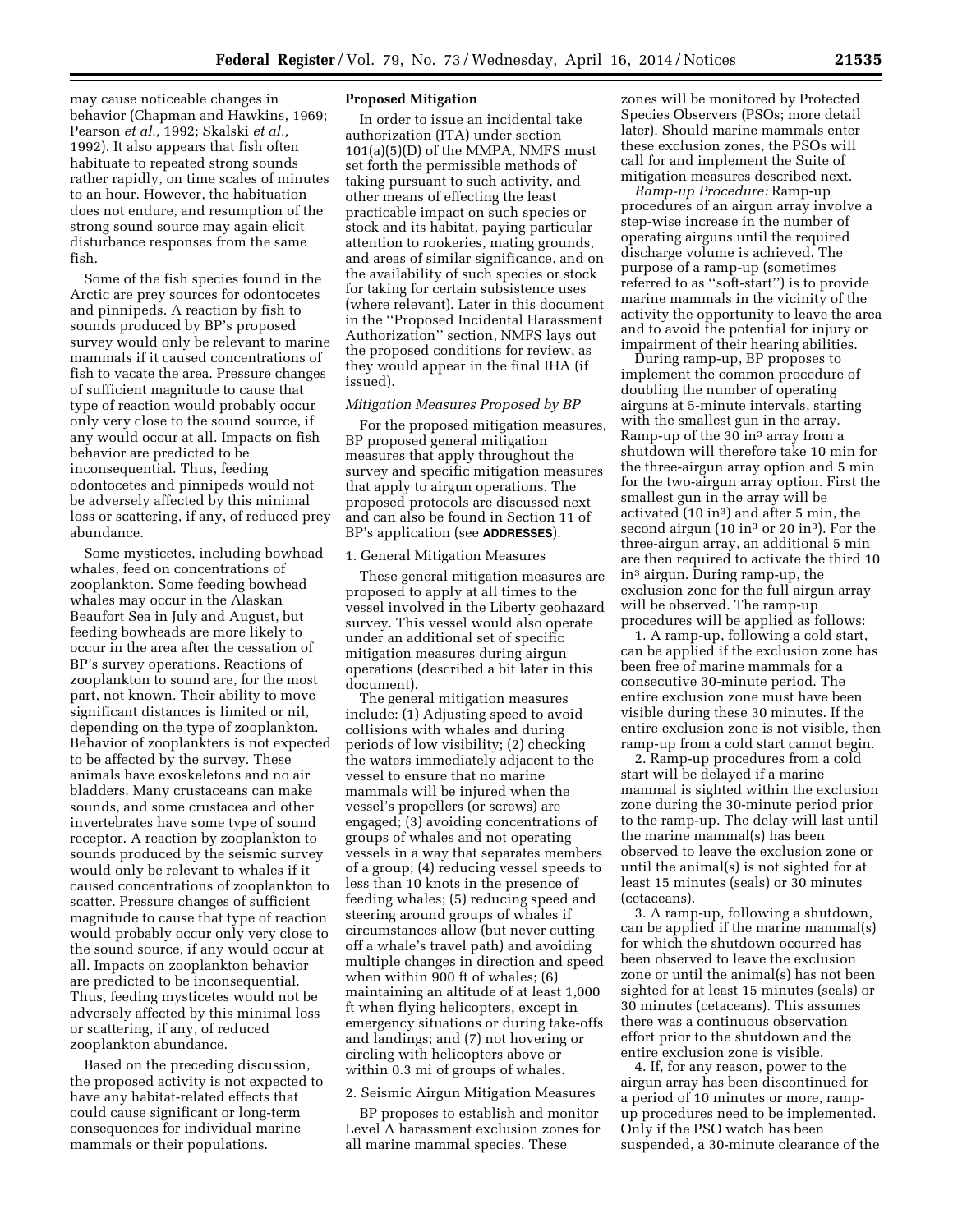exclusion zone is required prior to commencing ramp-up. Discontinuation of airgun activity for less than 10 minutes does not require a ramp-up.

5. The seismic operator and PSOs will maintain records of the times when ramp-ups start and when the airgun arrays reach full power.

*Power Down Procedure:* A power down is the immediate reduction in the number of operating airguns such that the radii of the 190 dB and 180 dB (rms) zones are decreased to the extent that an observed marine mammal is not in the applicable exclusion zone of the full array. For this geohazard survey, the operation of one airgun continues during a power down. The continued operation of one airgun is intended to (a) alert marine mammals to the presence of airgun activity, and (b) retain the option of initiating a ramp up to full operations under poor visibility conditions.

1. The array will be immediately powered down whenever a marine mammal is sighted approaching close to or within the applicable exclusion zone of the full array, but is outside the applicable exclusion zone of the single airgun;

2. Likewise, if a mammal is already within the exclusion zone of the full array when first detected, the airgun array will be powered down to one operating gun immediately;

3. If a marine mammal is sighted within or about to enter the applicable exclusion zone of the single airgun, it too will be shut down; and

4. Following a power down, ramp-up to the full airgun array will not resume until the marine mammal has cleared the applicable exclusion zone. The animal will be considered to have cleared the exclusion zone if it has been visually observed leaving the exclusion zone of the full array, or has not been seen within the zone for 15 minutes (seals) or 30 minutes (cetaceans).

*Shut-down Procedures:* The operating airgun(s) will be shut down completely if a marine mammal approaches or enters the 190 or 180 dB (rms) exclusion radius of the smallest airgun. Airgun activity will not resume until the marine mammal has cleared the applicable exclusion radius of the full array. The animal will be considered to have cleared the exclusion radius as described above under ramp-up procedures.

*Poor Visibility Conditions:* BP plans to conduct 24-hr operations. PSOs will not be on duty during ongoing seismic operations during darkness, given the very limited effectiveness of visual observation at night (there will be no periods of darkness in the survey area

until mid-August). The proposed provisions associated with operations at night or in periods of poor visibility include the following:

• If during foggy conditions, heavy snow or rain, or darkness (which may be encountered starting in late August), the full 180 dB exclusion zone is not visible, the airguns cannot commence a ramp-up procedure from a full shutdown; and

• If one or more airguns have been operational before nightfall or before the onset of poor visibility conditions, they can remain operational throughout the night or poor visibility conditions. In this case ramp-up procedures can be initiated, even though the exclusion zone may not be visible, on the assumption that marine mammals will be alerted by the sounds from the single airgun and have moved away.

BP is aware that available techniques to effectively detect marine mammals during limited visibility conditions (darkness, fog, snow, and rain) are in need of development and has in recent years supported research and field trials intended to improve methods of detecting marine mammals under these conditions.

# *Additional Mitigation Measures Proposed by NMFS*

The mitigation airgun will be operated at approximately one shot per minute and will not be operated for longer than three hours in duration during daylight hours and good visibility. In cases when the next startup after the turn is expected to be during lowlight or low visibility, use of the mitigation airgun may be initiated 30 minutes before darkness or low visibility conditions occur and may be operated until the start of the next seismic acquisition line. The mitigation gun must still be operated at approximately one shot per minute.

# *Mitigation Conclusions*

NMFS has carefully evaluated BP's proposed mitigation measures and considered a range of other measures in the context of ensuring that NMFS prescribes the means of effecting the least practicable impact on the affected marine mammal species and stocks and their habitat. Our evaluation of potential measures included consideration of the following factors in relation to one another:

• The manner in which, and the degree to which, the successful implementation of the measures are expected to minimize adverse impacts to marine mammals;

• The proven or likely efficacy of the specific measure to minimize adverse impacts as planned; and

• The practicability of the measure for applicant implementation.

Any mitigation measure(s) prescribed by NMFS should be able to accomplish, have a reasonable likelihood of accomplishing (based on current science), or contribute to the accomplishment of one or more of the general goals listed below:

1. Avoidance or minimization of injury or death of marine mammals wherever possible (goals 2, 3, and 4 may contribute to this goal).

2. A reduction in the numbers of marine mammals (total number or number at biologically important time or location) exposed to received levels of seismic airguns, or other activities expected to result in the take of marine mammals (this goal may contribute to 1, above, or to reducing harassment takes only).

3. A reduction in the number of times (total number or number at biologically important time or location) individuals would be exposed to received levels of seismic airguns or other activities expected to result in the take of marine mammals (this goal may contribute to 1, above, or to reducing harassment takes only).

4. A reduction in the intensity of exposures (either total number or number at biologically important time or location) to received levels of seismic airguns or other activities expected to result in the take of marine mammals (this goal may contribute to 1, above, or to reducing the severity of harassment takes only).

5. Avoidance or minimization of adverse effects to marine mammal habitat, paying special attention to the food base, activities that block or limit passage to or from biologically important areas, permanent destruction of habitat, or temporary destruction/ disturbance of habitat during a biologically important time.

6. For monitoring directly related to mitigation—an increase in the probability of detecting marine mammals, thus allowing for more effective implementation of the mitigation.

Based on our evaluation of the applicant's proposed measures, as well as other measures considered by NMFS, NMFS has preliminarily determined that the proposed mitigation measures provide the means of effecting the least practicable impact on marine mammals species or stocks and their habitat, paying particular attention to rookeries, mating grounds, and areas of similar significance. Proposed measures to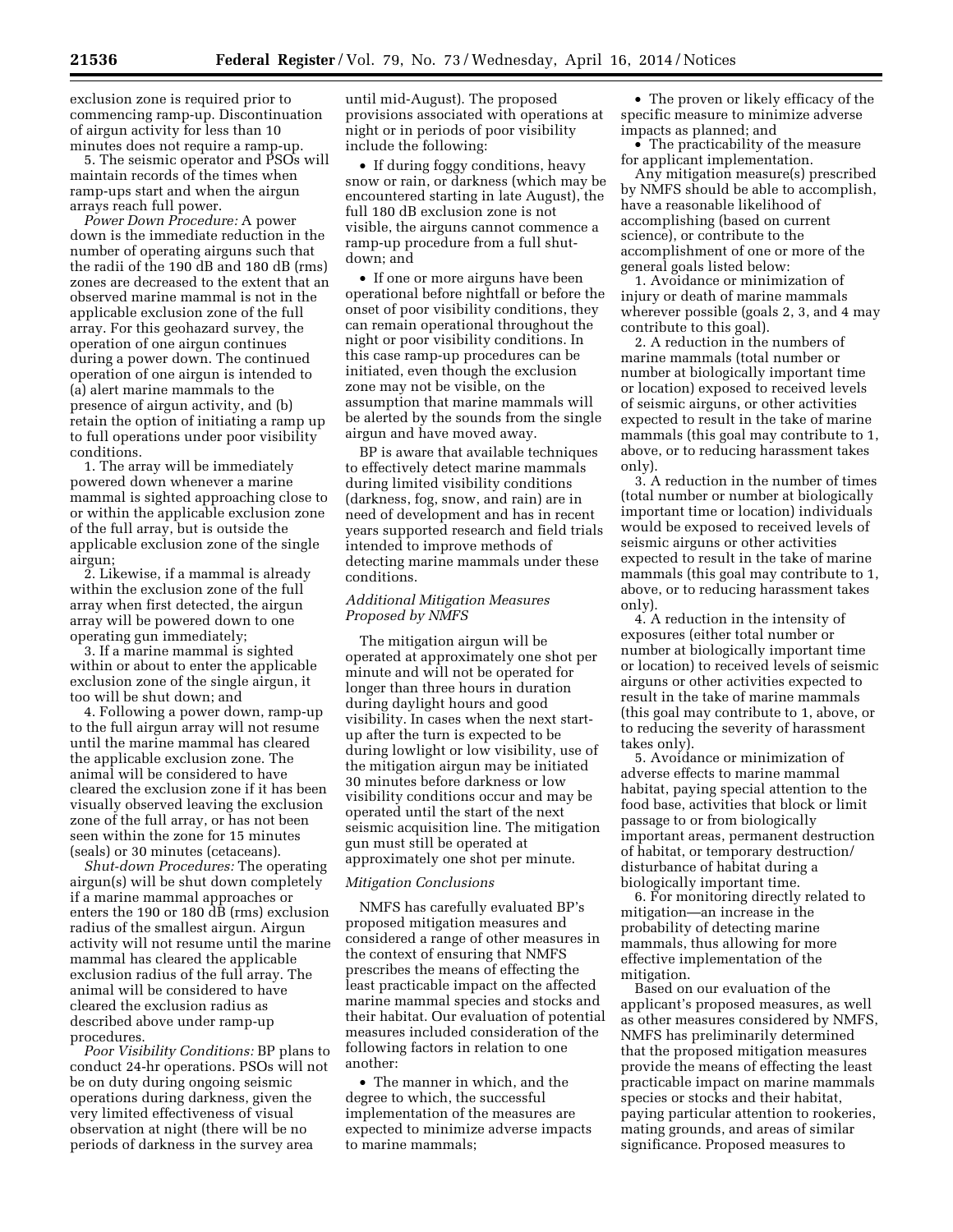ensure availability of such species or stock for taking for certain subsistence uses are discussed later in this document (see ''Impact on Availability of Affected Species or Stock for Taking for Subsistence Uses'' section).

#### **Proposed Monitoring and Reporting**

In order to issue an ITA for an activity, section 101(a)(5)(D) of the MMPA states that NMFS must set forth ''requirements pertaining to the monitoring and reporting of such taking''. The MMPA implementing regulations at 50 CFR 216.104(a)(13) indicate that requests for ITAs must include the suggested means of accomplishing the necessary monitoring and reporting that will result in increased knowledge of the species and of the level of taking or impacts on populations of marine mammals that are expected to be present in the proposed action area. BP submitted information regarding marine mammal monitoring to be conducted during seismic operations as part of the IHA application. That information can be found in Sections 11 and 13 of the application. The monitoring measures may be modified or supplemented based on comments or new information received from the public during the public comment period.

Monitoring measures proposed by the applicant or prescribed by NMFS should accomplish one or more of the following top-level goals:

1. An increase in our understanding of the likely occurrence of marine mammal species in the vicinity of the action, i.e., presence, abundance, distribution, and/or density of species.

2. An increase in our understanding of the nature, scope, or context of the likely exposure of marine mammal species to any of the potential stressor(s) associated with the action (e.g. sound or visual stimuli), through better understanding of one or more of the following: the action itself and its environment (e.g. sound source characterization, propagation, and ambient noise levels); the affected species (e.g. life history or dive pattern); the likely co-occurrence of marine mammal species with the action (in whole or part) associated with specific adverse effects; and/or the likely biological or behavioral context of exposure to the stressor for the marine mammal (e.g. age class of exposed animals or known pupping, calving or feeding areas).

3. An increase in our understanding of how individual marine mammals respond (behaviorally or physiologically) to the specific stressors associated with the action (in specific

contexts, where possible, e.g., at what distance or received level).

4. An increase in our understanding of how anticipated individual responses, to individual stressors or anticipated combinations of stressors, may impact either: the long-term fitness and survival of an individual; or the population, species, or stock (e.g. through effects on annual rates of recruitment or survival).

5. An increase in our understanding of how the activity affects marine mammal habitat, such as through effects on prey sources or acoustic habitat (e.g., through characterization of longer-term contributions of multiple sound sources to rising ambient noise levels and assessment of the potential chronic effects on marine mammals).

6. An increase in understanding of the impacts of the activity on marine mammals in combination with the impacts of other anthropogenic activities or natural factors occurring in the region.

7. An increase in our understanding of the effectiveness of mitigation and monitoring measures.

8. An increase in the probability of detecting marine mammals (through improved technology or methodology), both specifically within the safety zone (thus allowing for more effective implementation of the mitigation) and in general, to better achieve the above goals.

#### *Proposed Monitoring Measures*

# 1. Visual Monitoring

Two observers referred to as PSOs will be present on the vessel. Of these two PSOs, one will be on watch at all times to monitor the 190 and 180 dB exclusion zones for the presence of marine mammals during airgun operations. The main objectives of the vessel-based marine mammal monitoring are as follows: (1) To implement mitigation measures during seismic operations (e.g. course alteration, airgun power down, shutdown and ramp-up); and (2) To record all marine mammal data needed to estimate the number of marine mammals potentially affected, which must be reported to NMFS within 90 days after the survey.

BP intends to work with experienced PSOs. At least one Alaska Native resident, who is knowledgeable about Arctic marine mammals and the subsistence hunt, is expected to be included as one of the team members aboard the vessel. Before the start of the survey, the vessel crew will be briefed on the function of the PSOs, their

monitoring protocol, and mitigation measures to be implemented.

At least one observer will monitor for marine mammals at any time during daylight hours (there will be no periods of total darkness until mid-August). PSOs will be on duty in shifts of a maximum of 4 hours at a time, although the exact shift schedule will be established by the lead PSO in consultation with the other PSOs.

The vessel will offer a suitable platform for marine mammal observations. Observations will be made from locations where PSOs have the best view around the vessel. During daytime, the PSO(s) will scan the area around the vessel systematically with reticle binoculars and with the naked eye. Because the main purpose of the PSO on board the vessel is detecting marine mammals for the implementation of mitigation measures according to specific guidelines, BP prefers to keep the information to be recorded as concise as possible, allowing the PSO to focus on detecting marine mammals. The following information will be collected by the PSOs:

• Environmental conditions consisting of sea state (in Beaufort Wind force scale according to NOAA), visibility (in km, with 10 km indicating the horizon on a clear day), and sun glare (position and severity). These will be recorded at the start of each shift, whenever there is an obvious change in one or more of the environmental variables, and whenever the observer changes shifts;

• Project activity—consisting of airgun operations (on or off), number of active guns, line number. This will be recorded at the start of each shift, whenever there is an obvious change in project activity, and whenever the observer changes shifts; and

• Sighting information—consisting of the species (if determinable), group size, position and heading relative to the vessel, behavior, movement, and distance relative to the vessel (initial and closest approach). These will be recorded upon sighting a marine mammal or group of animals.

When marine mammals in the water are detected within or about to enter the designated exclusion zones, the airgun(s) power down or shut-down procedures will be implemented immediately. To assure prompt implementation of power downs and shut-downs, multiple channels of communication between the PSOs and the airgun technicians will be established. During the power down and shut-down, the PSO(s) will continue to maintain watch to determine when the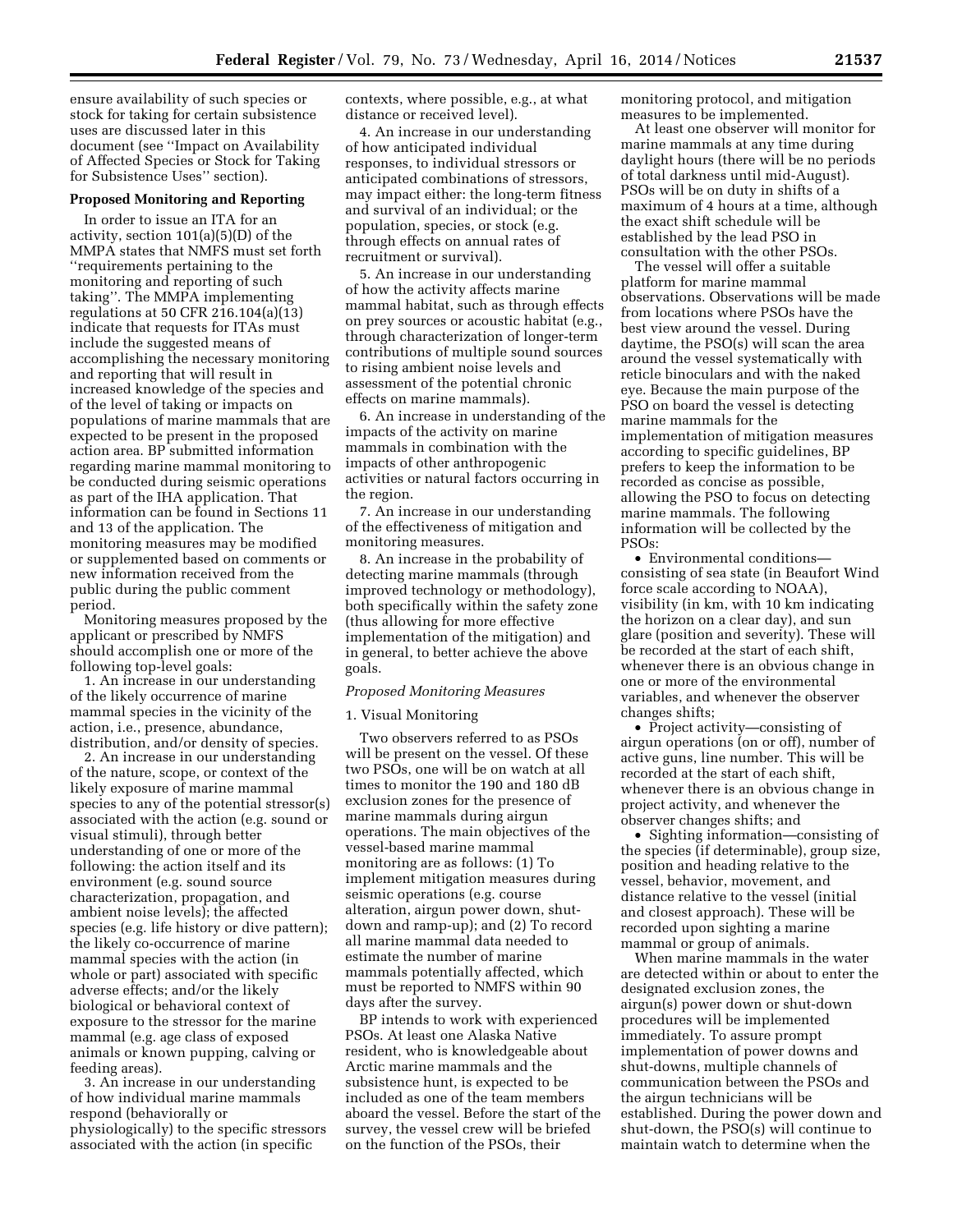animal(s) are outside the exclusion radius. Airgun operations can be resumed with a ramp-up procedure (depending on the extent of the power down) if the observers have visually confirmed that the animal(s) moved outside the exclusion zone, or if the animal(s) were not observed within the exclusion zone for 15 minutes (seals) or for 30 minutes (cetaceans). Direct communication with the airgun operator will be maintained throughout these procedures.

All marine mammal observations and any airgun power down, shut-down, and ramp-up will be recorded in a standardized format. Data will be entered into or transferred to a custom database. The accuracy of the data entry will be verified daily through QA/QC procedures. Recording procedures will allow initial summaries of data to be prepared during and shortly after the field program, and will facilitate transfer of the data to other programs for further processing and archiving.

2. Fish and Airgun Sound Monitoring

BP proposes to conduct research on fish species in relation to airgun operations, including prey species important to ice seals, during the proposed seismic survey. The Liberty shallow geohazard survey, along with another seismic survey BP is conducting this summer in Prudhoe Bay, offers a unique opportunity to assess the impacts of airgun sounds on fish, specifically on changes in fish abundance in fyke nets that have been sampled in the area for more than 30 years. The monitoring study would occur over a 2-month period during the open-water season. During this time, fish are counted and sized every day, unless sampling is prevented by weather, the presence of bears, or other events. Fish mortality is also noted.

The fish-sampling period coincides with the shallow geohazard survey, resulting in a situation where each of the four fyke nets will be exposed to varying daily exposures to airgun sounds. That is, as source vessels move back and forth across the project area, fish caught in nets will be exposed to different sounds levels at different nets each day. To document relationships between fish catch in each fyke net and received sound levels, BP will attempt to instrument each fyke net location with a recording hydrophone. Recording hydrophones, to the extent possible, will have a dynamic range that extends low enough to record near ambient sounds and high enough to capture sound levels during relatively close approaches by the airgun array (i.e., likely levels as high as about 200 dB re

1 uPa). Bandwidth will extend from about 10 Hz to at least 500 Hz. In addition, because some fish (especially salmonids) are likely to be sensitive to particle velocity instead of or in addition to sound pressure level, BP will attempt to instrument each fyke net location with a recording particle velocity meter. Acoustic and environmental data will be used in statistical models to assess relationships between acoustic and fish variables. Additional information on the details of the fish monitoring study can be found in Section 13.1 of BP's application (see **ADDRESSES**).

#### *Monitoring Plan Peer Review*

The MMPA requires that monitoring plans be independently peer reviewed ''where the proposed activity may affect the availability of a species or stock for taking for subsistence uses'' (16 U.S.C.  $1371(a)(5)(D)(ii)(III)$ . Regarding this requirement, NMFS' implementing regulations state, ''Upon receipt of a complete monitoring plan, and at its discretion, [NMFS] will either submit the plan to members of a peer review panel for review or within 60 days of receipt of the proposed monitoring plan, schedule a workshop to review the plan'' (50 CFR 216.108(d)).

Because of the extremely short duration of BP's proposed survey, the fact that activities will be completed prior to any fall bowhead whale subsistence hunts, and that seal hunts occur more than 50 mi from the proposed survey activities, NMFS determined that the proposed survey did not meet the trigger for requiring an independent peer review of the monitoring plan.

#### *Reporting Measures*

1. 90-Day Technical Report

A report will be submitted to NMFS within 90 days after the end of the proposed shallow geohazard survey. The report will summarize all activities and monitoring results conducted during in-water seismic surveys. The Technical Report will include the following:

• Summary of project start and end dates, airgun activity, number of guns, and the number and circumstances of implementing ramp-up, power down, shutdown, and other mitigation actions;

• Summaries of monitoring effort (e.g., total hours, total distances, and marine mammal distribution through the study period, accounting for sea state and other factors affecting visibility and detectability of marine mammals);

• Analyses of the effects of various factors influencing detectability of

marine mammals (e.g., sea state, number of observers, and fog/glare);

• Species composition, occurrence, and distribution of marine mammal sightings, including date, water depth, numbers, age/size/gender categories (if determinable), and group sizes;

• Analyses of the effects of survey operations;

• Sighting rates of marine mammals during periods with and without seismic survey activities (and other variables that could affect detectability), such as: (i) Initial sighting distances versus survey activity state; (ii) closest point of approach versus survey activity state; (iii) observed behaviors and types of movements versus survey activity state; (iv) numbers of sightings/ individuals seen versus survey activity state; (v) distribution around the source vessels versus survey activity state; and (vi) estimates of exposures of marine mammals to Level B harassment thresholds based on presence in the 160 dB harassment zone.

# 2. Fish and Airgun Sound Report

BP proposes to present the results of the fish and airgun sound study to NMFS in a detailed report that will also be submitted to a peer reviewed journal for publication, presented at a scientific conference, and presented in Barrow and Nuiqsut.

#### 3. Notification of Injured or Dead Marine Mammals

In the unanticipated event that the specified activity clearly causes the take of a marine mammal in a manner prohibited by the IHA (if issued), such as an injury (Level A harassment), serious injury or mortality (e.g., shipstrike, gear interaction, and/or entanglement), BP would immediately cease the specified activities and immediately report the incident to the Chief of the Permits and Conservation Division, Office of Protected Resources, NMFS, and the Alaska Regional Stranding Coordinators. The report would include the following information:

• Time, date, and location (latitude/ longitude) of the incident;

• Name and type of vessel involved; • Vessel's speed during and leading up to the incident;

• Description of the incident;

• Status of all sound source use in the 24 hours preceding the incident;

• Water depth;

• Environmental conditions (e.g., wind speed and direction, Beaufort sea state, cloud cover, and visibility);

• Description of all marine mammal observations in the 24 hours preceding the incident;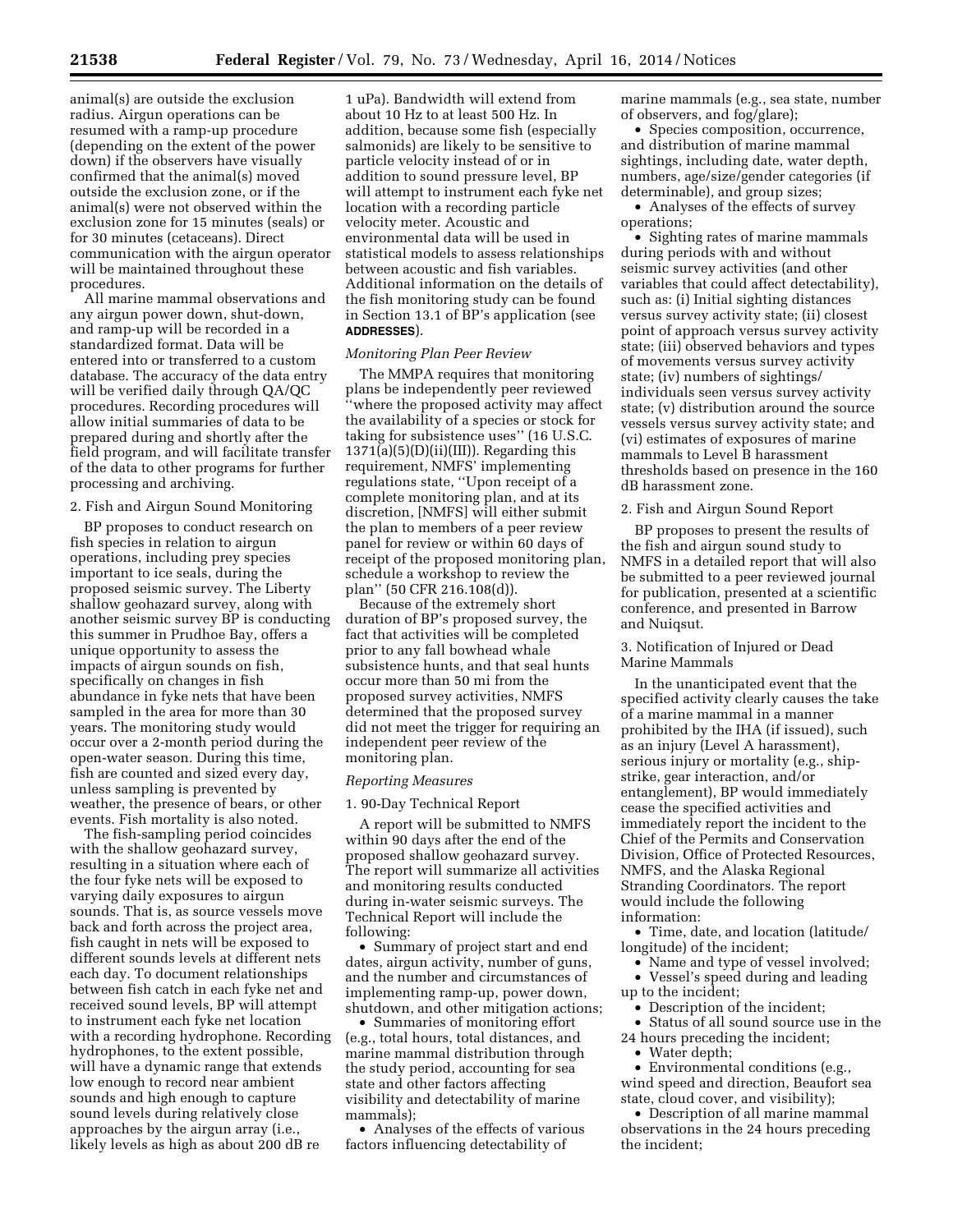• Species identification or description of the animal(s) involved;

• Fate of the animal(s); and

• Photographs or video footage of the animal(s) (if equipment is available).

Activities would not resume until NMFS is able to review the circumstances of the prohibited take. NMFS would work with BP to determine what is necessary to minimize the likelihood of further prohibited take and ensure MMPA compliance. BP would not be able to resume their activities until notified by NMFS via letter, email, or telephone.

In the event that BP discovers an injured or dead marine mammal, and the lead PSO determines that the cause of the injury or death is unknown and the death is relatively recent (i.e., in less than a moderate state of decomposition as described in the next paragraph), BP would immediately report the incident to the Chief of the Permits and Conservation Division, Office of Protected Resources, NMFS, and the NMFS Alaska Stranding Hotline and/or by email to the Alaska Regional Stranding Coordinators. The report would include the same information identified in the paragraph above. Activities would be able to continue while NMFS reviews the circumstances of the incident. NMFS would work with BP to determine whether modifications in the activities are appropriate.

In the event that BP discovers an injured or dead marine mammal, and the lead PSO determines that the injury or death is not associated with or related

to the activities authorized in the IHA (e.g., previously wounded animal, carcass with moderate to advanced decomposition, or scavenger damage), BP would report the incident to the Chief of the Permits and Conservation Division, Office of Protected Resources, NMFS, and the NMFS Alaska Stranding Hotline and/or by email to the Alaska Regional Stranding Coordinators, within 24 hours of the discovery. BP would provide photographs or video footage (if available) or other documentation of the stranded animal sighting to NMFS and the Marine Mammal Stranding Network.

# **Estimated Take by Incidental Harassment**

Except with respect to certain activities not pertinent here, the MMPA defines ''harassment'' as: Any act of pursuit, torment, or annoyance which (i) has the potential to injure a marine mammal or marine mammal stock in the wild [Level A harassment]; or (ii) has the potential to disturb a marine mammal or marine mammal stock in the wild by causing disruption of behavioral patterns, including, but not limited to, migration, breathing, nursing, breeding, feeding, or sheltering [Level B harassment]. Only take by Level B behavioral harassment of some species is anticipated as a result of the proposed shallow geohazard survey. Anticipated impacts to marine mammals are associated with noise propagation from the sound sources (e.g., airguns, sidescan sonar, and subbottom profiler)

used in the survey. No take is expected to result from vessel strikes because of the slow speed of the vessel (3–4 knots while acquiring seismic data) and because of mitigation measures to reduce collisions with marine mammals. Additionally, no take is expected to result from helicopter operations (if any occur) because of altitude restrictions. No take is expected from the multibeam echosounder and when the sidescan sonar is operated at frequencies above 400 kHz because the frequencies are outside the hearing ranges of marine mammals. Moreover, when the sidescan sonar is operated at frequencies of 110–135 kHz, it is outside the hearing ranges of low-frequency cetaceans and ice seals. Therefore, take has not been estimated from use of these sources for these species.

BP requested take of 11 marine mammal species by Level B harassment. However, for reasons mentioned earlier in this document, it is highly unlikely that humpback and minke whales would occur in the proposed survey area. Therefore, NMFS does not propose to authorize take of these two species. The species for which take, by Level B harassment only, is proposed include: bowhead, beluga, gray, and killer whales; harbor porpoise; and ringed, bearded, spotted, and ribbon seals.

The airguns produce impulsive sounds. The current acoustic thresholds used by NMFS to estimate Level B and Level A harassment are presented in Table 4.

# TABLE 4—CURRENT ACOUSTIC EXPOSURE CRITERIA USED BY NMFS

| Criterion          | Criterion definition                                                                                                                                        | Threshold                                                                                            |
|--------------------|-------------------------------------------------------------------------------------------------------------------------------------------------------------|------------------------------------------------------------------------------------------------------|
|                    | Permanent Threshold Shift (PTS)<br>(Any level above that which is known to $\vert$<br>cause TTS)                                                            | 180 dB re 1 microPa-m (cetaceans)/190 dB re<br>1 microPa-m (pinnipeds) root mean square<br>$(rms)$ . |
| Level B Harassment | Behavioral Disruption (for impulse noises)    160 dB re 1 microPa-m (rms).<br>Behavioral Disruption (for continuous, noise)    120 dB re 1 microPa-m (rms). |                                                                                                      |

Section 6 of BP's application contains a description of the methodology used by BP to estimate takes by harassment, including calculations for the 160 dB (rms) isopleth and marine mammal densities in the areas of operation (see **ADDRESSES**), which is also provided in the following sections. NMFS verified BP's methods, and used the density and sound isopleth measurements in estimating take. However, as noted later in this section, NMFS proposes to authorize the maximum number of estimated takes for all species, not just for cetaceans as presented by BP in order to ensure that exposure estimates are not underestimated for pinnipeds.

The shallow geohazard survey will take place in two phases and has an estimated duration of approximately 20 days, including 5 days between the two phases where operations will be focused on changing equipment. Data acquisition will be halted at the start of the Cross Island fall bowhead whale hunt.

During phase 1 of the project, 2DHR seismic data will be acquired in about 12 mi2 of the Site Survey area. The duration is estimated at about 7.5 days, based on a continuous 24-hr operation and not including downtime.

During phase 2, data will be acquired in the Site Survey area (11 mi2) and over

approximately 5 mi2 of the 29 mi2 Sonar Survey area using the multibeam echosounder, sidescan sonar, subbottom profiler, and magnetometer. The total duration of Phase 2 is also expected to be 7.5 days, based on a continuous 24 hr operation and not including downtime.

#### *Marine Mammal Density Estimates*

Most whale species are migratory and therefore show a seasonal distribution, with different densities for the summer period (covering July and August) and the fall period (covering September and October). Seal species in the Beaufort Sea do not show a distinct seasonal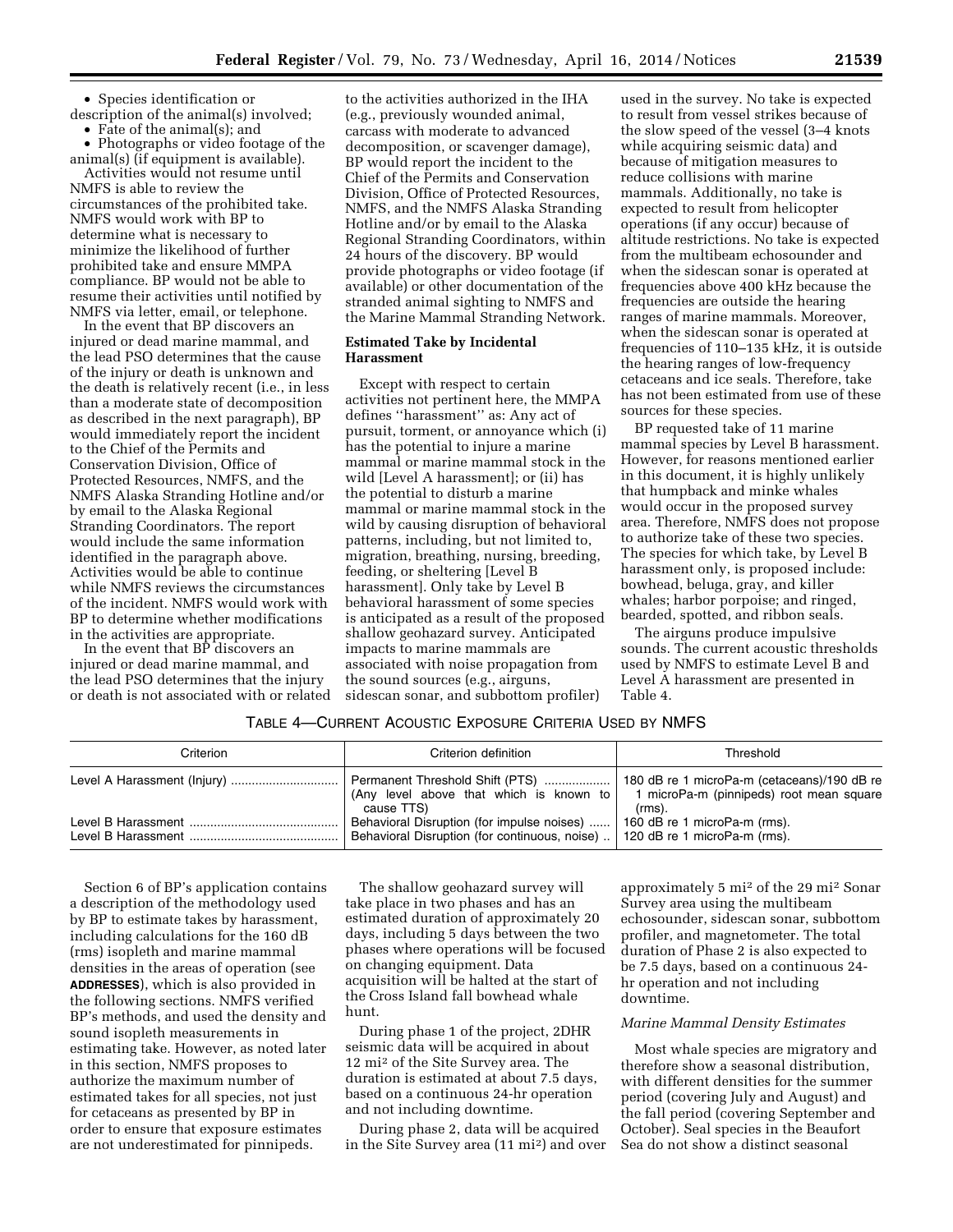distribution during the open-water period between July and October. Data acquisition of the proposed shallow geohazard survey will only take place in summer (before start of Nuiqsut whaling in late August/early September), so BP estimated only summer densities for this proposed IHA. Whale and seal densities in the Beaufort Sea will further depend on the presence of sea ice. However, if ice cover within or close to the seismic survey area is more than approximately 10%, survey activities may not start or will be halted. Densities related to ice conditions are therefore not included in the IHA application.

Spatial differentiation is another important factor for marine mammal densities, both in latitudinal and longitudinal gradient. Taking into account the shallow water operations of the proposed survey area and the associated area of influence, BP used data from the nearshore zone of the Beaufort Sea for the calculation of densities, if available.

Density estimates are based on best available data. Because available data did not always cover the area of interest, this is subject to large temporal and spatial variation, and correction factors for perception and availability bias were not always known, there is some uncertainty in the data and assumptions

used in the estimated number of exposures. To provide allowance for these uncertainties, maximum density estimates have been provided in addition to average density estimates.

#### 1. Beluga Whale Density Estimates

The 1979–2011 BWASP aerial survey database, available from the NOAA Web site (*[http://www.afsc.noaa.gov/NMML/](http://www.afsc.noaa.gov/NMML/software/bwasp-comida.php) [software/bwasp-comida.php](http://www.afsc.noaa.gov/NMML/software/bwasp-comida.php)*), contains a total of 62 belugas (31 sightings) in block 1, which covers the nearshore and offshore Prudhoe Bay area. Except for one solitary animal in 1992, all these belugas were seen in September or October; the months with most aerial survey effort. None of the sightings occurred south of 70° N., which is to be expected because beluga whales generally travel much farther north (Moore *et al.,* 2000). The summer effort in the 1979–2011 database is limited. Therefore, BP believes and NMFS agrees that the 2012–2013 data are the best available for calculating beluga summer densities (Clarke *et al.,* 2013; *[http://](http://www.asfc.noaa.gov/nmml/cetacean/bwasp/2013) [www.asfc.noaa.gov/nmml/cetacean/](http://www.asfc.noaa.gov/nmml/cetacean/bwasp/2013) [bwasp/2013](http://www.asfc.noaa.gov/nmml/cetacean/bwasp/2013)*), even though the 2013 daily flight summaries posted on NOAA's Web site have not undergone post-season QA/QC.

To estimate the density of beluga whales in the Foggy Island Bay area, BP

used the 2012 on-transect beluga sighting and effort data from the ASAMM surveys flown in July and August in the Beaufort Sea. The area most applicable to our survey was the area from  $140^\circ$  W.  $-154^\circ$  W. and water depths of 0–20 m (Table 13 in Clarke *et al.,* 2013). In addition, BP used beluga sighting and effort data of the 2013 survey, as reported in the daily flight summaries on the NOAA Web site. BP intended to only select flights that covered block 1. However, in many cases the aerial surveys flown in block 1 also covered blocks 2 and 10, which were much farther from shore. Because it was difficult to determine the survey effort specific to block 1 from the available information, BP included the sighting and effort data from block 2 and 10 in the calculations. BP used the number of individuals counted on transect, together with the transect kilometers flown, to calculate density estimates (Table 4 in the application and Table 5 here). To convert the number of individuals per transect kilometer (ind/km) to a density per area (ind/km2), BP used the effective strip width (ESW) of 0.614 km for belugas calculated from 2008–2012 aerial survey data flown with the Commander aircraft (M. Ferguson, NMML, pers. comm., 30 Oct 2013).

TABLE 5—SUMMARY OF BELUGA SIGHTING AND EFFORT DATA FROM THE 2012 AND 2013 ASAMM AERIAL SURVEYS FLOWN IN JULY AND AUGUST IN THE BEAUFORT SEA

| Year                    | Effort<br>(ind/km) | NR. Ind | Ind/km               | Ind/km²                    |
|-------------------------|--------------------|---------|----------------------|----------------------------|
| 2012<br>2013<br>Average | 1431<br>7572<br>   | 99<br>  | 0.0035<br>0.0131<br> | 0.0028<br>0.0182<br>0.0105 |
| Maximum<br>Minimum      | <br>               | <br>    | <br>                 | 0.0182<br>0.0028           |

#### 2. Bowhead Whale Density Estimates

To estimate summer bowhead whale densities, BP used data from the 2012 and 2013 ASAMM aerial surveys flown in the Beaufort Sea (Clarke *et al.,* 2013; *[www.asfc.noaa.gov/nmml/](http://www.asfc.noaa.gov/nmml/)*). The 1979– 2011 ASAMM database contains only one on-transect bowhead whale sighting during July and August (in 2011), likely due to the limited summer survey effort. In contrast, the 2012 and 2013 surveys include substantial effort during the summer season and are thus considered to be the best available data, even though the 2013 daily flight summaries

posted on NOAA's Web site have not undergone post-season QA/QC.

To estimate the density of bowhead whales in the Foggy Island Bay area, BP used the 2012 on-transect bowhead sighting and effort data from surveys flown in July and August in block 1 (Table 4 in Clarke *et al.,* 2013). In addition, BP used the on-transect bowhead sighting and effort data of the 2013 survey, as reported in the daily flight summaries on the NOAA Web site. BP intended to only select flights that covered block 1. However, in many cases the aerial surveys flown in block

1 also covered blocks 2 and 10, which were much farther from shore. Because it was difficult to determine the survey effort specific to block 1 from the available information, BP included the sighting and effort data from block 2 and 10 in the calculations (Table 5 in the application and Table 6 here). To convert the number of individuals per line transect (ind/km) to a density per area (ind/km2), BP used the ESW of 1.15 km for bowheads, calculated from 2008– 2012 aerial survey data flown with the Commander aircraft (M. Ferguson, NMML, pers. comm., 30 Oct 2013).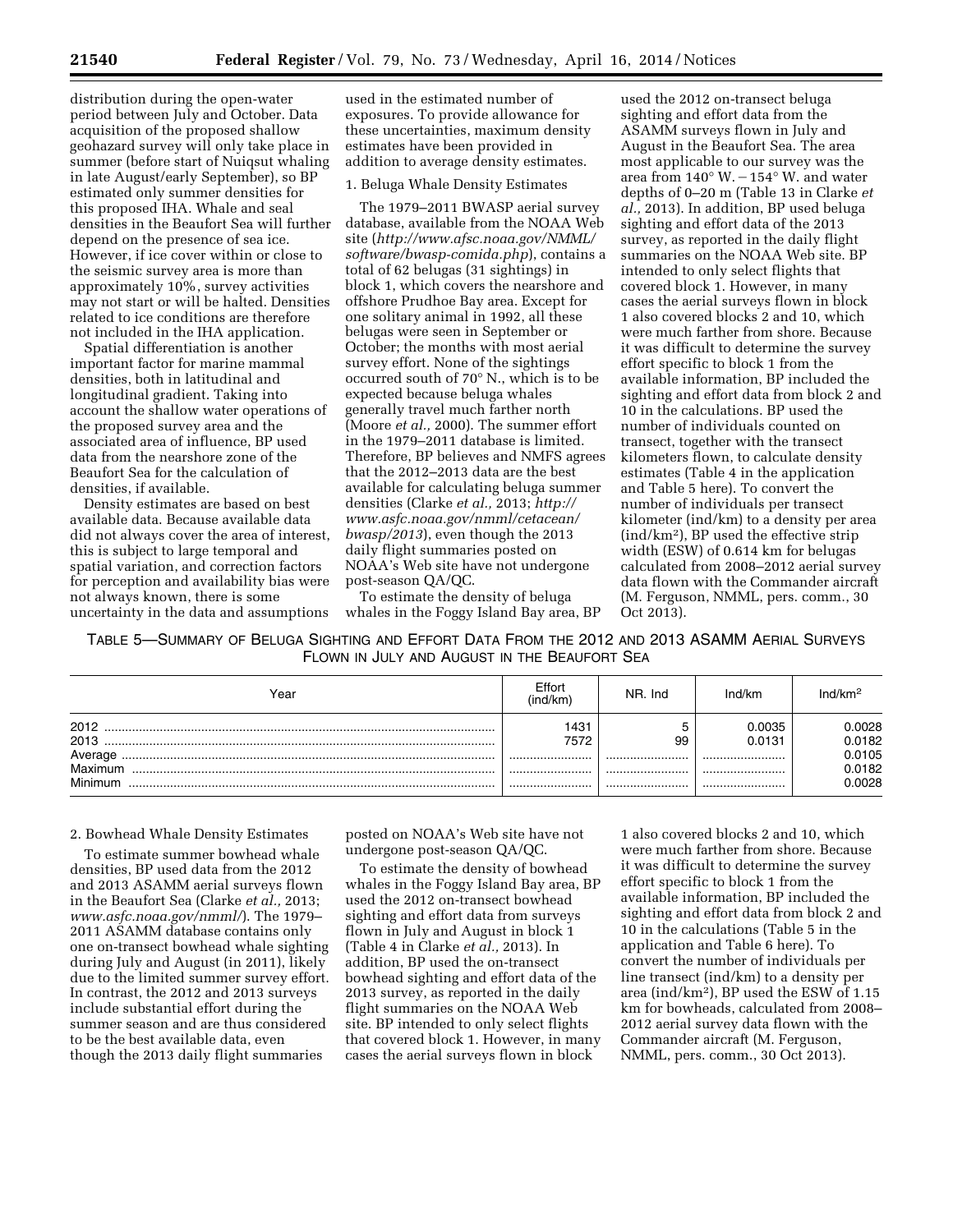TABLE 6—SUMMARY OF BOWHEAD SIGHTING AND EFFORT DATA FROM THE 2012 AND 2013 ASAMM AERIAL SURVEYS FLOWN IN JULY AND AUGUST IN THE BEAUFORT SEA

| Year                               | Effort<br>(ind/km) | NR. ind | Ind/km               | Ind/km <sup>2</sup>                  |
|------------------------------------|--------------------|---------|----------------------|--------------------------------------|
| 2012<br>2013<br>Average<br>Maximum | 493<br>3973<br>    | 88<br>  | 0.0033<br>0.0221<br> | 0.0015<br>0.0096<br>0.0055<br>0.0096 |
| Minimum                            | <br>               | <br>    | <br>                 | 0.0015                               |

#### 3. Other Whale Species

No densities have been estimated for gray whales and for whale species that are rare or extralimital to the Beaufort Sea (killer whale and harbor porpoise) because sightings of these animals have been very infrequent. Gray whales may be encountered in small numbers throughout the summer and fall, especially in the nearshore areas. Small numbers of harbor porpoises may be encountered as well. During an aerial survey offshore of Oliktok Point in 2008, approximately 40 mi (65 km) west of the proposed survey area, two harbor porpoises were sighted offshore of the barrier islands, one on 25 August and the other on 10 September (Hauser *et al.,* 2008). For the purpose of this IHA request, small numbers have been included in the requested ''take'' authorization to cover incidental occurrences of any of these species during the proposed survey.

#### 4. Seal Density Estimates

Ice seals of the Beaufort Sea are mostly associated with sea ice, and most census methods count seals when they are hauled out on the ice. To account for the proportion of animals present but not hauled out (availability bias) or seals present on the ice but missed (detection bias), a correction factor should be applied to the ''raw'' counts. This correction factor is dependent on the behavior of each species. To estimate what proportion of ringed seals were generally visible resting on the sea ice, radio tags were placed on seals during spring 1999–2003 (Kelly *et al.,* 2006). The probability that seals were visible, derived from the satellite data, was applied to seal abundance data from past aerial surveys and indicated that the proportion of seals visible varied from less than 0.4 to more than 0.75 between survey years. The environmental factors that are important in explaining the availability of seals to be counted were found to be time of day, date, wind speed, air temperature, and days from snow melt (Kelly *et al.,*  2006). Besides the uncertainty in the correction factor, using counts of basking seals from spring surveys to

predict seal abundance in the openwater period is further complicated by the fact that seal movements differ substantially between these two seasons. Data from nine ringed seals that were tracked from one subnivean period (early winter through mid-May or early June) to the next showed that ringed seals covered large distances during the open-water foraging period (Kelly *et al.,*  2010b). Ringed seals tagged in 2011 close to Barrow also show long distances traveled during the openwater season (Herreman *et al.,* 2012).

To estimate densities for ringed, bearded, and spotted seals, BP used data collected during four shallow water OBC seismic surveys in the Beaufort Sea (Harris *et al.,* 2001; Aerts *et al.,* 2008; Hauser *et al.,* 2008; HDR, 2012). Habitat and survey specifics are very similar to the proposed survey; therefore, these data were considered to be more representative than basking seal densities from spring aerial survey data (e.g., Moulton *et al.,* 2002; Frost *et al.,*  2002, 2004). NMFS agreed that these data are likely more representative and appropriate for use. However, since these data were not collected during surveys designed to determine abundance, NMFS used the maximum estimates for the proposed number of takes in this proposed IHA.

Because survey effort in kilometers was only reported for one of the surveys, BP used sighting rate (ind/h) for calculating potential seal exposures. No distinction is made in seal density between summer and autumn season. Also, no correction factors have been applied to the reported seal sighting rates.

*Seal species ratios:* During the 1996 OBC survey, 92% of all seal species identified were ringed seals, 7% bearded seals and 1% spotted seals (Harris *et al.,* 2001). This 1996 survey occurred in two habitats, one about 19 mi east of Prudhoe Bay near the McClure Islands, mainly inshore of the barrier islands in water depths of 10 to 26 ft and the other 6 to 30 mi northwest of Prudhoe Bay, about 0 to 8 mile offshore of the barrier islands in water depths of 10 to 56 ft (Harris *et al.,* 2001). In 2008, two OBC seismic surveys occurred in the Beaufort Sea, one in Foggy Island Bay, about 15 mi SE of Prudhoe Bay (Aerts *et al.,* 2008), and the other at Oliktok Point, > 30 mi west of Prudhoe Bay (Hauser *et al.,* 2008). In 2012, an OBC seismic was done in Simpson Lagoon, bordering the area surveyed in 2008 at Oliktok Point (HDR, 2012). Based on the number of identified individuals the ratio ringed, bearded, and spotted seal was 75%, 8%, and 17%, respectively in Foggy Island Bay (Aerts *et al.,* 2008), 22%, 39%, and 39%, respectively at Oliktok Point (Hauser *et al.,* 2008), and 62%, 15%, and 23%, respectively in Simpson Lagoon (HDR, 2012). Because it is often difficult to identify seals to species, a large proportion of seal sightings were unidentified in all four OBC surveys described here. The total seal sighting rate was therefore used to calculate densities for each species, using the average ratio over all four surveys for ringed, bearded, and spotted seals, i.e., 63% ringed, 17% bearded, and 20% spotted seals.

*Seal sighting rates:* During the 1996 OBC survey (Harris *et al.,* 2001) the sighting rate for all seals during periods when airguns were not operating was 0.63 ind/h. The sighting rate during non-seismic periods was 0.046 ind/h for the survey in Foggy Island Bay, just east of Prudhoe Bay (Aerts *et al.,* 2008). The OBC survey that took place at Oliktok Point recorded 0.0674 ind/h when airguns were not operating (Hauser *et al.,* 2008), and the maximum sighting rate during the Simpson Lagoon OBC seismic survey was 0.030 ind/h (HDR, 2012).

The average seal sighting rate, based on these four surveys, was 0.193 ind/h. The maximum was 0.63 ind/h and the minimum 0.03 ind/h. Using the proportion of ringed, bearded, and spotted seals as mentioned above, BP estimated the average and maximum sighting rates (ind/h) for each of the three seal species (Table 6 in the application and Table 7 here).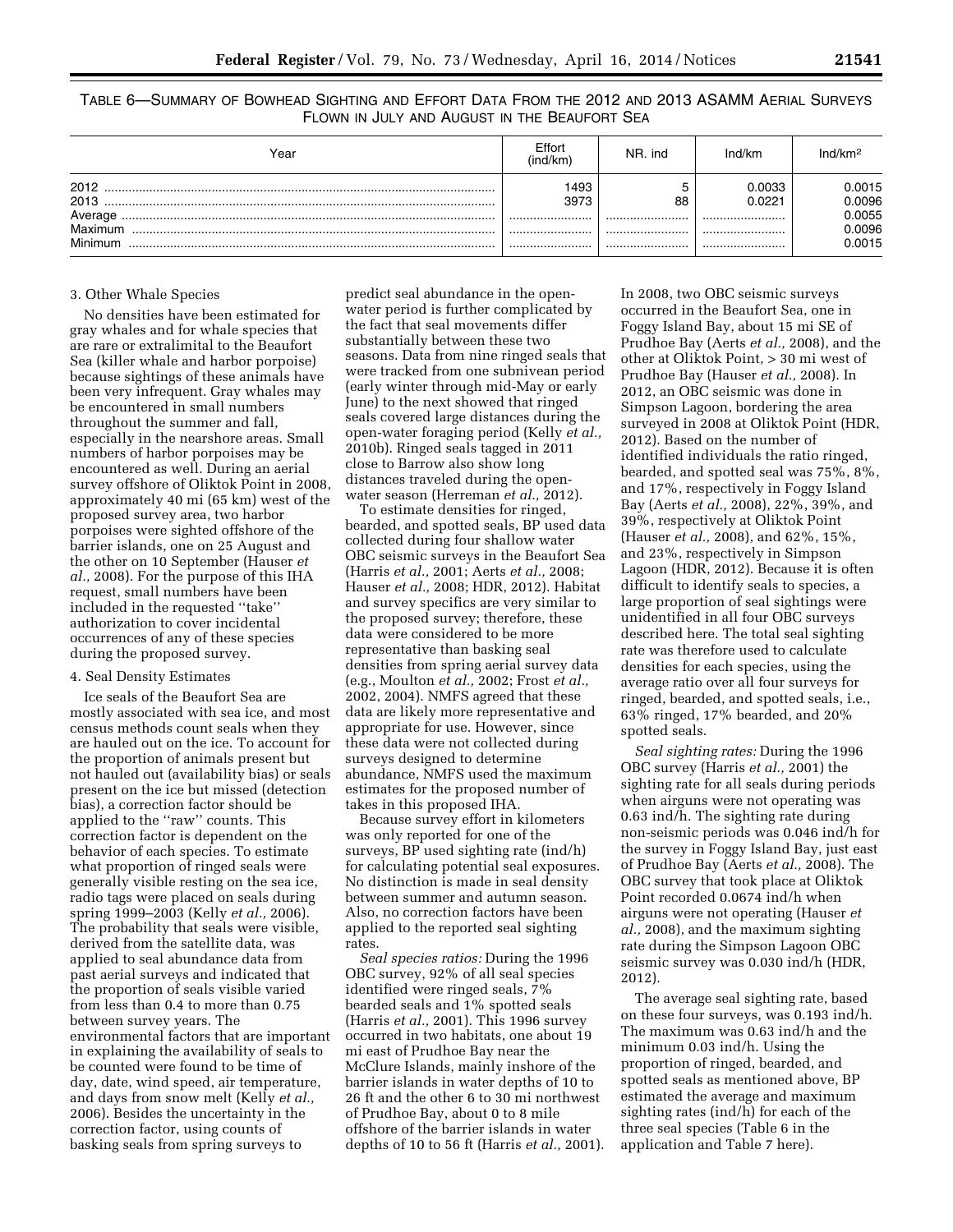TABLE 7—ESTIMATED SUMMER DEN-SITIES OF WHALES AND SIGHTING RATES OF SEALS (AVERAGE AND MAXIMUM) FOR THE PROPOSED FOGGY ISLAND BAY SURVEY. DEN-SITIES ARE PROVIDED IN NUMBER OF INDIVIDUALS PER SQUARE KILO-METER (IND/KM2), AND SIGHTING RATES ARE IN NUMBER OF INDIVID-UALS PER HOUR (IND/H). NO DEN-SITIES OR SIGHTING RATES WERE ESTIMATED FOR EXTRALIMITAL SPE-CIES

| Species                                          | Summer densities<br>(ind/km <sup>2</sup> ) |                         |  |
|--------------------------------------------------|--------------------------------------------|-------------------------|--|
|                                                  | Average                                    | Max-<br>imum            |  |
| Bowhead whale<br>Beluga whale                    | 0.0015<br>0.0028                           | 0.0055<br>0.0105        |  |
|                                                  | Summer sighting<br>rates (ind/h)           |                         |  |
|                                                  | Average                                    | Max-<br>imum            |  |
| Ringed seal<br>Bearded seal<br>Spotted seal<br>. | 0.122<br>0.033<br>0.039                    | 0.397<br>0.107<br>0.126 |  |

5. Marine Mammal Density Summary

For the purpose of calculating the potential number of beluga and bowhead whale exposures to received sound levels of  $\geq 160$  dB re 1 µPa, BP used the minimum density from Tables 5 and 6 in this document as the average density. The reason for this decision is that the 2012 data only covered block 1 and were considered more representative. To derive a maximum estimated number of exposures, BP used the average densities from Tables 5 and 6 in this document. BP considered this approach reasonable because the 2013 beluga and bowhead whale sighting data included areas outside the zone of influence of the proposed project. For example, in 2013, only 3 of the 89 beluga sightings were seen in block 1. Table 7 in this document summarizes the densities used in the calculation of potential number of exposures.

# *Level A and Level B Harassment Zone Distances*

For the proposed 2014 shallow geohazard survey, BP used existing sound source verification (SSV) measurements to establish distances to received sound pressure levels (SPLs). Airgun arrays consist of a cluster of independent sources. Because of this, and many other factors, sounds generated by these arrays therefore do not propagate evenly in all directions. BP included both broadside and endfire measurements of the array in calculating distances to the various received sound levels. Broadside and endfire measurements are not applicable to mitigation gun measurements.

Seven SSV measurements exist of 20– 400 in3 airgun arrays in the shallow water environment of the Beaufort Sea that were considered to be representative of the proposed 30 in3 airgun arrays. These measurements were from 2008 (n = 4), 2011 (n = 1) and 2012  $(n = 2)$ , all in water depths less than about 50 ft. For the 5 in<sup>3</sup> mitigation gun, measured distances of a 10 in3 mitigation gun from four shallow hazard SSV surveys in the Beaufort Sea were used: One in 2007, two in 2008, and one

in 2011. Table 7A in BP's application shows average, maximum, and minimum measured distances to each of the four received SPL rms levels for 20– 40 in3 arrays and 10 in3 single gun. The mitigation radii of the proposed 30 in3 airgun arrays and  $5 \text{ in}^3$  gun were derived from the average distance of the 20–40 in3 and the 10 in3 SSV measurements, respectively (see Table 8 in BP's application). Distances to sound pressure levels of 190, 180, and 160 dB re  $1 \mu Pa$ , generated by the proposed geophysical equipment is much lower than for airguns (see Table 7B in BP's application). The operating frequency of the sidescan sonar is within hearing range of toothed whales only, with a distance of 50 m to 180 dB re 1  $\mu$ Pa (rms) and 230 m to 160 dB re 1  $\mu$ Pa (rms) (Warner & McCrodan, 2011). Sounds generated by the subbottom profiler are within the hearing range of all marine mammal species occurring in the area but do not produce sounds strong enough to reach sound pressure levels of 190 or 180 dB re 1  $\mu$ Pa (rms). The distance to 160 dB re 1  $\mu$ Pa (rms) is estimated at 30 m (Warner & McCrodan, 2011). BP considered the distances derived from the existing airgun arrays as summarized in Table 7A in BP's application as representative for the proposed  $30 \text{ in}^3$  arrays. NMFS concurs with this approach.

Table 8 in this document presents the radii used to estimate take (160 dB isopleth) and to implement mitigation measures (180 dB and 190 dB isopleths) from the full airgun array and the 5 in<sup>3</sup> mitigation gun. However, take is only estimated using the larger radius of the full airgun array.

TABLE 8—DISTANCES (IN METERS) TO BE USED FOR ESTIMATING TAKE BY LEVEL B HARASSMENT AND FOR MITIGATION PURPOSES DURING THE PROPOSED 2014 NORTH PRUDHOE BAY 2014 SEISMIC SURVEY

| Airgun discharge volume (in <sup>3</sup> ) | 190 dB re $1 \mu$ Pa | 180 dB re $1 \mu Pa$ | 160 dB re 1 $\mu$ Pa |
|--------------------------------------------|----------------------|----------------------|----------------------|
| $30$ in <sup>3</sup><br>$5$ in $3$         | 70<br>20             | 200<br>50            | .600<br>600          |

# *Numbers of Marine Mammals Potentially Taken by Harassment*

The potential number of marine mammals that might be exposed to the 160 dB re 1  $\mu$ Pa (rms) SPL was calculated differently for cetaceans and pinnipeds, as described in Section 6.3 of BP's application and next here. BP did not calculate take from the subbottom profiler or from the sidescan sonar for toothed whales. Based on the distance to the 160 dB re 1  $\mu$ Pa (rms) isopleths for these sources and the fact that NMFS proposes to authorize the maximum

estimated exposure estimate, the extremely minimal number of exposures that would result from use of these sources is already accounted for in the airgun exposure estimates.

1. Number of Cetaceans Potentially Taken by Harassment

The potential number of bowhead and beluga whales that might be exposed to the 160 dB re 1  $\mu$ Pa (rms) sound pressure level was calculated by multiplying:

• The expected bowhead and beluga density as provided in Tables 5 and 6

in this document (Tables 4 and 5 in BP's application);

• The anticipated area around each source vessel that is ensonified by the 160 dB re 1  $\mu$ Pa (rms) sound pressure level; and

• The estimated number of 24-hr days that the source vessels are operating.

The area expected to be ensonified by the 30 in3 array was determined based on the maximum distance to the 160 dB re 1 μPa (rms) SPL as determined from the maximum 20–40 in3 array measurements (Table 7A in BP's application), which is 1.6 km. Based on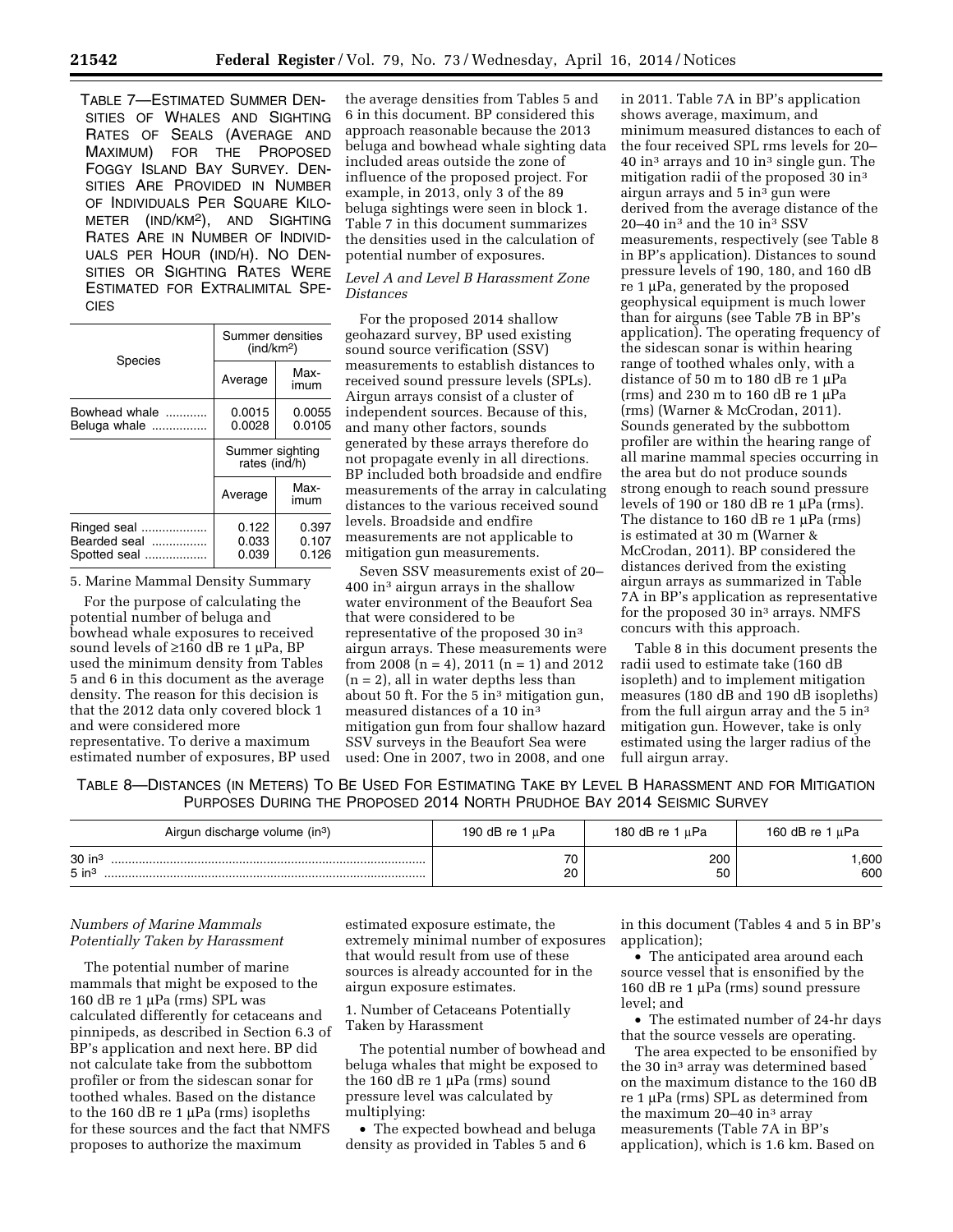a radius of 1.6 km, the 160 dB isopleth used in the exposure calculations was 8 km2.

The estimated number of 24-hr days of airgun operations is 7.5 days (180 hours), not including downtime. Downtime is related to weather, equipment maintenance, mitigation implementation, and other circumstances.

Average and maximum estimates of the number of bowhead and beluga whales potentially exposed to sound pressure levels of 160 dB re 1µPa (rms) or more are summarized in Table 9 in BP's application. Species such as gray whale, killer whale, and harbor porpoise are not expected to be encountered but might be present in very low numbers; the maximum expected number of exposures for these species provided in Table 9 of BP's application is based on the likelihood of incidental occurrences.

The average and maximum number of bowhead whales potentially exposed to sound levels of 160 dB re 1µPa (rms) or more is estimated at 0 and 1, respectively. BP requested to take three bowheads to account for chance encounters. The average and maximum number of potential beluga exposures to 160 dB is 0 and 1, respectively. Belugas are known to show aggregate behavior

and can occur in large numbers in nearshore zones, as evidenced by the sighting at Endicott in August 2013. Therefore, for the unlikely event that a group of belugas appears within the 160 dB isopleth during the proposed seismic survey, BP added a number of 75 to the requested authorization. Chance encounters with small numbers of other whale species are possible.

These estimated exposures do not take into account the proposed mitigation measures, such as PSOs watching for animals, shutdowns or power downs of the airguns when marine mammals are seen within defined ranges, and ramp-up of airguns.

2. Number of Pinnipeds Potentially Taken by Harassment

The estimated number of seals that might be exposed to pulsed sounds of 160 dB re 1  $\mu$ Pa (rms) was calculated by multiplying:

• The expected species specific sighting rate as provided in Table 7 in this document (also in Table 6 in BP's application); and

• The total number of hours that each source vessel will be operating during the data acquisition period.

The estimated number of hours that airguns will be operating is 180 hours

(7.5 days of 24 hour operations). The resulting average and maximum number of ringed, bearded, and spotted seal exposures based on 180 hours of airgun operations are summarized in Table 9 of BP's application. BP assumed that all seal sightings would occur within the 160 dB isopleth. These estimated exposures do not take into account the proposed mitigation measures, such as PSOs watching for animals, shutdowns or power downs of the airguns when marine mammals are seen within defined ranges, and ramp-up of airguns.

# *Estimated Take by Harassment Summary*

Table 9 here outlines the density estimates used to estimate Level B takes, the proposed Level B harassment take levels, the abundance of each species in the Beaufort Sea, the percentage of each species or stock estimated to be taken, and current population trends. As explained earlier in this document, NMFS used the maximum density estimates or sighting rates and proposes to authorize the maximum estimates of exposures. Additionally, as explained earlier, density estimates are not available for species that are uncommon in the proposed survey area.

TABLE 9—DENSITY ESTIMATES OR SPECIES SIGHTING RATES, PROPOSED LEVEL B HARASSMENT TAKE LEVELS, SPECIES OR STOCK ABUNDANCE, PERCENTAGE OF POPULATION PROPOSED TO BE TAKEN, AND SPECIES TREND STATUS

| Species         | Density<br>$(\#/\text{km}^2)$ | Sighting rate<br>(ind/hr) | Proposed<br>Level B take | Abundance | Percentage of<br>population | Trend                    |
|-----------------|-------------------------------|---------------------------|--------------------------|-----------|-----------------------------|--------------------------|
| Beluga whale    | 0.0105                        |                           | 75                       | 39,258    | 0.19                        | No reliable information. |
| Killer whale    | <b>NA</b>                     |                           |                          | 552       | 0.18                        | Stable.                  |
| Harbor porpoise | <b>NA</b>                     |                           |                          | 48,215    | $>0.01$                     | No reliable information. |
| Bowhead whale   | 0.0055                        |                           |                          | 16.892    | 0.02 <sub>1</sub>           | Increasing.              |
|                 | <b>NA</b>                     |                           |                          | 19.126    | 0.01                        | Increasing.              |
| Bearded seal    |                               | 0.107                     | 19                       | 155.000   | 0.01                        | No reliable information. |
|                 |                               | 0.397                     | 71                       | 300.000   | $0.02 \perp$                | No reliable information. |
| Spotted seal    |                               | 0.126                     | 23                       | 141,479   | 0.02                        | No reliable information. |
| Ribbon seal     |                               | <b>NA</b>                 |                          | 49.000    | $>0.01$                     | No reliable information. |

# **Analysis and Preliminary Determinations**

#### *Negligible Impact*

Negligible impact is ''an impact resulting from the specified activity that cannot be reasonably expected to, and is not reasonably likely to, adversely affect the species or stock through effects on annual rates of recruitment or survival'' (50 CFR 216.103). A negligible impact finding is based on the lack of likely adverse effects on annual rates of recruitment or survival (i.e., populationlevel effects). An estimate of the number of Level B harassment takes, alone, is not enough information on which to base an impact determination. In addition to considering estimates of the

number of marine mammals that might be ''taken'' through behavioral harassment, NMFS must consider other factors, such as the likely nature of any responses (their intensity, duration, etc.), the context of any responses (critical reproductive time or location, migration, etc.), as well as the number and nature of estimated Level A harassment takes, the number of estimated mortalities, effects on habitat, and the status of the species.

No injuries or mortalities are anticipated to occur as a result of BP's proposed shallow geohazard survey, and none are proposed to be authorized. Additionally, animals in the area are not expected to incur hearing impairment (i.e., TTS or PTS) or non-auditory

physiological effects. The number of takes that are anticipated and authorized are expected to be limited to short-term Level B behavioral harassment. While the airguns will be operated continuously for about 7.5 days, the project time frame will occur when cetacean species are typically not found in the project area or are found only in low numbers. While pinnipeds are likely to be found in the proposed project area more frequently, their distribution is dispersed enough that they likely will not be in the Level B harassment zone continuously. As mentioned previously in this document, pinnipeds appear to be more tolerant of anthropogenic sound than mystiectes.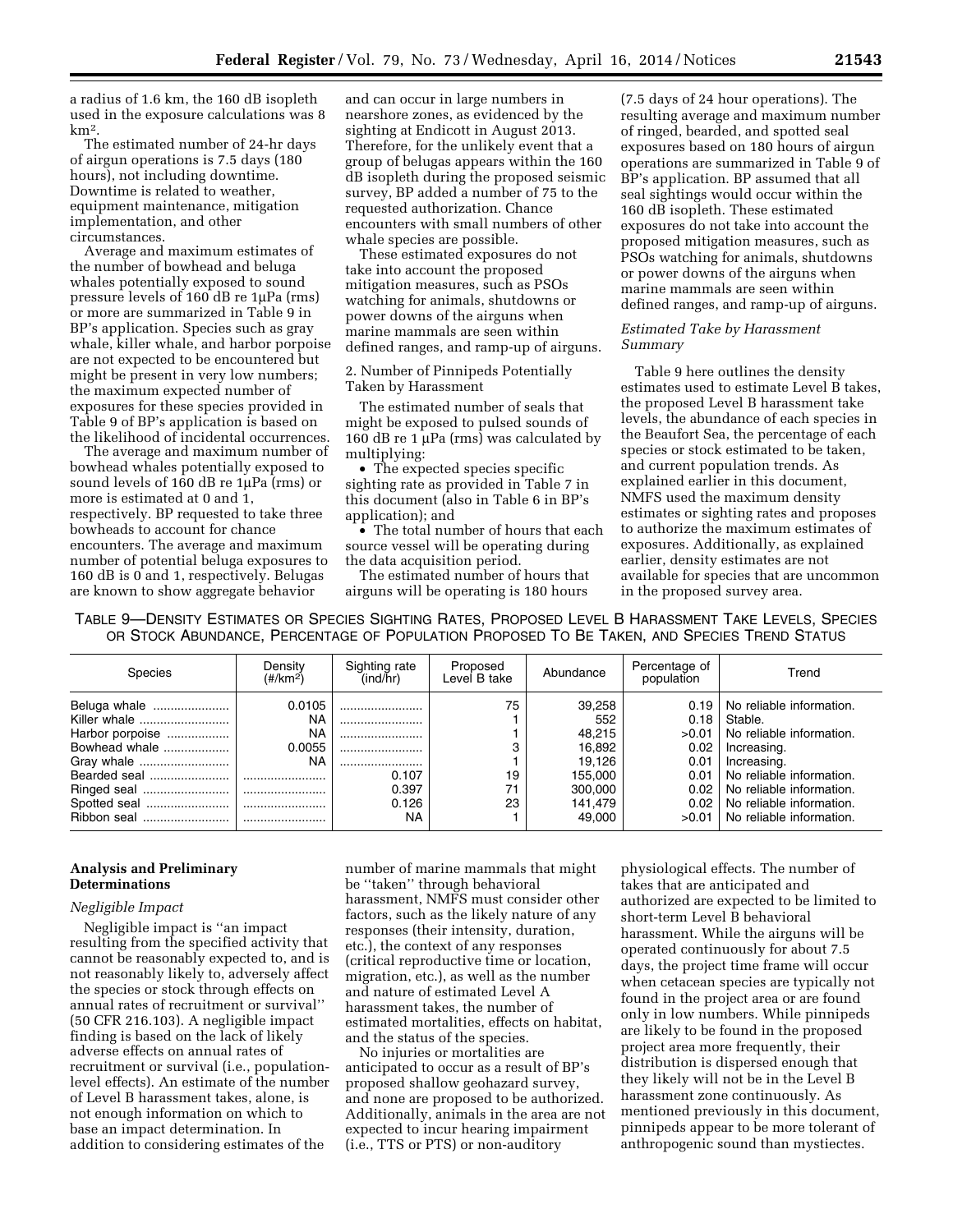The use of sidescan sonar, multibeam echosounder, and subbottom profiler continuously for 7.5 days will not negatively impact marine mammals as the majority of these instruments are operated outside of the hearing frequencies of marine mammals.

The Alaskan Beaufort Sea is part of the main migration route of the Western Arctic stock of bowhead whales. However, the seismic survey has been planned to occur when the majority of the population is found in the Canadian Beaufort Sea. Operation of airguns and other sound sources will cease by midnight on August 25 before the main fall migration begins and well before cow/calf pairs begin migrating through the area. Additionally, several locations within the Beaufort Sea serve as feeding grounds for bowhead whales. However, as mentioned earlier in this document, the primary feeding grounds are not found in Foggy Island Bay. The majority of bowhead whales feed in the Alaskan Beaufort Sea during the fall migration period, which will occur after the cessation of the survey.

Belugas that migrate through the U.S. Beaufort Sea typically do so farther offshore (more than 37 mi [60 km]) and in deeper waters (more than 656 ft [200 m]) than where the proposed survey activities would occur. Gray whales are rarely sighted this far east in the U.S. Beaufort Sea. Additionally, there are no known feeding grounds for gray whales in the Foggy Island Bay area. The most northern feeding sites known for this species are located in the Chukchi Sea near Hanna Shoal and Point Barrow. The other cetacean species for which take is proposed are uncommon in Foggy Island Bay, and no known feeding or calving grounds occur in Foggy Island Bay for these species. Based on these factors, exposures of cetaceans to anthropogenic sounds are not expected to last for prolonged periods (i.e., several days) since they are not known to remain in the area for extended periods of time in July and August. Also, the shallow water location of the survey makes it unlikely that cetaceans would remain in the area for prolonged periods. Based on all of this information, the proposed project is not anticipated to affect annual rates of recruitment or survival for cetaceans in the area.

Ringed seals breed and pup in the Alaskan Beaufort Sea; however, the proposed survey will occur outside of the breeding and pupping seasons. The Beaufort Sea does not provide suitable habitat for the other three ice seal species for breeding and pupping. Based on this information, the proposed project is not anticipated to affect

annual rates of recruitment or survival for pinnipeds in the area.

Of the nine marine mammal species for which take is authorized, one is listed as endangered under the ESA the bowhead whale—and two are listed as threatened—ringed and bearded seals. Schweder *et al.* (2009) estimated the yearly growth rate to be 3.2% (95%  $CI = 0.5 - 4.8\%$ ) between 1984 and 2003 using a sight-resight analysis of aerial photographs. There are currently no reliable data on trends of the ringed and bearded seal stocks in Alaska. The ribbon seal is listed as a species of concern under the ESA. Certain stocks or populations of gray, killer, and beluga whales and spotted seals are listed as endangered or are proposed for listing under the ESA; however, none of those stocks or populations occur in the activity area. There is currently no established critical habitat in the project area for any of these nine species.

Based on the analysis contained herein of the likely effects of the specified activity on marine mammals and their habitat, and taking into consideration the implementation of the proposed monitoring and mitigation measures, NMFS preliminarily finds that the total marine mammal take from BP's proposed shallow geohazard survey in Foggy Island Bay, Beaufort Sea, Alaska, will have a negligible impact on the affected marine mammal species or stocks.

#### *Small Numbers*

The requested takes proposed to be authorized represent less than 1% of all populations or stocks (see Table 9 in this document). These take estimates represent the percentage of each species or stock that could be taken by Level B behavioral harassment if each animal is taken only once. The numbers of marine mammals taken are small relative to the affected species or stock sizes. In addition, the mitigation and monitoring measures (described previously in this document) proposed for inclusion in the IHA (if issued) are expected to reduce even further any potential disturbance to marine mammals. NMFS preliminarily finds that small numbers of marine mammals will be taken relative to the populations of the affected species or stocks. Impact on Availability of Affected Species or Stock for Taking for Subsistence Uses

#### *Relevant Subsistence Uses*

The disturbance and potential displacement of marine mammals by sounds from the proposed survey are the principal concerns related to subsistence use of the area. Subsistence remains the basis for Alaska Native

culture and community. Marine mammals are legally hunted in Alaskan waters by coastal Alaska Natives. In rural Alaska, subsistence activities are often central to many aspects of human existence, including patterns of family life, artistic expression, and community religious and celebratory activities. Additionally, the animals taken for subsistence provide a significant portion of the food that will last the community throughout the year. The main species that are hunted include bowhead and beluga whales, ringed, spotted, and bearded seals, walruses, and polar bears. (As mentioned previously in this document, both the walrus and the polar bear are under the USFWS' jurisdiction.) The importance of each of these species varies among the communities and is largely based on availability.

Residents of the village of Nuiqsut are the primary subsistence users in the project area. The communities of Barrow and Kaktovik also harvest resources that pass through the area of interest but do not hunt in or near the Foggy Island Bay area. Subsistence hunters from all three communities conduct an annual hunt for autumnmigrating bowhead whales. Barrow also conducts a bowhead hunt in spring. Residents of all three communities hunt seals. Other subsistence activities include fishing, waterfowl and seaduck harvests, and hunting for walrus, beluga whales, polar bears, caribou, and moose.

Nuiqsut is the community closest to the seismic survey area (approximately 73 mi [117.5 km] southwest). Nuiqsut hunters harvest bowhead whales only during the fall whaling season (Long, 1996). In recent years, Nuiqsut whalers have typically landed three or four whales per year. Nuiqsut whalers concentrate their efforts on areas north and east of Cross Island, generally in water depths greater than 66 ft (20 m; Galginaitis, 2009). Cross Island is the principal base for Nuiqsut whalers while they are hunting bowheads (Long, 1996). Cross Island is located approximately 10 mi (16 km) from the closest boundary of the survey area.

Kaktovik whalers search for whales east, north, and occasionally west of Kaktovik. Kaktovik is located approximately 91 mi (146.5 km) east of Foggy Island Bay. The western most reported harvest location was about 13 mi (21 km) west of Kaktovik, near 70°10′ N., 144°11′ W. (Kaleak, 1996). That site is about 80 mi (129 km) east of the proposed survey area.

Barrow whalers search for whales much farther from the Foggy Island Bay area—about 200+ mi (322+ km) to the west. Barrow hunters have expressed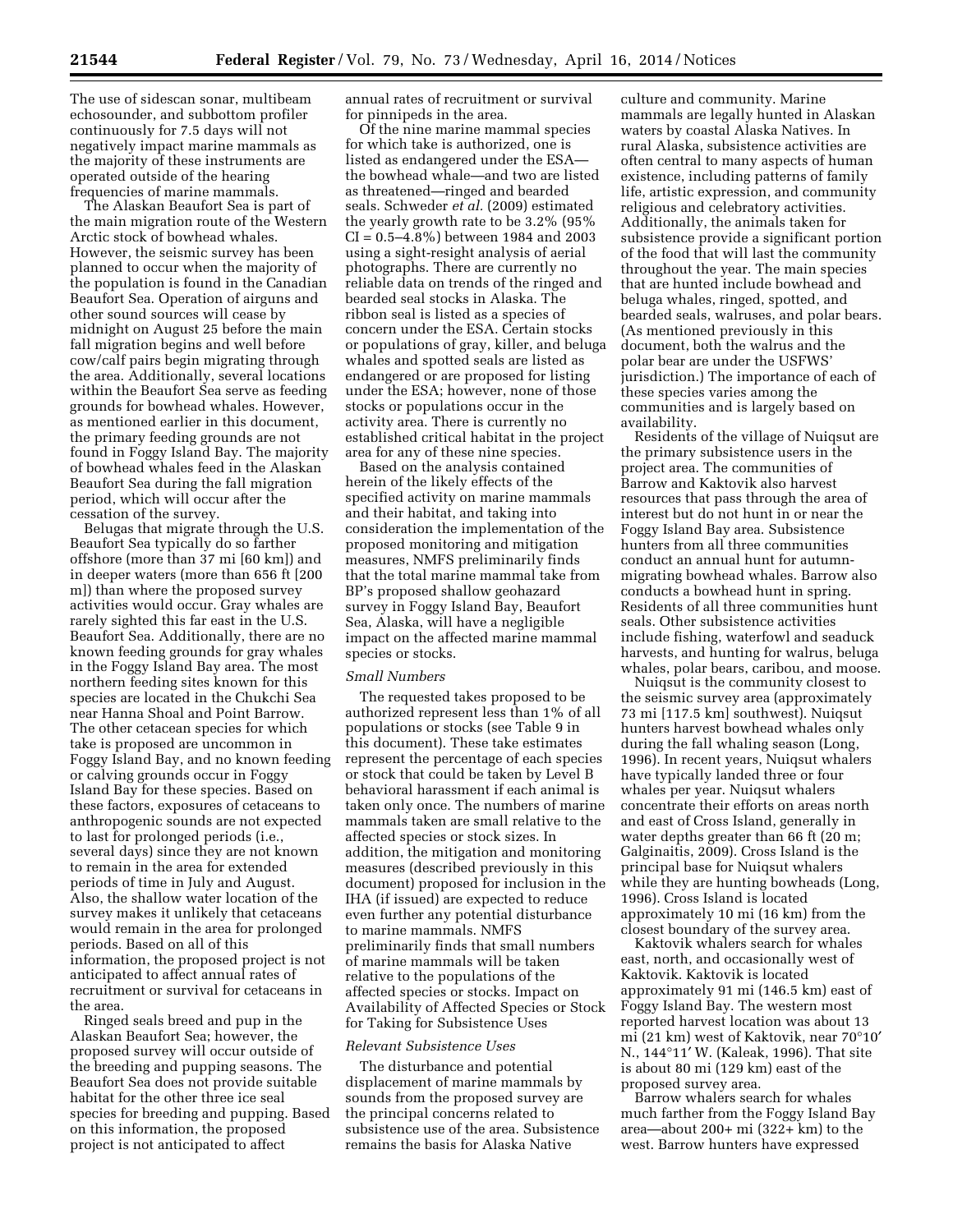concerns about ''downstream'' effects to bowhead whales during the westward fall migration; however, BP will cease airgun operations prior to the start of the fall migration.

Beluga whales are not a prevailing subsistence resource in the communities of Kaktovik and Nuiqsut. Kaktovik hunters may harvest one beluga whale in conjunction with the bowhead hunt; however, it appears that most households obtain beluga through exchanges with other communities. Although Nuiqsut hunters have not hunted belugas for many years while on Cross Island for the fall hunt, this does not mean that they may not return to this practice in the future. Data presented by Braund and Kruse (2009) indicate that only 1% of Barrow's total harvest between 1962 and 1982 was of beluga whales and that it did not account for any of the harvested animals between 1987 and 1989.

Ringed seals are available to subsistence users in the Beaufort Sea year-round, but they are primarily hunted in the winter or spring due to the rich availability of other mammals in the summer. Bearded seals are primarily hunted during July in the Beaufort Sea; however, in 2007, bearded seals were harvested in the months of August and September at the mouth of the Colville River Delta, which is approximately 50+ mi (80+ km) from the proposed survey area. However, this sealing area can reach as far east as Pingok Island, which is approximately 20 mi (32 km) west of the survey area. An annual bearded seal harvest occurs in the vicinity of Thetis Island (which is a considerable distance from Foggy Island Bay) in July through August. Approximately 20 bearded seals are harvested annually through this hunt. Spotted seals are harvested by some of the villages in the summer months. Nuiqsut hunters typically hunt spotted seals in the nearshore waters off the Colville River Delta. The majority of the more established seal hunts that occur in the Beaufort Sea, such as the Colville delta area hunts, are located a significant distance (in some instances 50 mi [80 km] or more) from the project area.

# *Potential Impacts to Subsistence Uses*

NMFS has defined ''unmitigable adverse impact'' in 50 CFR 216.103 as: ''. . . an impact resulting from the specified activity: (1) That is likely to reduce the availability of the species to a level insufficient for a harvest to meet subsistence needs by: (i) Causing the marine mammals to abandon or avoid hunting areas; (ii) Directly displacing subsistence users; or (iii) Placing

physical barriers between the marine mammals and the subsistence hunters; and (2) That cannot be sufficiently mitigated by other measures to increase the availability of marine mammals to allow subsistence needs to be met.''

Noise and general activity during BP's proposed shallow geohazard survey have the potential to impact marine mammals hunted by Native Alaskan. In the case of cetaceans, the most common reaction to anthropogenic sounds (as noted previously) is avoidance of the ensonified area. In the case of bowhead whales, this often means that the animals divert from their normal migratory path by several kilometers. Helicopter activity, although not really anticipated, also has the potential to disturb cetaceans and pinnipeds by causing them to vacate the area. Additionally, general vessel presence in the vicinity of traditional hunting areas could negatively impact a hunt. Native knowledge indicates that bowhead whales become increasingly ''skittish'' in the presence of seismic noise. Whales are more wary around the hunters and tend to expose a much smaller portion of their back when surfacing (which makes harvesting more difficult). Additionally, natives report that bowheads exhibit angry behaviors in the presence of seismic, such as tailslapping, which translate to danger for nearby subsistence harvesters.

# *Plan of Cooperation or Measures To Minimize Impacts to Subsistence Hunts*

Regulations at 50 CFR 216.104(a)(12) require IHA applicants for activities that take place in Arctic waters to provide a Plan of Cooperation or information that identifies what measures have been taken and/or will be taken to minimize adverse effects on the availability of marine mammals for subsistence purposes. BP has begun discussions with the Alaska Eskimo Whaling Commission (AEWC) to develop a Conflict Avoidance Agreement (CAA) intended to minimize potential interference with bowhead subsistence hunting. BP also attended and participated in meetings with the AEWC on December 13, 2013, and will attend future meetings to be scheduled in 2014. The CAA, when executed, will describe measures to minimize any adverse effects on the availability of bowhead whales for subsistence uses.

The North Slope Borough Department of Wildlife Management (NSB–DWM) will be consulted, and BP plans to present the project to the NSB Planning Commission in 2014. BP will hold meetings in the community of Nuiqsut to present the proposed project, address questions and concerns from

community members, and provide them with contact information of project management to which they can direct concerns during the survey. During the NMFS Open-Water Meeting in Anchorage in 2013, BP presented their proposed projects to various stakeholders that were present during this meeting.

BP will continue to engage with the affected subsistence communities regarding its Beaufort Sea activities. As in previous years, BP will meet formally and/or informally with several stakeholder entities: The NSB Planning Department, NSB–DWM, NMFS, AEWC, Inupiat Community of the Arctic Slope, Inupiat History Language and Culture Center, USFWS, Nanuq and Walrus Commissions, and Alaska Department of Fish & Game.

Project information was provided to and input on subsistence obtained from the AEWC and Nanuq Commission at the following meetings:

• AEWC, October 17, 2013; and

• Nanuq Commission, October 17, 2013.

Additional meetings with relevant stakeholders will be scheduled and a record of attendance and topics discussed will be maintained and submitted to NMFS.

BP proposes to implement several mitigation measures to reduce impacts on the availability of marine mammals for subsistence hunts in the Beaufort Sea. Many of these measures were developed from the 2013 CAA and previous NSB Development Permits. In addition to the measures listed next, BP will cease all airgun operations by midnight on August 25 to allow time for the Beaufort Sea communities to prepare for their fall bowhead whale hunts prior to the beginning of the fall westward migration through the Beaufort Sea. Some of the measures mentioned next have been mentioned previously in this document:

• PSOs on board vessels are tasked with looking out for whales and other marine mammals in the vicinity of the vessel to assist the vessel captain in avoiding harm to whales and other marine mammals.;

• Vessels and aircraft will avoid areas where species that are sensitive to noise or vessel movements are concentrated;

• Communications and conflict resolution are detailed in the CAA. BP will participate in the Communications Center that is operated annually during the bowhead subsistence hunt;

• Communications with the village of Nuiqsut to discuss community questions or concerns including all subsistence hunting activities. Preproject meeting(s) with Nuiqsut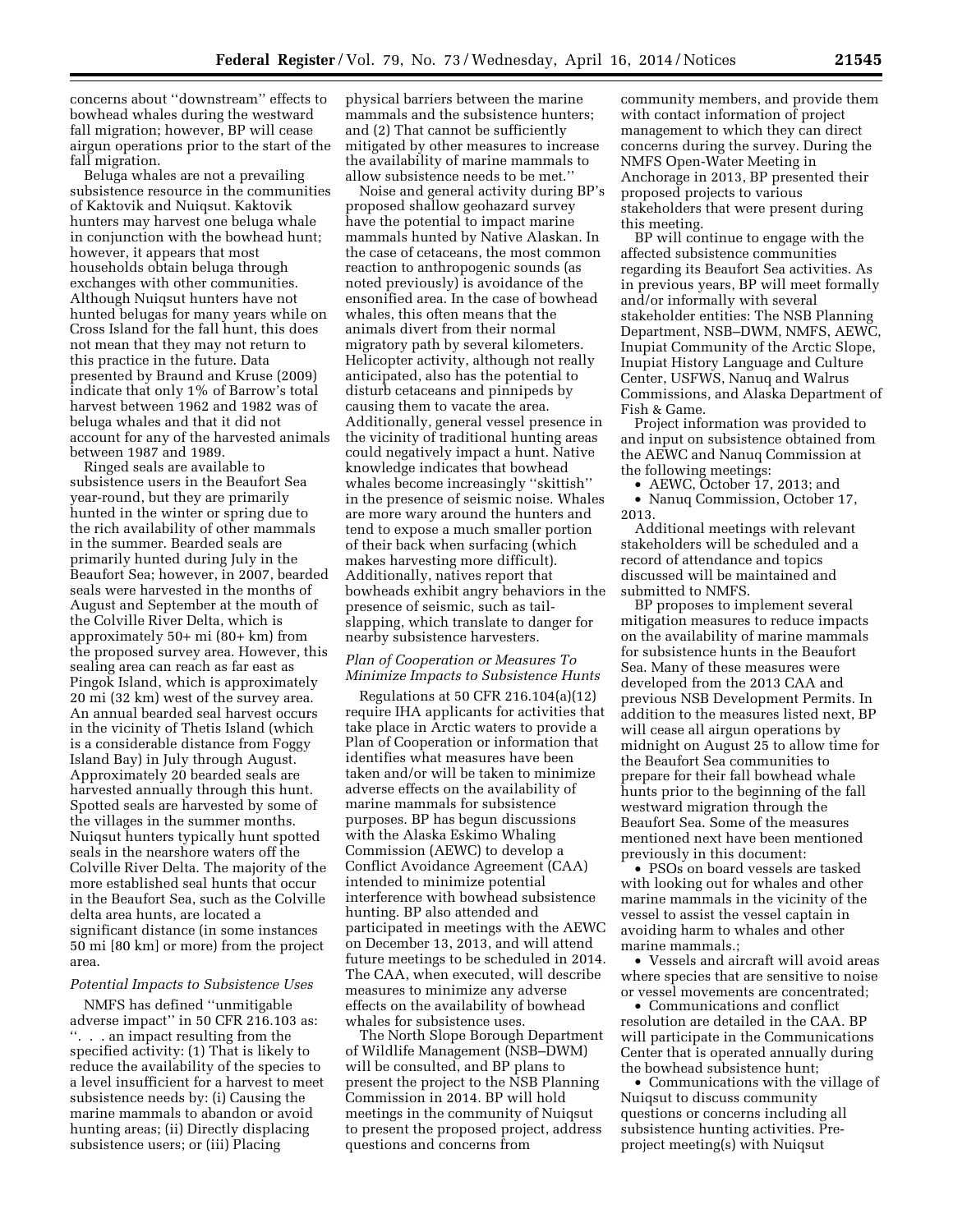representatives will be held at agreed times with groups in the community of Nuiqsut. If additional meetings are requested, they will be set up in a similar manner;

• Contact information for BP will be provided to community members and distributed in a manner agreed at the community meeting;

• BP has contracted with a liaison from Nuiqsut who will help coordinate meetings and serve as an additional contact for local residents during planning and operations; and

• Inupiat Communicators will be employed and work on seismic source vessels. They will also serve as PSOs.

# *Unmitigable Adverse Impact Analysis and Preliminary Determination*

BP has adopted a spatial and temporal strategy for its Foggy Island Bay survey that should minimize impacts to subsistence hunters. First, BP's activities will not commence until after the spring hunts have occurred. Second, BP will cease all airgun operations by midnight on August 25 prior to the start of the bowhead whale fall westward migration and any fall subsistence hunts by Beaufort Sea communities. Foggy Island Bay is not commonly used for subsistence hunts. Although some seal hunting co-occurs temporally with BP's proposed survey, the locations do not overlap. BP's presence will not place physical barriers between the sealers and the seals. Additionally, BP will work closely with the closest affected communities and support Communications Centers and employ local Inupiat Communicators. Based on the description of the specified activity, the measures described to minimize adverse effects on the availability of marine mammals for subsistence purposes, and the proposed mitigation and monitoring measures, NMFS has preliminarily determined that there will not be an unmitigable adverse impact on subsistence uses from BP's proposed activities.

# **Endangered Species Act (ESA)**

Within the project area, the bowhead whale is listed as endangered and the ringed and bearded seals are listed as threatened under the ESA. NMFS' Permits and Conservation Division has initiated consultation with staff in NMFS' Alaska Region Protected Resources Division under section 7 of the ESA on the issuance of an IHA to BP under section 101(a)(5)(D) of the MMPA for this activity. Consultation will be concluded prior to a determination on the issuance of an IHA.

# **National Environmental Policy Act (NEPA)**

NMFS is currently conducting an analysis, pursuant to NEPA, to determine whether this proposed IHA may have a significant effect on the human environment. This analysis will be completed prior to the issuance or denial of this proposed IHA.

#### **Proposed Authorization**

As a result of these preliminary determinations, NMFS proposes to issue an IHA to BP for conducting a shallow geohazard survey in the Foggy Island Bay area of the Beaufort Sea, Alaska, during the 2014 open-water season, provided the previously mentioned mitigation, monitoring, and reporting requirements are incorporated. The proposed IHA language is provided next.

This section contains a draft of the IHA itself. The wording contained in this section is proposed for inclusion in the IHA (if issued).

1. This IHA is valid from July 1, 2014, through September 30, 2014.

2. This IHA is valid only for activities associated with open-water shallow geohazard surveys and related activities in the Beaufort Sea. The specific areas where BP's surveys will be conducted are within the Foggy Island Bay Area, Beaufort Sea, Alaska, as shown in Figure 1 of BP's IHA application.

3. Species Authorized and Level of Take:

a. The incidental taking of marine mammals, by Level B harassment only, is limited to the following species in the waters of the Beaufort Sea:

i. Odontocetes: 75 Beluga whales; 1 killer whale; and 1 harbor porpoise.

ii. Mysticetes: 3 Bowhead whales and 1 gray whale.

iii. Pinnipeds: 71 Ringed seals; 19 bearded seals; 23 spotted seals; and 1 ribbon seal.

iv. If any marine mammal species not listed in conditions 3(a)(i) through (iii) are encountered during seismic survey operations and are likely to be exposed to sound pressure levels (SPLs) greater than or equal to 160 dB re 1  $\mu$ Pa (rms) for impulse sources, then the Holder of this IHA must shut-down the sound source to avoid take.

b. The taking by injury (Level A harassment) serious injury, or death of any of the species listed in condition 3(a) or the taking of any kind of any other species of marine mammal is prohibited and may result in the modification, suspension or revocation of this IHA.

4. The authorization for taking by harassment is limited to the following acoustic sources (or sources with comparable frequency and intensity) and from the following activities:

a. 30 in3 airgun arrays;

b. 10 in3 and/or 5 in3 mitigation airguns; and

c. Vessel activities related to the OBS seismic survey.

5. The taking of any marine mammal in a manner prohibited under this Authorization must be reported within 24 hours of the taking to the Alaska Regional Administrator or his designee and the Chief of the Permits and Conservation Division, Office of Protected Resources, NMFS, or her designee.

6. The holder of this Authorization must notify the Chief of the Permits and Conservation Division, Office of Protected Resources, at least 48 hours prior to the start of collecting seismic data (unless constrained by the date of issuance of this IHA in which case notification shall be made as soon as possible).

7. Mitigation Requirements: The Holder of this Authorization is required to implement the following mitigation requirements when conducting the specified activities to achieve the least practicable impact on affected marine mammal species or stocks:

a. General Vessel and Aircraft Mitigation

i. Avoid concentrations or groups of whales by all vessels under the direction of BP. Operators of support vessels should, at all times, conduct their activities at the maximum distance possible from such concentrations of whales.

ii. The vessel shall be operated at speeds necessary to ensure no physical contact with whales occurs. If the vessel approaches within 1.6 km (1 mi) of observed whales, except when providing emergency assistance to whalers or in other emergency situations, the vessel operator will take reasonable precautions to avoid potential interaction with the whales by taking one or more of the following actions, as appropriate:

A. Reducing vessel speed to less than 5 knots within 300 yards (900 feet or 274 m) of the whale(s);

B. Steering around the whale(s) if possible;

C. Operating the vessel(s) in such a way as to avoid separating members of a group of whales from other members of the group;

D. Operating the vessel(s) to avoid causing a whale to make multiple changes in direction;

E. Checking the waters immediately adjacent to the vessel(s) to ensure that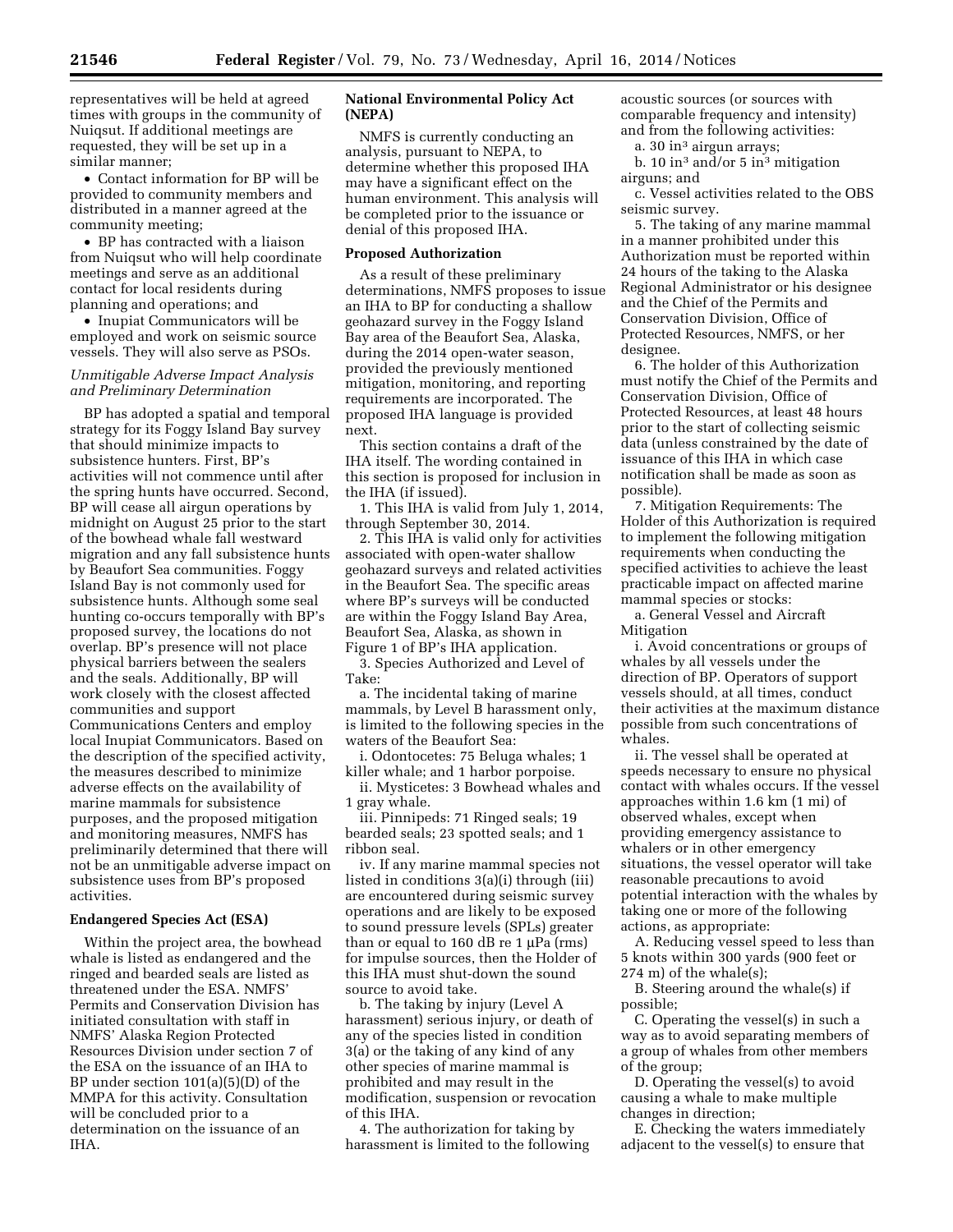no whales will be injured when the propellers are engaged; and

F. Reducing vessel speed to less than 9 knots when weather conditions reduce visibility.

iii. When weather conditions require, such as when visibility drops, adjust vessel speed accordingly to avoid the likelihood of injury to whales.

iv. In the event that any aircraft (such as helicopters) are used to support the planned survey, the mitigation measures below would apply:

A. Under no circumstances, other than an emergency, shall aircraft be operated at an altitude lower than 1,000 feet above sea level when within 0.3 mile (0.5 km) of groups of whales.

B. Helicopters shall not hover or circle above or within 0.3 mile (0.5 km) of groups of whales.

C. At all other times, aircraft should attempt not to fly below 1,000 ft except during emergencies and take-offs and landings.

#### b. Seismic Airgun Mitigation

i. Whenever a marine mammal is detected outside the exclusion zone radius and based on its position and motion relative to the ship track is likely to enter the exclusion radius, calculate and implement an alternative ship speed or track or de-energize the airgun array, as described in condition 7(b)(iv) below.

ii. *Exclusion Zones:* 

A. Establish and monitor with trained PSOs an exclusion zone for cetaceans surrounding the airgun array on the source vessel where the received level would be 180 dB re 1  $\mu$ Pa rms. This radius is estimated to be 200 m from the seismic source for the 30 in<sup>3</sup> airgun arrays and 50 m for a single 5 in3 airgun.

B. Establish and monitor with trained PSOs an exclusion zone for pinnipeds surrounding the airgun array on the source vessel where the received level would be 190 dB re 1 µPa rms. This radius is estimated to be 70 m from the seismic source for the 30 in<sup>3</sup> airgun arrays and 20 m for a single 5 in<sup>3</sup> airgun. iii. *Ramp-up:* 

A. A ramp-up, following a cold start, can be applied if the exclusion zone has been free of marine mammals for a consecutive 30-minute period. The entire exclusion zone must have been visible during these 30 minutes. If the entire exclusion zone is not visible, then ramp-up from a cold start cannot begin.

B. Ramp-up procedures from a cold start shall be delayed if a marine mammal is sighted within the exclusion zone during the 30-minute period prior to the ramp up. The delay shall last until the marine mammal(s) has been observed to leave the exclusion zone or

until the animal(s) is not sighted for at least 15 or 30 minutes. The 15 minutes applies to pinnipeds, while a 30 minute observation period applies to cetaceans.

C. A ramp-up, following a shutdown, can be applied if the marine mammal(s) for which the shutdown occurred has been observed to leave the exclusion zone or until the animal(s) is not sighted for at least 15 minutes (pinnipeds) or 30 minutes (cetaceans).

D. If, for any reason, electrical power to the airgun array has been discontinued for a period of 10 minutes or more, ramp-up procedures shall be implemented. Only if the PSO watch has been suspended, a 30-minute clearance of the exclusion zone is required prior to commencing ramp-up. Discontinuation of airgun activity for less than 10 minutes does not require a ramp-up.

E. The seismic operator and PSOs shall maintain records of the times when ramp-ups start and when the airgun arrays reach full power.

F. The ramp-up will be conducted by doubling the number of operating airguns at 5-minute intervals, starting with the smallest gun in the array.

iv. *Power-down/Shutdown:* 

A. The airgun array shall be immediately powered down (reduction in the number of operating airguns such that the radii of exclusion zones are decreased) whenever a marine mammal is sighted approaching close to or within the applicable exclusion zone of the full array, but is outside the applicable exclusion zone of the single mitigation airgun.

B. If a marine mammal is already within the exclusion zone when first detected, the airguns shall be powered down immediately.

C. Following a power-down, ramp-up to the full airgun array shall not resume until the marine mammal has cleared the exclusion zone. The animal will be considered to have cleared the exclusion zone if it is visually observed to have left the exclusion zone of the full array, or has not been seen within the zone for 15 minutes (pinnipeds) or 30 minutes (cetaceans).

D. If a marine mammal is sighted within or about to enter the 190 or 180 dB (rms) applicable exclusion zone of the single mitigation airgun, the airgun array shall be shutdown immediately.

E. Airgun activity after a complete shutdown shall not resume until the marine mammal has cleared the exclusion zone of the full array. The animal will be considered to have cleared the exclusion zone as described above under ramp-up procedures.

v. *Poor Visibility Conditions:* 

A. If during foggy conditions, heavy snow or rain, or darkness, the full 180 dB exclusion zone is not visible, the airguns cannot commence a ramp-up procedure from a full shut-down.

B. If one or more airguns have been operational before nightfall or before the onset of poor visibility conditions, they can remain operational throughout the night or poor visibility conditions. In this case ramp-up procedures can be initiated, even though the exclusion zone may not be visible, on the assumption that marine mammals will be alerted by the sounds from the single airgun and have moved away.

C. The mitigation airgun will be operated at approximately one shot per minute and will not be operated for longer than three hours in duration during daylight hours and good visibility. In cases when the next startup after the turn is expected to be during lowlight or low visibility, use of the mitigation airgun may be initiated 30 minutes before darkness or low visibility conditions occur and may be operated until the start of the next seismic acquisition line. The mitigation gun must still be operated at approximately one shot per minute.

#### c. Subsistence Mitigation

i. Airgun and echosounder, sonar, and subbottom profiler operations must cease no later than midnight on August 25, 2014;

ii. BP will participate in the Communications Center that is operated annually during the bowhead subsistence hunt; and

iii. Inupiat communicators will work on the seismic vessels.

#### 8. Monitoring

a. The holder of this Authorization must designate biologically-trained, onsite individuals (PSOs) to be onboard the source vessels, who are approved in advance by NMFS, to conduct the visual monitoring programs required under this Authorization and to record the effects of seismic surveys and the resulting sound on marine mammals.

i. PSO teams shall consist of Inupiat observers and experienced field biologists. An experienced field crew leader will supervise the PSO team onboard the survey vessel. New observers shall be paired with experienced observers to avoid situations where lack of experience impairs the quality of observations.

ii. Crew leaders and most other biologists serving as observers will be individuals with experience as observers during recent seismic or shallow hazards monitoring projects in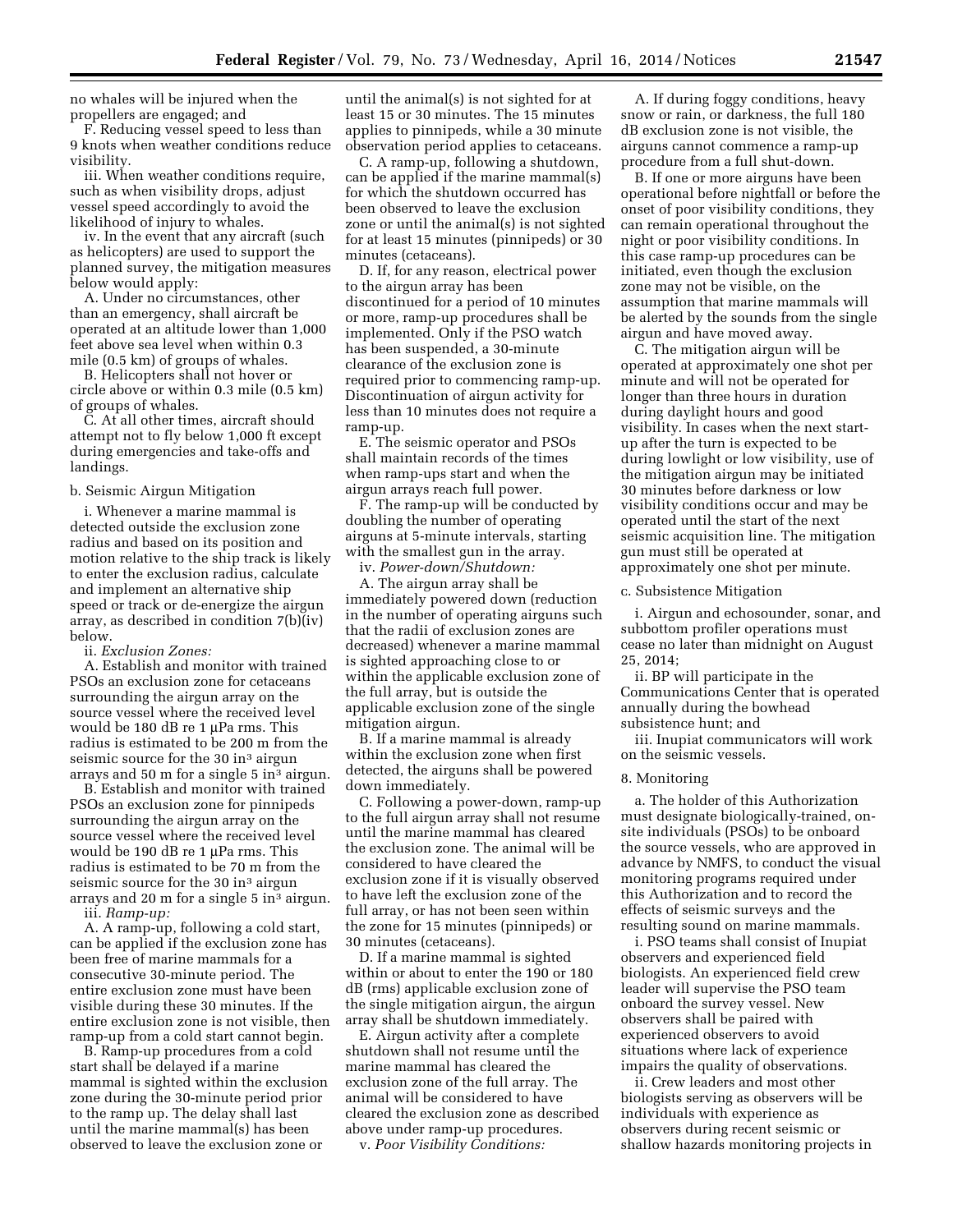Alaska, the Canadian Beaufort, or other offshore areas in recent years.

iii. PSOs shall complete a training session on marine mammal monitoring, to be conducted shortly before the anticipated start of the 2014 open-water season. The training session(s) will be conducted by qualified marine mammalogists with extensive crewleader experience during previous vessel-based monitoring programs. An observers' handbook, adapted for the specifics of the planned survey program will be reviewed as part of the training.

iv. If there are Alaska Native PSOs, the PSO training that is conducted prior to the start of the survey activities shall be conducted with both Alaska Native PSOs and biologist PSOs being trained at the same time in the same room. There shall not be separate training courses for the different PSOs.

v. Crew members should not be used as primary PSOs because they have other duties and generally do not have the same level of expertise, experience, or training as PSOs, but they could be stationed on the fantail of the vessel to observe the near field, especially the area around the airgun array and implement a power-down or shutdown if a marine mammal enters the exclusion zone).

vi. If crew members are to be used as PSOs, they shall go through some basic training consistent with the functions they will be asked to perform. The best approach would be for crew members and PSOs to go through the same training together.

vii. PSOs shall be trained using visual aids (e.g., videos, photos), to help them identify the species that they are likely to encounter in the conditions under which the animals will likely be seen.

viii. BP shall train its PSOs to follow a scanning schedule that consistently distributes scanning effort according to the purpose and need for observations. For example, the schedule might call for 60% of scanning effort to be directed toward the near field and 40% at the far field. All PSOs should follow the same schedule to ensure consistency in their scanning efforts.

ix. PSOs shall be trained in documenting the behaviors of marine mammals. PSOs should simply record the primary behavioral state (i.e., traveling, socializing, feeding, resting, approaching or moving away from vessels) and relative location of the observed marine mammals.

b. To the extent possible, PSOs should be on duty for four (4) consecutive hours or less, although more than one four-hour shift per day is acceptable; however, an observer shall not be on

duty for more than 12 hours in a 24 hour period.

c. Monitoring is to be conducted by the PSOs onboard the active seismic vessels to ensure that no marine mammals enter the appropriate exclusion zone whenever the seismic acoustic sources are on and to record marine mammal activity as described in condition 8(f). Two PSOs will be present on the vessel. At least one PSO shall monitor for marine mammals at any time during daylight hours.

d. At all times, the crew must be instructed to keep watch for marine mammals. If any are sighted, the bridge watch-stander must immediately notify the PSO(s) on-watch. If a marine mammal is within or closely approaching its designated exclusion zone, the seismic acoustic sources must be immediately powered down or shutdown (in accordance with condition 7(b)(iv)).

e. Observations by the PSOs on marine mammal presence and activity will begin a minimum of 30 minutes prior to the estimated time that the seismic source is to be turned on and/ or ramped-up.

f. All marine mammal observations and any airgun power-down, shut-down and ramp-up will be recorded in a standardized format. Data will be entered into a custom database. The accuracy of the data entry will be verified daily through QA/QC procedures. These procedures will allow initial summaries of data to be prepared during and shortly after the field program, and will facilitate transfer of the data to other programs for further processing and archiving.

g. Monitoring shall consist of recording:

i. The species, group size, age/size/sex categories (if determinable), the general behavioral activity, heading (if consistent), bearing and distance from seismic vessel, sighting cue, behavioral pace, and apparent reaction of all marine mammals seen near the seismic vessel and/or its airgun array (e.g., none, avoidance, approach, paralleling, etc);

ii. The time, location, heading, speed, and activity of the vessel (shooting or not), along with sea state, visibility, cloud cover and sun glare at:

A. Any time a marine mammal is sighted (including pinnipeds hauled out on barrier islands),

B. At the start and end of each watch, and

C. During a watch (whenever there is a change in one or more variable);

iii. The identification of all vessels that are visible within 5 km of the seismic vessel whenever a marine mammal is sighted, and the time

observed, bearing, distance, heading, speed and activity of the other vessel(s);

iv. Any identifiable marine mammal behavioral response (sighting data should be collected in a manner that will not detract from the PSO's ability to detect marine mammals);

v. Any adjustments made to operating procedures; and

iv. Visibility during observation periods so that total estimates of take can be corrected accordingly.

h. BP shall work with its observers to develop a means for recording data that does not reduce observation time significantly.

i. PSOs shall use the best possible positions for observing (e.g., outside and as high on the vessel as possible), taking into account weather and other working conditions. PSOs shall carefully document visibility during observation periods so that total estimates of take can be corrected accordingly.

j. PSOs shall scan systematically with the unaided eye and reticle binoculars, and other devices.

k. PSOs shall attempt to maximize the time spent looking at the water and guarding the exclusion radii. They shall avoid the tendency to spend too much time evaluating animal behavior or entering data on forms, both of which detract from their primary purpose of monitoring the exclusion zone.

l. Night-vision equipment (Generation 3 binocular image intensifiers, or equivalent units) shall be available for use during low light hours, and BP shall continue to research methods of detecting marine mammals during periods of low visibility.

m. PSOs shall understand the importance of classifying marine mammals as ''unknown'' or ''unidentified'' if they cannot identify the animals to species with confidence. In those cases, they shall note any information that might aid in the identification of the marine mammal sighted. For example, for an unidentified mysticete whale, the observers should record whether the animal had a dorsal fin.

n. Additional details about unidentified marine mammal sightings, such as ''blow only'', mysticete with (or without) a dorsal fin, ''seal splash'', etc., shall be recorded.

o. BP shall conduct a fish and airgun sound monitoring program as described in the IHA application and further refined in consultation with an expert panel.

# 9. *Data Analysis and Presentation in Reports:*

a. Estimation of potential takes or exposures shall be improved for times with low visibility (such as during fog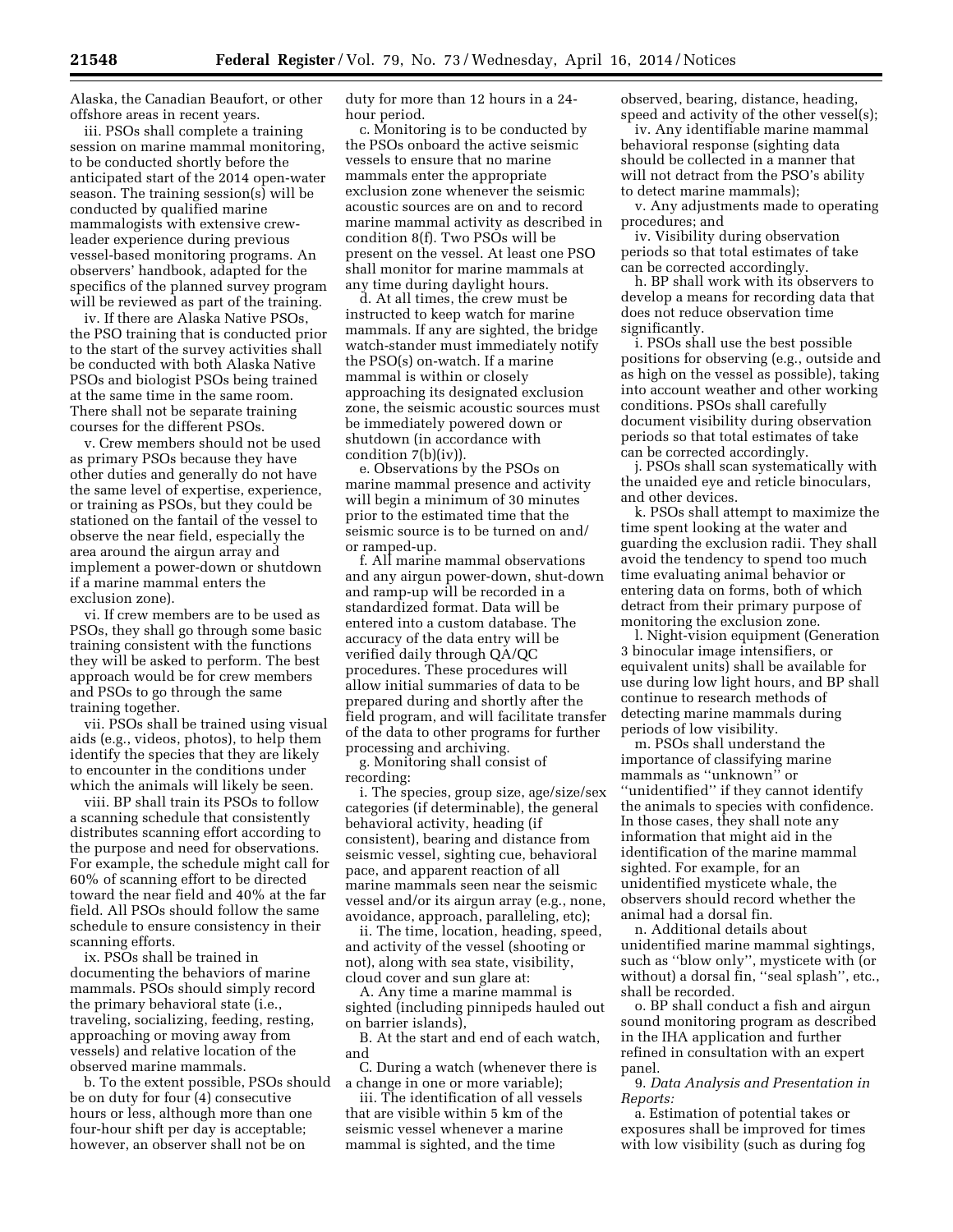or darkness) through interpolation or possibly using a probability approach. Those data could be used to interpolate possible takes during periods of restricted visibility.

b. Water depth should be continuously recorded by the vessel and for each marine mammal sighting. Water depth should be accounted for in the analysis of take estimates.

c. BP shall be very clear in their report about what periods are considered ''non-seismic'' for analyses.

d. BP shall examine data from ASAMM and other such programs to assess possible impacts from their seismic survey.

e. To better assess impacts to marine mammals, data analysis shall be separated into periods when a seismic airgun array (or a single mitigation airgun) is operating and when it is not. Final and comprehensive reports to NMFS should summarize and plot:

i. Data for periods when a seismic array is active and when it is not; and

ii. The respective predicted received sound conditions over fairly large areas (tens of km) around operations.

f. To help evaluate the effectiveness of PSOs and more effectively estimate take, if appropriate data are available, BP shall perform analysis of sightability curves (detection functions) for distance-based analyses.

g. BP should improve take estimates and statistical inference into effects of the activities by incorporating the following measures:

i. Reported results from all hypothesis tests should include estimates of the associated statistical power when practicable.

ii. Estimate and report uncertainty in all take estimates. Uncertainty could be expressed by the presentation of confidence limits, a minimummaximum, posterior probability distribution, etc.; the exact approach would be selected based on the sampling method and data available.

10. *Reporting Requirements:* The Holder of this Authorization is required to:

a. A report will be submitted to NMFS within 90 days after the end of the proposed seismic survey. The report will summarize all activities and monitoring results conducted during inwater seismic surveys. The Technical Report will include the following:

i. Summary of project start and end dates, airgun activity, number of guns, and the number and circumstances of implementing ramp-up, power down, shutdown, and other mitigation actions;

ii. Summaries of monitoring effort (e.g., total hours, total distances, and marine mammal distribution through

the study period, accounting for sea state and other factors affecting visibility and detectability of marine mammals);

iii. Analyses of the effects of various factors influencing detectability of marine mammals (e.g., sea state, number of observers, and fog/glare);

iv. Species composition, occurrence, and distribution of marine mammal sightings, including date, water depth, numbers, age/size/gender categories (if determinable), and group sizes;

v. Analyses of the effects of survey operations;

vi. Sighting rates of marine mammals during periods with and without seismic survey activities (and other variables that could affect detectability), such as:

A. Initial sighting distances versus survey activity state;

B. Closest point of approach versus survey activity state;

C. Observed behaviors and types of movements versus survey activity state;

D. Numbers of sightings/individuals seen versus survey activity state;

E. Distribution around the source vessels versus survey activity state; and

F. Estimates of exposures of marine mammals to Level B harassment thresholds based on presence in the 160 dB harassment zone.

b. The draft report will be subject to review and comment by NMFS. Any recommendations made by NMFS must be addressed in the final report prior to acceptance by NMFS. The draft report will be considered the final report for this activity under this Authorization if NMFS has not provided comments and recommendations within 90 days of receipt of the draft report.

c. BP will present the results of the fish and airgun sound study to NMFS in a detailed report.

11. Notification of Dead or Injured Marine Mammals

a. In the unanticipated event that the specified activity clearly causes the take of a marine mammal in a manner prohibited by the IHA, such as an injury (Level A harassment), serious injury or mortality (e.g., ship-strike, gear interaction, and/or entanglement), BP would immediately cease the specified activities and immediately report the incident to the Chief of the Permits and Conservation Division, Office of Protected Resources, NMFS, and the Alaska Regional Stranding Coordinators. The report would include the following information:

• Time, date, and location (latitude/ longitude) of the incident;

• Name and type of vessel involved; • Vessel's speed during and leading up to the incident;

• Description of the incident;

• Status of all sound source use in the 24 hours preceding the incident;

• Water depth;

• Environmental conditions (e.g., wind speed and direction, Beaufort sea state, cloud cover, and visibility);

• Description of all marine mammal observations in the 24 hours preceding the incident;

• Species identification or description of the animal(s) involved;

• Fate of the animal(s); and

• Photographs or video footage of the animal(s) (if equipment is available).

Activities would not resume until NMFS is able to review the circumstances of the prohibited take. NMFS would work with BP to determine what is necessary to minimize the likelihood of further prohibited take and ensure MMPA compliance. BP would not be able to resume their activities until notified by NMFS via letter, email, or telephone.

b. In the event that BP discovers an injured or dead marine mammal, and the lead PSO determines that the cause of the injury or death is unknown and the death is relatively recent (i.e., in less than a moderate state of decomposition as described in the next paragraph), BP would immediately report the incident to the Chief of the Permits and Conservation Division, Office of Protected Resources, NMFS, and the NMFS Alaska Stranding Hotline and/or by email to the Alaska Regional Stranding Coordinators. The report would include the same information identified in the paragraph above. Activities would be able to continue while NMFS reviews the circumstances of the incident. NMFS would work with BP to determine whether modifications in the activities are appropriate.

c. In the event that BP discovers an injured or dead marine mammal, and the lead PSO determines that the injury or death is not associated with or related to the activities authorized in the IHA (e.g., previously wounded animal, carcass with moderate to advanced decomposition, or scavenger damage), BP would report the incident to the Chief of the Permits and Conservation Division, Office of Protected Resources, NMFS, and the NMFS Alaska Stranding Hotline and/or by email to the Alaska Regional Stranding Coordinators, within 24 hours of the discovery. BP would provide photographs or video footage (if available) or other documentation of the stranded animal sighting to NMFS and the Marine Mammal Stranding Network.

12. Activities related to the monitoring described in this IHA do not require a separate scientific research